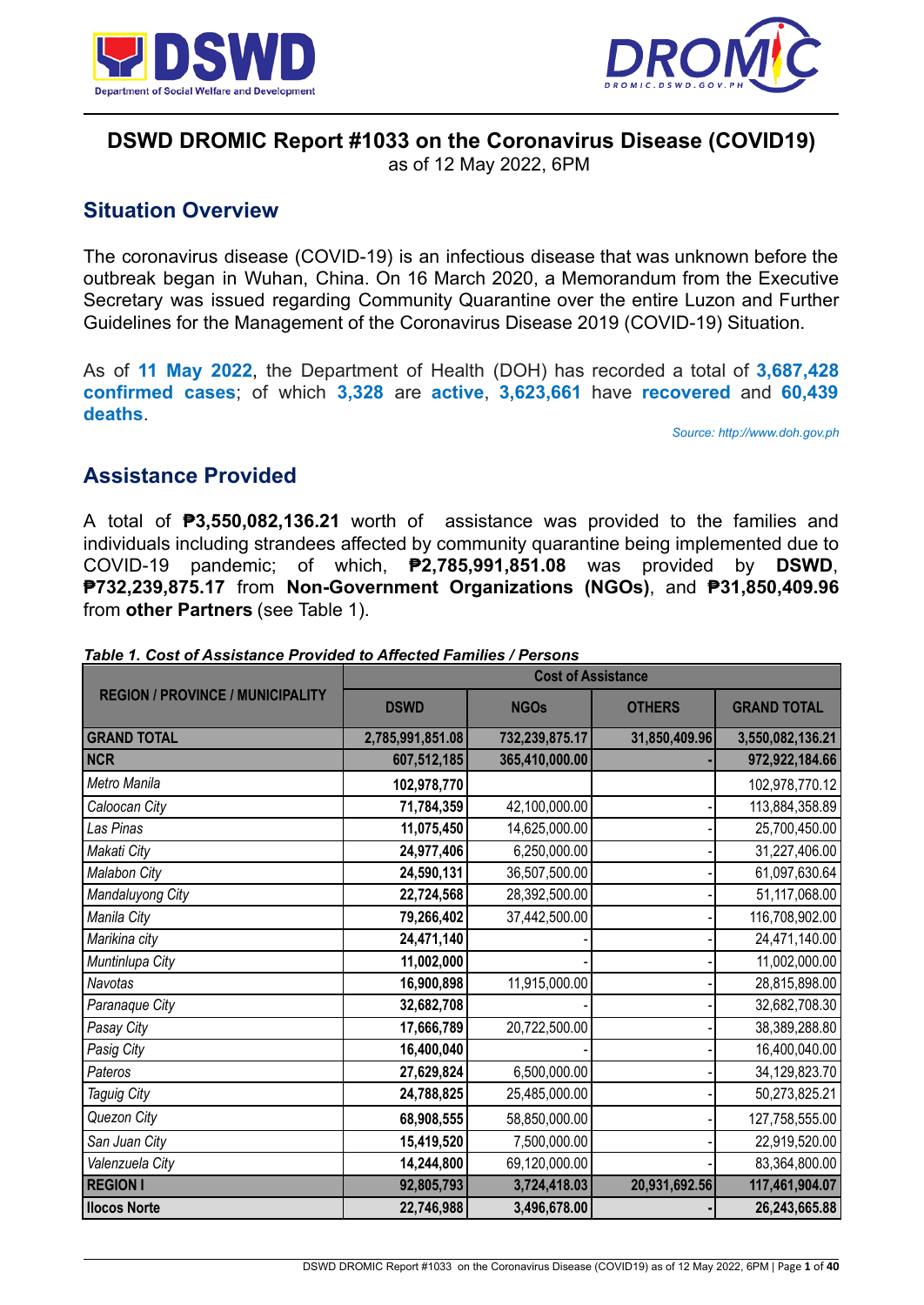



| PLGU Ilocos Norte               | 8,109,000              |              | 8,109,000.00         |
|---------------------------------|------------------------|--------------|----------------------|
| Adams                           | 592,552                |              | 592,552.45           |
| Bacarra                         | 386,073                |              | 386,073.20           |
| Badoc                           | 206,296                |              | 206,295.58           |
| Bangui                          | 446,299                |              | 446,299.20           |
| Banna (Espiritu)                | 143,313                |              | 143,313.20           |
| <b>CITY OF BATAC</b>            | 785,140                |              | 785,140.00           |
| <b>Burgos</b>                   | 143,313                | 1,625,238.00 | 1,768,551.20         |
| Carasi                          | 263,092                | 4,000.00     | 267,092.45           |
| Currimao                        | 143,313                |              | 143,313.20           |
| Dingras                         | $\overline{1,231,248}$ |              | 1,231,247.70         |
| Dumalneg                        | 261,305                |              | 261,304.70           |
| <b>LAOAG CITY</b>               | 4,202,031              |              | 4,202,030.50         |
| Marcos                          | 1,272,509              | 1,822,440.00 | 3,094,949.20         |
| Nueva Era                       | 286,333                | 45,000.00    | 331,333.20           |
| Pagudpud                        | 701,187                |              | 701,187.20           |
| Paoay                           | 377,140                |              | 377,140.00           |
| Pasuquin                        | 143,313                |              | 143,313.20           |
| Piddig                          | 143,313                |              | 143,313.20           |
| Pinili                          | 143,313                |              | 143,313.20           |
| San Nicolas                     | 143,313                |              | 143,313.20           |
| Sarrat                          | 520,453                |              | 520,453.20           |
| Solsona                         | 1,698,127              |              | 1,698,127.20         |
| Vintar                          | 405,010                |              | 405,009.70           |
| <b>Ilocos Sur</b>               | 19,515,797             |              | 19,515,797.48        |
|                                 |                        |              |                      |
| PLGU Ilocos Sur                 | 3,331,074              |              | 3,331,074.40         |
| Alilem                          | 441,574                |              | 441,574.25           |
| Banayoyo                        | 253,861                |              | 253,860.50           |
| <b>Bantay</b>                   | 445,233                |              | 445,232.64           |
| <b>Burgos</b>                   | 250,285                |              | 250,285.00           |
| Cabugao                         | 802,231                |              | 802,230.82           |
| <b>CITY OF CANDON</b>           | 651,931                |              | 651,931.42           |
| Caoayan                         | 71,001                 |              | 71,001.42            |
| Cervantes                       | 269,950                |              | 269,950.25           |
| Galimuyod                       | 219,893                |              | 219,893.25           |
| Gregorio del Pilar (Concepcion) | 202,016                |              | 202,015.75           |
| Lidlidda                        | 320,007                |              | 320,007.25           |
| Magsingal                       | 69,066                 |              | 69,065.92            |
| Nagbukel                        | 233,162                |              | 233,161.78           |
| Narvacan                        | 2,392,217              |              | 2,392,217.48         |
| Quirino (Angkaki)               | 257,436                |              | 257,436.00           |
| Salcedo (Baugen)                | 257,436                |              | 257,436.00           |
| San Emilio                      | 307,169                |              | 307,169.25           |
| San Esteban                     | 2,542                  |              | 2,542.03             |
| San Juan (Lapog)                | 215,015                |              | 215,015.34           |
| San Vicente                     | 215,245                |              | 215,244.90           |
| Santa                           | 967,500                |              | 967,499.75           |
| Santa Catalina                  | 164,906                |              | 164,905.64           |
| Santa Cruz<br>Santa Maria       | 150,382<br>377         |              | 150,381.56<br>377.14 |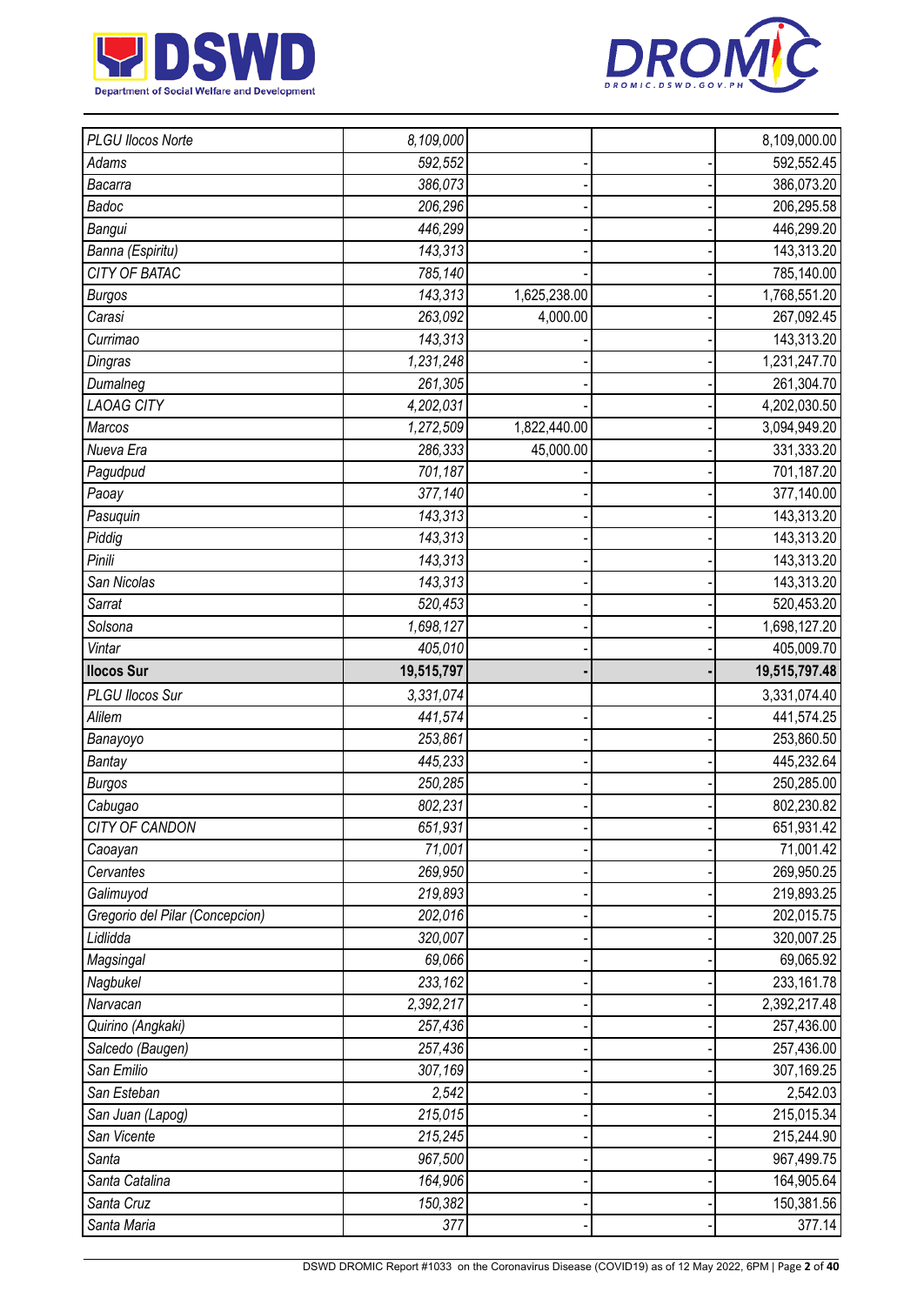



| Santiago             | 377                       |            |               | 377.14        |
|----------------------|---------------------------|------------|---------------|---------------|
| Santo Domingo        | $\overline{3}$ , 111, 515 |            |               | 3,111,515.39  |
| Sigay                | 174,166                   |            |               | 174,166.03    |
| <b>Sinait</b>        | 23,704                    |            |               | 23,704.28     |
| Sugpon               | 459,452                   |            |               | 459,451.75    |
| Tagudin              | 1,926,990                 |            |               | 1,926,990.00  |
| CITY OF VIGAN        | 1,328,083                 |            |               | 1,328,083.15  |
| La Union             | 19,691,003                | 211,540.00 | 905,771.64    | 20,808,314.68 |
| Agoo                 | 383,831                   |            |               | 383,830.57    |
| Aringay              | 267,624                   |            |               | 267,624.03    |
| Bacnotan             | 129,877                   |            |               | 129,877.16    |
| <b>Bagulin</b>       | 228,163                   |            |               | 228,162.50    |
| Balaoan              | 377,140                   |            |               | 377,140.00    |
| Bangar               | 541,737                   |            |               | 541,737.14    |
| Bauang               | 2,153,058                 |            |               | 2,153,058.25  |
| <b>Burgos</b>        | 721,456                   |            | 78,135.00     | 799,591.00    |
| Caba                 | 2,177,515                 |            |               | 2,177,515.44  |
| Luna                 | 1,647,765                 |            |               | 1,647,764.75  |
| Naguilian            | 629,805                   |            |               | 629,805.12    |
| Pugo                 | 469,068                   |            |               | 469,067.50    |
| Rosario              | 518,398                   | 104,200.00 |               | 622,598.20    |
| CITY OF SAN FERNANDO | 5,439,842                 |            |               | 5,439,842.32  |
| San Gabriel          | 2,207,966                 |            |               | 2,207,965.53  |
| San Juan             | 723,487                   |            |               | 723,486.50    |
| Santo Tomas          | 377,894                   |            | 827,636.64    | 1,205,530.92  |
| Santol               | 238,714                   |            |               | 238,713.75    |
| Sudipen              | 348,611                   |            |               | 348,611.25    |
| Tubao                | 109,053                   | 107,340.00 |               | 216,392.75    |
| Pangasinan           | 30,852,005                | 16,200.03  | 20,025,920.92 | 50,894,126.03 |
| PLGU Pangasinan      | 2,217,028                 |            |               | 2,217,027.50  |
| Aguilar              | 262,808                   |            |               | 262,807.94    |
| CITY OF ALAMINOS     | 5,385,689                 |            |               | 5,385,689.39  |
| Anda                 | 377                       |            |               | 377.14        |
| Asingan              | 377,140                   |            | 1,231,488.72  | 1,608,628.72  |
| Balungao             | 744,392                   |            |               | 744,392.00    |
| Bani                 | 276,950                   |            |               | 276,950.00    |
| <b>Basista</b>       | 383,929                   |            |               | 383,928.52    |
| Bayambang            | 377,140                   |            |               | 377,140.00    |
| Binalonan            | 380,157                   |            |               | 380,157.12    |
| Binmaley             |                           |            | 2,412,800.00  | 2,412,800.00  |
| Bolinao              | 284,580                   |            |               | 284,580.00    |
| <b>Bugallon</b>      | 438,301                   |            | 216,500.00    | 654,800.64    |
| <b>Burgos</b>        |                           |            | 1,194,840.00  | 1,194,840.00  |
| Calasiao             | 3,013,000                 |            | 9,168,520.00  | 12,181,520.00 |
| Dagupan City         | 3,614,404                 |            |               | 3,614,403.89  |
| Dasol                | 27,193                    |            |               | 27,193.39     |
| Infanta              | 457,589                   |            |               | 457,588.75    |
| Labrador             | 410,696                   |            |               | 410,696.12    |
| Laoac                | 405,744                   |            |               | 405,744.00    |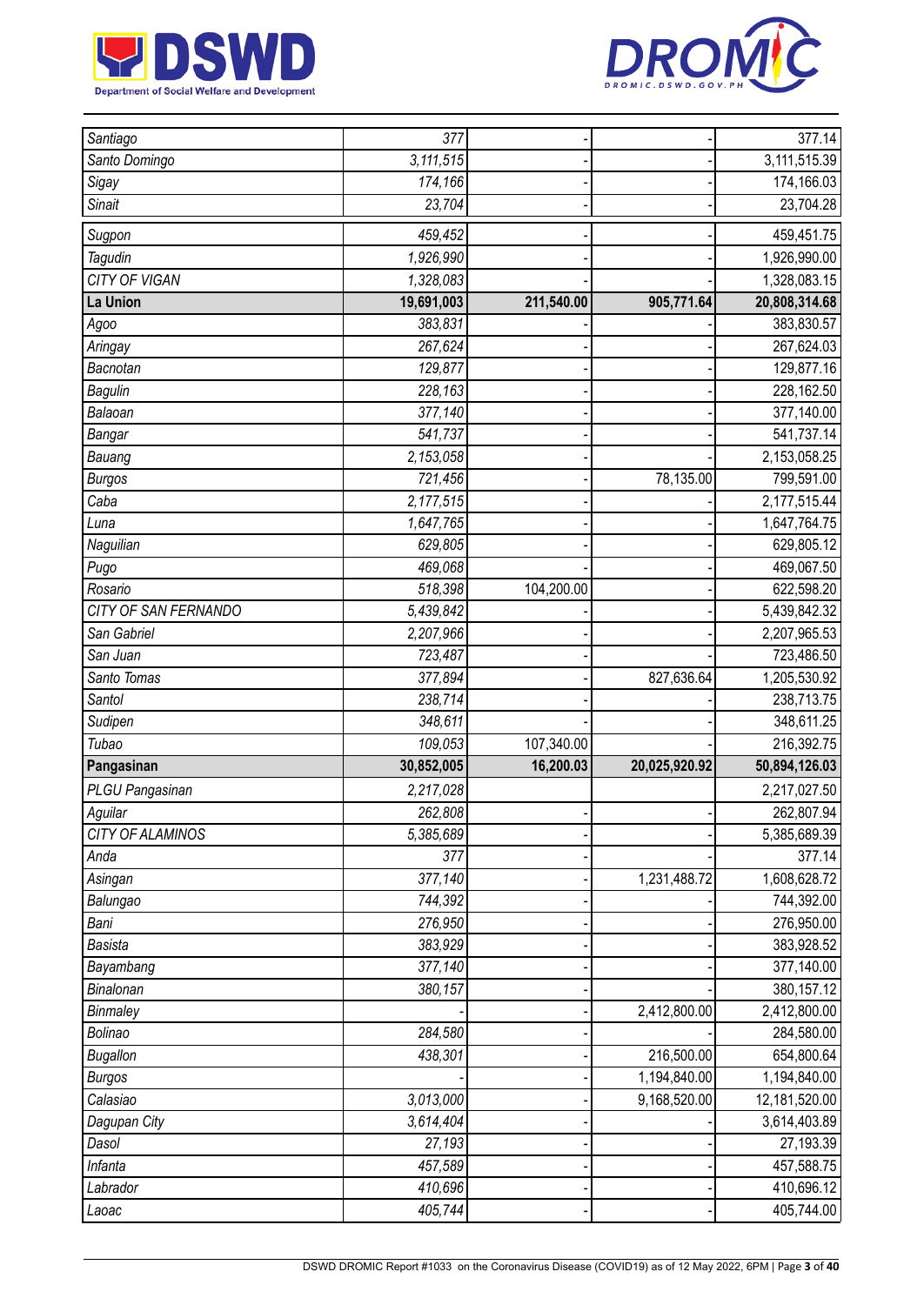



| LINGAYEN            | 382,612              |           |              | 382,612.20                 |
|---------------------|----------------------|-----------|--------------|----------------------------|
| Mabini              | 80,449               |           |              | 80,448.75                  |
| Malasiqui           | 422,397              |           |              | 422,397.14                 |
| Manaoag             | 643,773              |           |              | 643,772.50                 |
| Mangaldan           | 188,570              |           |              | 188,570.00                 |
| Mangatarem          | 245,778              |           |              | 245,778.00                 |
| Mapandan            | 188,570              |           |              | 188,570.00                 |
| Natividad           | 20,042               |           |              | 20,042.39                  |
| Pozzorubio          | 500,495              |           |              | 500,494.75                 |
| Rosales             | 2,994,211            |           |              | 2,994,211.32               |
| San Carlos City     | 530,147              |           |              | 530,147.34                 |
| San Fabian          | 377,140              |           |              | 377,140.00                 |
| San Manuel          | 422,504              |           | 1,861,675.20 | 2,284,179.30               |
| San Nicolas         | 428,869              |           |              | 428,868.77                 |
| San Quintin         | 377                  |           |              | 377.14                     |
| Santa Barbara       | 510,000              |           |              | 510,000.00                 |
| Santa Maria         | 406,470              |           | 745,000.00   | 1,151,470.00               |
| Santo Tomas         | 377,140              |           |              | 377,140.00                 |
| Sison               | 826,797              |           |              | 826,796.75                 |
| Sual                | 53,633               |           |              | 53,632.50                  |
| Tayug               | 420,885              | 16,200.03 |              | 437,084.67                 |
| Umingan             | 96,539               |           | 2,495,097.00 | 2,591,635.50               |
| <b>Urbiztondo</b>   | 1,104,254            |           |              | 1,104,253.75               |
| CITY OF URDANETA    | 384,668              |           | 700,000.00   | 1,084,668.14               |
| Villasis            | 188,570              |           |              | 188,570.00                 |
|                     |                      |           |              |                            |
| <b>REGION II</b>    | 146,302,905          |           |              | 146,302,904.70             |
| <b>Batanes</b>      | 1,114,722            |           |              | 1,114,722.08               |
| <b>PLGU Batanes</b> | 169,950              |           |              | 169,949.52                 |
| Basco               | 940,759              |           |              | 940,759.04                 |
| Itbayat             | 2,151                |           |              | 2,151.00                   |
| Uyugan              | 1,863                |           |              | 1,862.52                   |
| Cagayan             | 61,880,759           |           |              | 61,880,758.60              |
| PLGU Cagayan        | 5,260,315            |           |              | 5,260,315.26               |
| Abulug              | 3,584                |           |              | 3,584.40                   |
| Alcala              | 989,773              |           |              | 989,773.32                 |
| Allacapan           | 1,051,918            |           |              | 1,051,917.52               |
| Amulung             | 346,307              |           |              | 346,306.66                 |
| Aparri              | 3,480,002            |           |              | 3,480,002.24               |
| Baggao              | 3,520,578            |           |              | 3,520,577.76               |
| <b>Ballesteros</b>  | 621                  |           |              | 621.00                     |
| <b>Buguey</b>       | 516,434              |           |              | 516,433.76                 |
| Calayan             | 1,740,131            |           |              | 1,740,131.36               |
| Camalaniugan        | 1,841,009            |           |              | 1,841,009.00               |
| Claveria            | 300,200              |           |              | 300,200.00                 |
| Enrile              | 3,623,009            |           |              | 3,623,008.82               |
| Gattaran            | 312,084              |           |              | 312,084.40                 |
| Gonzaga             | 2,441,042            |           |              | 2,441,042.00               |
| Iguig<br>Lal-lo     | 576,089<br>1,985,704 |           |              | 576,089.00<br>1,985,704.40 |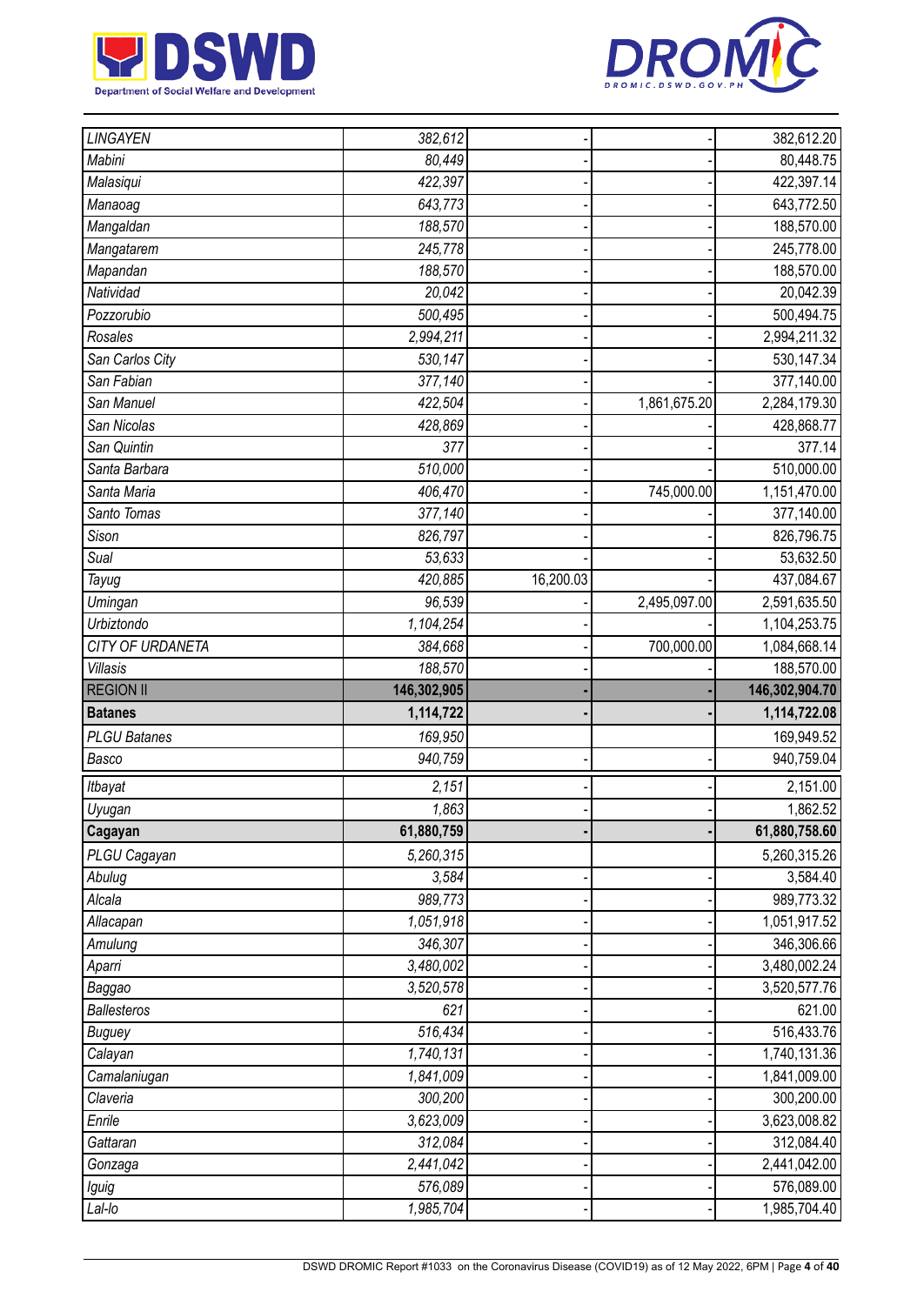



| Lasam                     | 561,732    |  | 561,731.70       |
|---------------------------|------------|--|------------------|
| Pamplona                  | 302,363    |  | 302,363.43       |
| Peñablanca                | 98,166     |  | 98,165.88        |
| Piat                      | 99,117     |  | 99,116.88        |
| <b>Rizal</b>              | 2,112,977  |  | 2,112,977.22     |
| Sanchez-Mira              | 125,685    |  | 125,685.00       |
| Santa Ana                 | 566,905    |  | 566,905.13       |
| Santa Praxedes            | 1,213,511  |  | 1,213,511.25     |
| Santa Teresita            | 1,434      |  | 1,433.76         |
| Santo Niño (Faire)        | 725,559    |  | 725,558.53       |
| Solana                    | 2,006,374  |  | 2,006,373.64     |
| Tuao                      | 717        |  | 716.88           |
| Tuguegarao City           | 26,077,418 |  | 26,077,418.40    |
| Isabela                   | 52,101,723 |  | 52, 101, 722. 55 |
| PLGU Isabela              | 16,919,764 |  | 16,919,763.72    |
| Alicia                    | 8,090,881  |  | 8,090,880.81     |
| Angadanan                 | 829,033    |  | 829,032.66       |
| Aurora                    | 1,142,228  |  | 1,142,227.66     |
| <b>Benito Soliven</b>     | 1,417,123  |  | 1,417,122.54     |
| <b>Burgos</b>             | 758,172    |  | 758,172.06       |
| Cabagan                   | 172,101    |  | 172,101.16       |
| Cabatuan                  | 253,077    |  | 253,077.36       |
| City of Cauayan           | 806,903    |  | 806,902.96       |
| Cordon                    | 493,705    |  | 493,704.66       |
| Delfin Albano (Magsaysay) | 2,233,610  |  | 2,233,609.56     |
| Dinapigue                 | 1,058,948  |  | 1,058,948.42     |
| Divilacan                 | 188,527    |  | 188,526.66       |
| Echague                   | 708,776    |  | 708,775.86       |
| Gamu                      | 581,261    |  | 581,260.66       |
| llagan                    | 382,251    |  | 382,251.04       |
| Jones                     | 2,573,010  |  | 2,573,009.66     |
| Luna                      | 138,352    |  | 138,351.66       |
| Maconacon                 | 505,338    |  | 505,337.88       |
| Mallig                    | 271,302    |  | 271,301.78       |
| Naguilian                 | 281,402    |  | 281,401.58       |
| Palanan                   | 212,339    |  | 212,339.30       |
| Quezon                    | 157,449    |  | 157,449.16       |
| Quirino                   | 629,574    |  | 629,573.66       |
| Ramon                     | 323,330    |  | 323,329.86       |
| Reina Mercedes            | 884,435    |  | 884,434.66       |
| Roxas                     | 2,988,457  |  | 2,988,456.86     |
| San Agustin               | 1,481,905  |  | 1,481,904.54     |
| San Guillermo             | 193,023    |  | 193,022.76       |
| San Isidro                | 819,164    |  | 819,163.70       |
| San Manuel                | 942,555    |  | 942,555.46       |
| San Mariano               | 467,174    |  | 467,173.66       |
| San Mateo                 | 329,876    |  | 329,875.66       |
| San Pablo                 | 139,069    |  | 139,068.54       |
| Santa Maria               | 408,176    |  | 408,175.66       |
| City of Santiago          | 2,006,510  |  | 2,006,509.52     |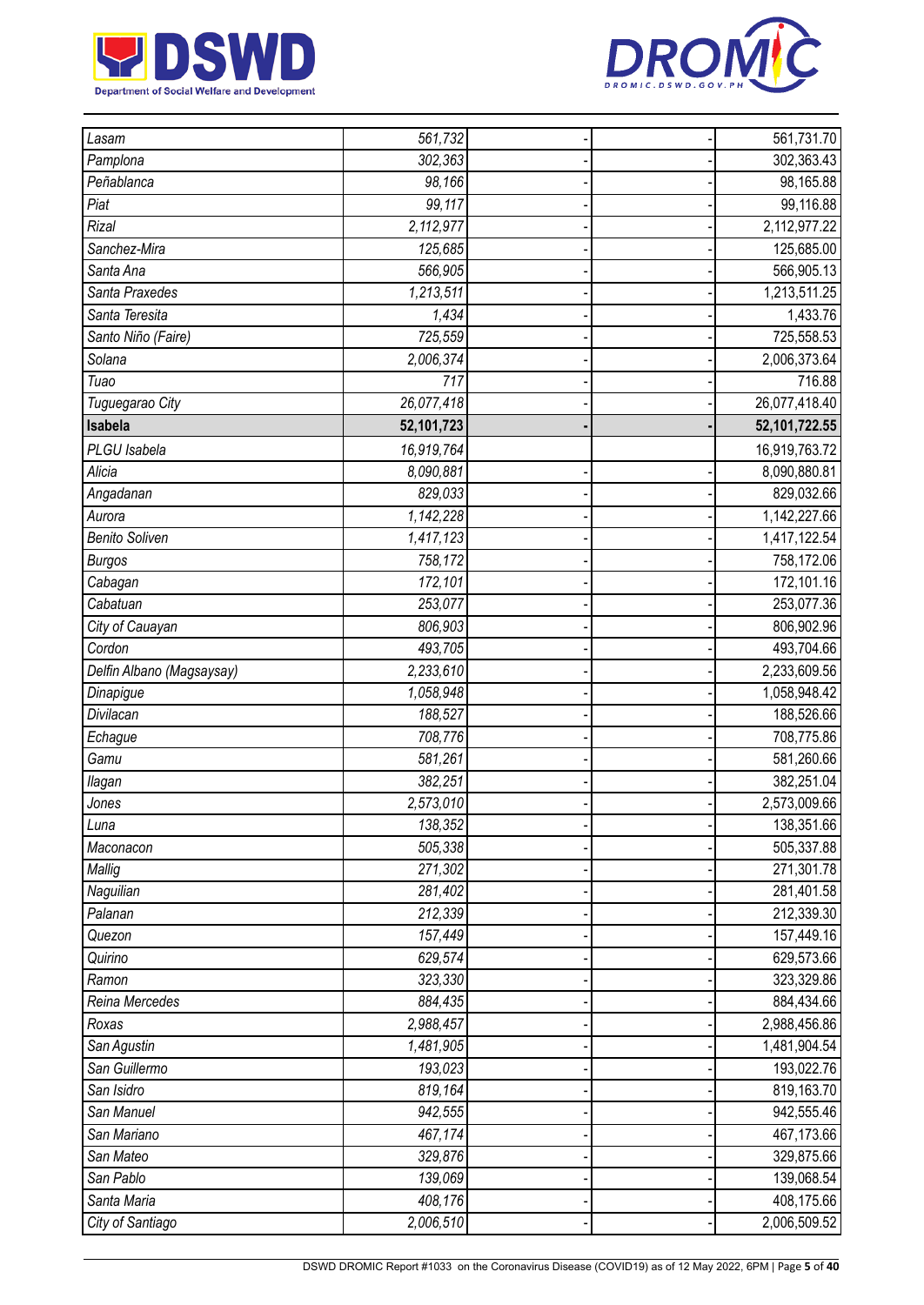



| Santo Tomas         | $\overline{157,}449$ |  | 157,449.16     |
|---------------------|----------------------|--|----------------|
| Tumauini            | 155,480              |  | 155,480.04     |
| Nueva Vizcaya       | 21,840,898           |  | 21,840,897.84  |
| PLGU Nueva Vizcaya  | 14,659,988           |  | 14,659,987.51  |
| Alfonso Castaneda   | 1,433,824            |  | 1,433,824.00   |
| Aritao              | 230,000              |  | 230,000.00     |
| Bagabag             | 578,916              |  | 578,916.10     |
| Bambang             | 969,040              |  | 969,040.00     |
| Bayombong           | 1,115,678            |  | 1,115,677.73   |
| Diadi               | 1,126,670            |  | 1,126,669.50   |
| Dupax del Norte     | 41,224               |  | 41,224.00      |
| Dupax del Sur       | 173,264              |  | 173,264.00     |
| Solano              | 1,512,295            |  | 1,512,295.00   |
| Quirino             | 9,364,804            |  | 9,364,803.63   |
| <b>PLGU Quirino</b> | 5,918,998            |  | 5,918,997.56   |
| Aglipay             | 245,000              |  | 245,000.00     |
| Cabarroguis         | 693,783              |  | 693,782.90     |
| Diffun              | 1,007,948            |  | 1,007,948.00   |
| Maddela             | 838,097              |  | 838,097.28     |
| Nagtipunan          | 283,486              |  | 283,486.00     |
| Saguday             | 377,492              |  | 377,491.89     |
| <b>REGION III</b>   | 64,045,928           |  | 64,045,928.06  |
| Aurora              | 1,503,670            |  | 1,503,670.00   |
| <b>Baler</b>        | 150,750              |  | 150,750.00     |
| Casiguran           | 185,265              |  | 185,265.00     |
| Dilasag             | 140,963              |  | 140,962.50     |
| Dinalungan          | 80,550               |  | 80,550.00      |
| Dingalan            | 193,000              |  | 193,000.00     |
| Dipaculao           | 390,668              |  | 390,667.50     |
| Maria Aurora        | 181,238              |  | 181,237.50     |
| San Luis            | 181,238              |  | 181,237.50     |
| <b>Bataan</b>       | 4,152,799            |  | 4, 152, 798.69 |
| Abucay              | 74,504               |  | 74,504.00      |
| Bagac               | 124,566              |  | 124,566.00     |
| City of Balanga     | 216,919              |  | 216,919.20     |
| Dinalupihan         | 250,768              |  | 250,768.00     |
| Hermosa             | 215,471              |  | 215,471.25     |
| Limay               | 118,580              |  | 118,579.98     |
| Mariveles           | 1,234,000            |  | 1,234,000.00   |
| Morong              | 164,500              |  | 164,500.00     |
| Orani               | 214,590              |  | 214,590.00     |
| Orion               | 1,241,026            |  | 1,241,025.76   |
| Pilar               | 189,557              |  | 189,556.50     |
| Samal               | $\overline{108,}318$ |  | 108,318.00     |
| <b>Bulacan</b>      | 27,774,335           |  | 27,774,334.58  |
| PLGU Bulacan        | 1,234,000            |  | 1,234,000.00   |
| Angat               | 361                  |  | 360.78         |
| Balagtas (Bigaa)    | 944,076              |  | 944,076.12     |
| Baliuag             | 956,536              |  | 956,535.58     |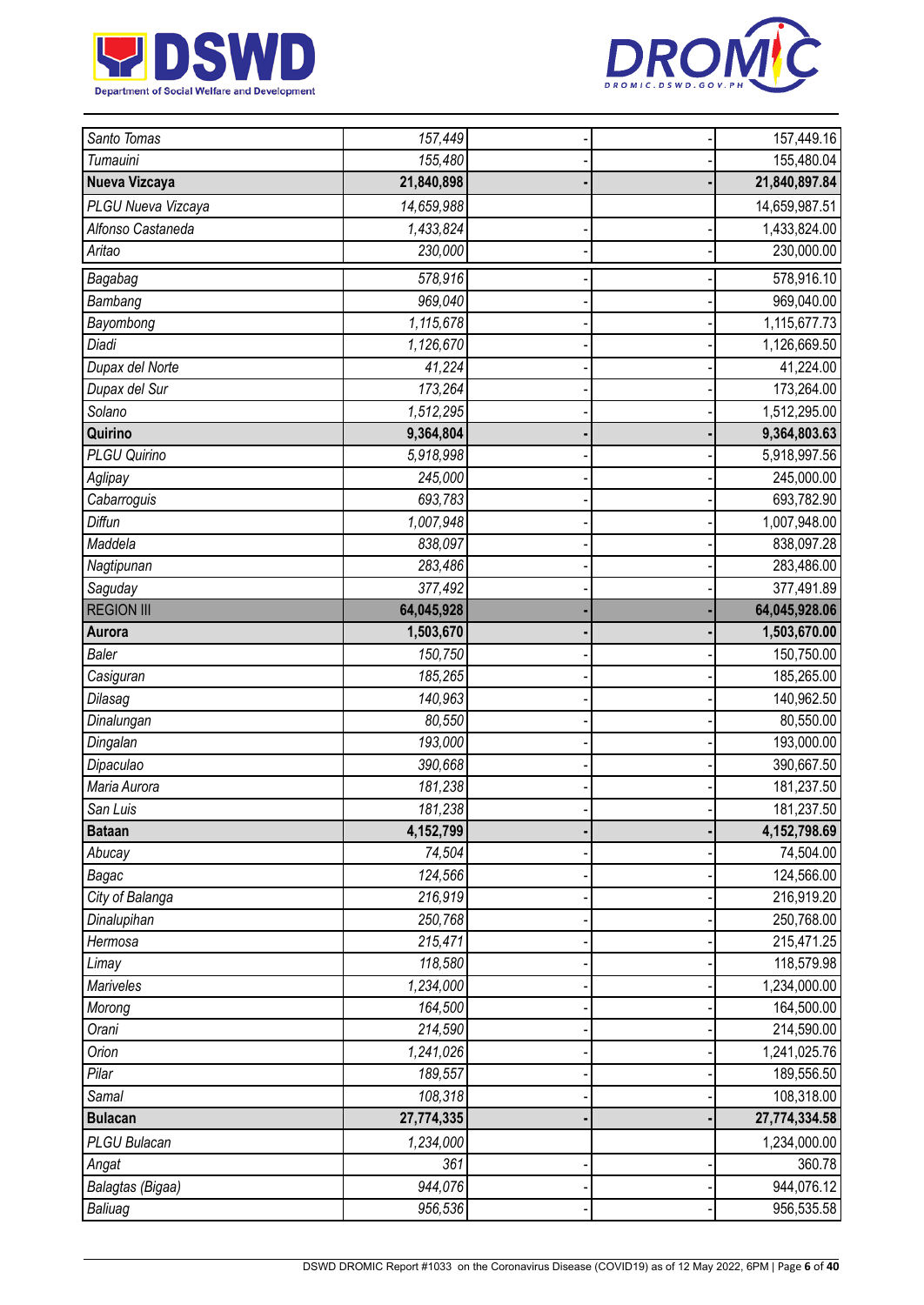



| Bocaue                     | 241,186    |  | 241,185.84     |
|----------------------------|------------|--|----------------|
| <b>Bulacan</b>             | 141,868    |  | 141,868.08     |
| <b>Bustos</b>              | 115,145    |  | 115,144.53     |
| Calumpit                   | 973,568    |  | 973,568.37     |
| Doña Remedios Trinidad     | 216,200    |  | 216,200.00     |
| Guiguinto                  | 220,856    |  | 220,856.08     |
| Hagonoy                    | 1,317,845  |  | 1,317,845.45   |
| City of Malolos            | 519,274    |  | 519,273.85     |
| Marilao                    | 424,637    |  | 424,636.82     |
| City of Meycauayan         | 331,013    |  | 331,013.18     |
| Norzagaray                 | 1,243,758  |  | 1,243,758.07   |
| Obando                     | 150,642    |  | 150,642.42     |
| Pandi                      | 10,271,119 |  | 10,271,119.15  |
| Paombong                   | 95,519     |  | 95,518.74      |
| Plaridel                   | 273,025    |  | 273,025.46     |
| Pulilan                    | 1,173,025  |  | 1,173,025.06   |
| San Ildefonso              | 343,822    |  | 343,821.56     |
| City of San Jose del Monte | 2,824,470  |  | 2,824,469.92   |
| San Miguel                 | 3,154,322  |  | 3, 154, 321.68 |
| San Rafael                 | 244,437    |  | 244,437.06     |
| Santa Maria                | 363,631    |  | 363,630.78     |
| Nueva Ecija                | 12,771,708 |  | 12,771,707.79  |
| PLGU Nueva Ecitja          | 2,144,724  |  | 2,144,723.87   |
| Aliaga                     | 249,860    |  | 249,860.00     |
| Bongabon                   | 241,650    |  | 241,650.00     |
| Cabanatuan City            | 915,839    |  | 915,838.92     |
| Cabiao                     | 343,208    |  | 343,207.50     |
| Carranglan                 | 352,406    |  | 352,406.25     |
| Cuyapo                     | 312,131    |  | 312,131.25     |
| General Mamerto Natividad  | 213,458    |  | 213,457.50     |
| General Tinio (Papaya)     | 289,500    |  | 289,500.00     |
| Guimba                     | 523,575    |  | 523,575.00     |
| Jaen                       | 1,704,563  |  | 1,704,562.50   |
| Laur                       | 360,780    |  | 360,780.00     |
| Licab                      | 153,760    |  | 153,760.00     |
| Nampicuan                  | 80,550     |  | 80,550.00      |
| Palayan City               | 120,825    |  | 120,825.00     |
| Pantabangan                | 140,963    |  | 140,962.50     |
| Peñaranda                  | 120,825    |  | 120,825.00     |
| Quezon                     | 495,000    |  | 495,000.00     |
| Rizal                      | 609,863    |  | 609,862.50     |
| San Isidro                 | 161,100    |  | 161,100.00     |
| San Jose City              | 422,888    |  | 422,887.50     |
| San Leonardo               | 161,100    |  | 161,100.00     |
| Santa Rosa                 | 370,530    |  | 370,530.00     |
| Santo Domingo              | 328,241    |  | 328,241.25     |
| Science City of Muñoz      | 380,599    |  | 380,598.75     |
| Talavera                   | 1,239,810  |  | 1,239,810.00   |
| Talugtug                   | 140,963    |  | 140,962.50     |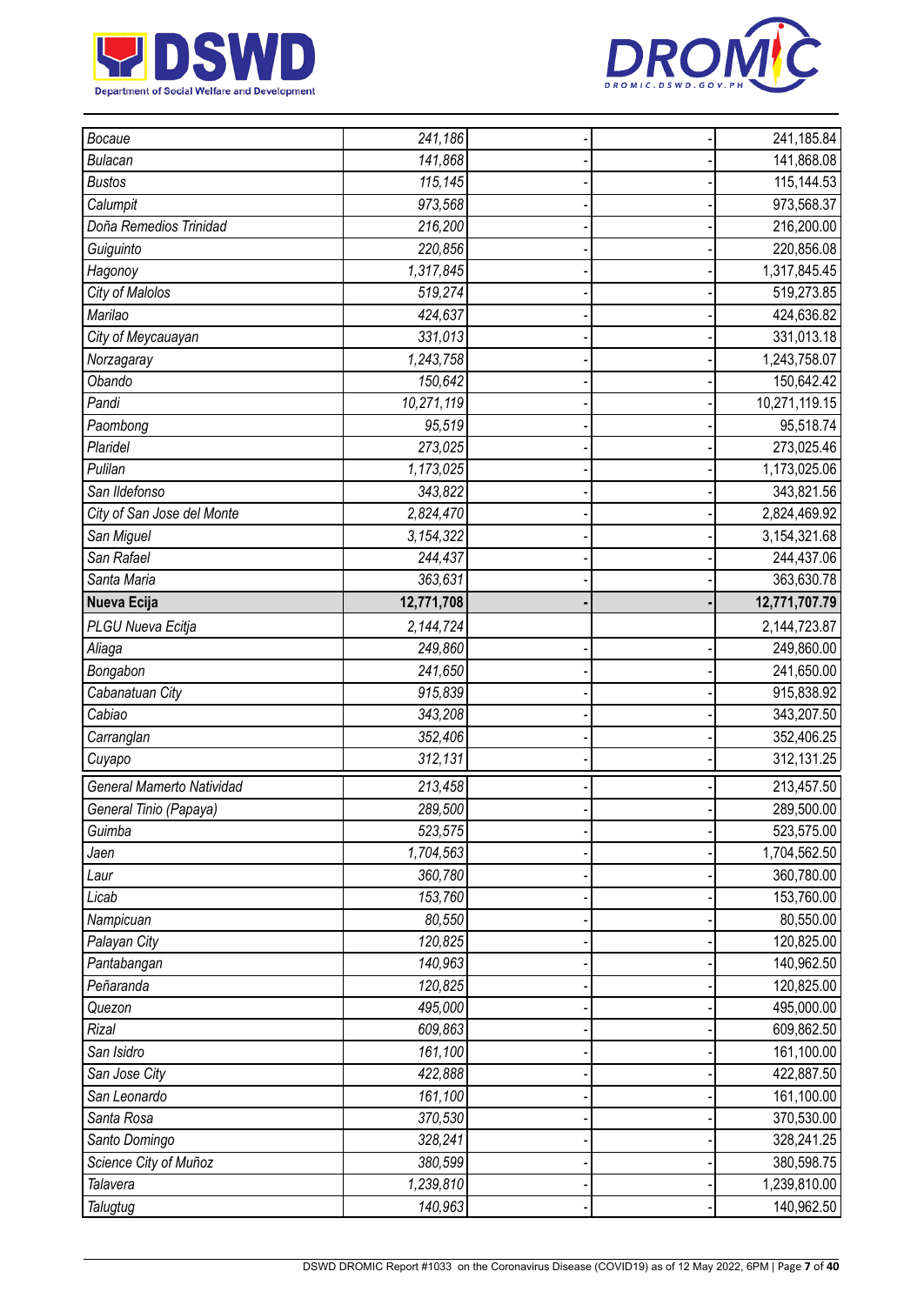



| Zaragoza                    | 193,000           |  | 193,000.00              |
|-----------------------------|-------------------|--|-------------------------|
| Pampanga                    | 7,781,497         |  | 7,781,496.82            |
| PLGU Pampanga               | 1,316,840         |  | 1,316,840.00            |
| <b>Angeles City</b>         | 823,669           |  | 823,669.12              |
| Apalit                      | 12,988            |  | 12,988.08               |
| Arayat                      | 1,082             |  | 1,082.34                |
| Bacolor                     | 144,440           |  | 144,439.60              |
| Candaba                     | 814,550           |  | 814,549.68              |
| Floridablanca               | 1,259,185         |  | 1,259,185.44            |
| Guagua                      | 2,525             |  | 2,525.46                |
| Lubao                       | 1,443             |  | 1,443.12                |
| Mabalacat                   | 536,052           |  | 536,052.30              |
| Macabebe                    | 2,525             |  | 2,525.46                |
| Magalang                    | 4,690             |  | 4,690.14                |
| Masantol                    | 447,108           |  | 447,108.00              |
| Mexico                      | 6,133             |  | 6,133.26                |
| Minalin                     | 254,696           |  | 254,696.14              |
| Porac                       | 421,055           |  | 421,054.72              |
| City of San Fernando        | 873,088           |  | 873,087.60              |
| San Luis                    | 228,551           |  | 228,550.98              |
| San Simon                   | 234,283           |  | 234,283.02              |
| Santa Ana                   | 122,629           |  | 122,628.90              |
| Santa Rita                  | 361               |  | 360.78                  |
| Santo Tomas                 | 272,881           |  | 272,881.12              |
| Sasmuan (Sexmoan)           | 722               |  | 721.56                  |
|                             |                   |  |                         |
| <b>Tarlac</b>               | 7,761,887         |  | 7,761,887.43            |
| Anao                        | 133,599           |  | 133,599.40              |
| Bamban                      | 172,499           |  | 172,498.75              |
| Camiling                    | 392,890           |  | 392,890.00              |
| Capas                       | 1,844,020         |  | 1,844,019.75            |
| Concepcion                  | 1,214,655         |  | 1,214,655.00            |
| Gerona                      | 439,010           |  | 439,010.00              |
| La Paz                      | 407,362           |  | 407,362.30              |
| Mayantoc                    | 227,468           |  | 227,467.80              |
| Moncada                     | 537,804           |  | 537,803.70              |
| Paniqui                     | 227,291           |  | 227,291.40              |
| Pura                        | 282,766           |  | 282,765.88              |
| Ramos                       | 165,548           |  | 165,548.00              |
| San Clemente                | 80,550            |  | 80,550.00               |
| San Manuel                  | 228,437           |  | 228,437.25              |
| Santa Ignacia               | 253,953           |  | 253,953.00              |
| City of Tarlac              | 798,501           |  | 798,501.00              |
| Victoria                    | 355,534           |  | 355,534.20              |
| <b>Zambales</b>             | 2,300,033         |  | 2,300,032.75            |
| <b>Botolan</b>              | 346,365           |  | 346,365.00              |
| Candelaria                  | 108,234           |  | 108,234.00              |
| Castillejos                 | 126,273           |  | 126,273.00              |
| Masinloc                    | 151,528           |  | 151,527.60              |
| Olongapo City<br>San Felipe | 790,692<br>90,195 |  | 790,692.00<br>90,195.00 |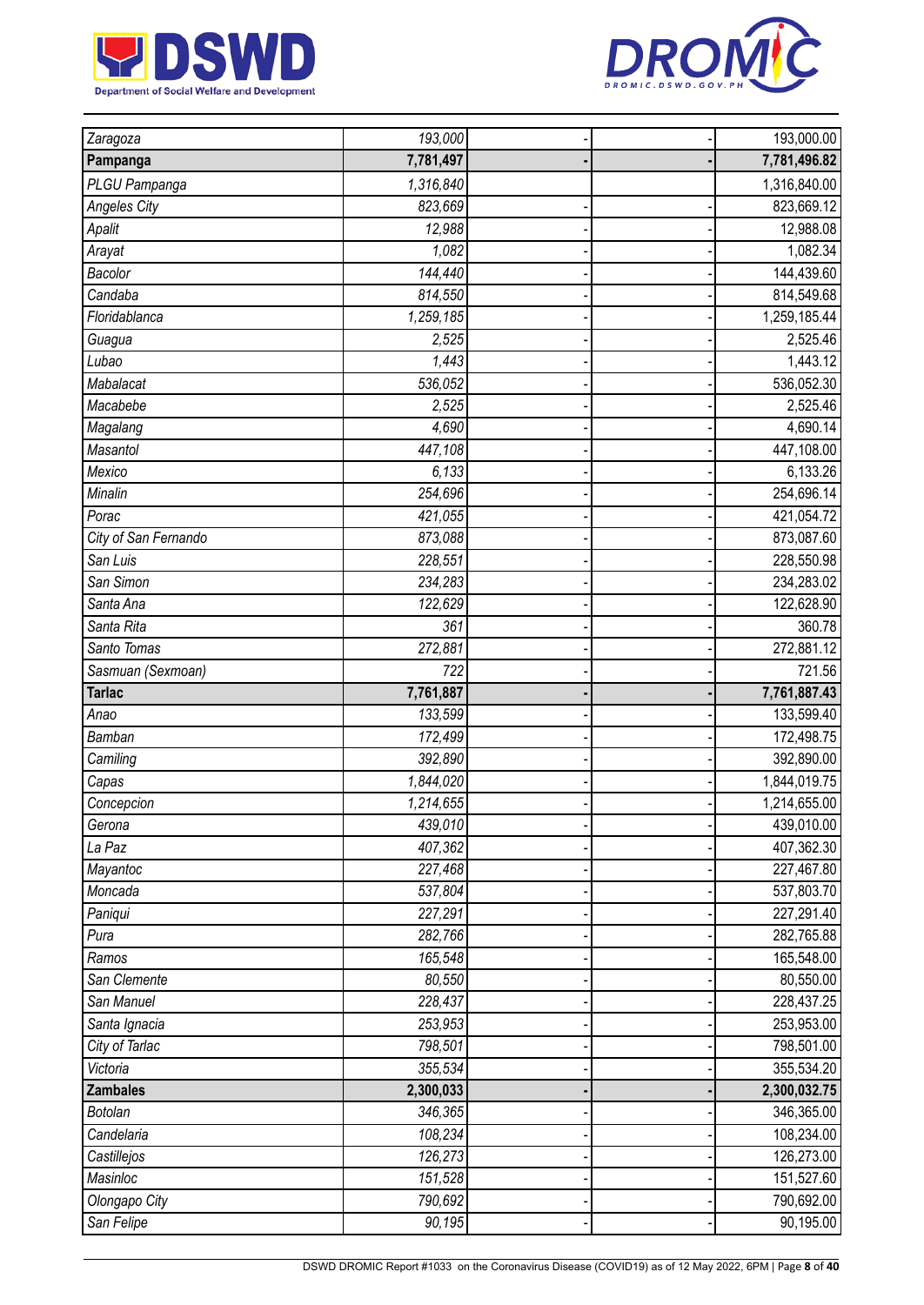



| San Marcelino        | 291,124                 |                | 291,124.00        |
|----------------------|-------------------------|----------------|-------------------|
| Santa Cruz           | 289,751                 |                | 289,750.65        |
| <b>Subic</b>         | 105,872                 |                | 105,871.50        |
| CALABARZON           | 374,316,099             | 158,093,707.06 | 532,409,805.90    |
| <b>Batangas</b>      | 239,909,017             | 30,222,830.80  | 270, 131, 847. 65 |
| PLGU Batangas        | 53,551,708              | 13,480,874.40  | 67,032,582.75     |
| Agoncillo            | 13,470,980              |                | 13,470,980.00     |
| Alitagtag            | 7,970,881               |                | 7,970,880.50      |
| Balayan              | 1,589,695               |                | 1,589,695.00      |
| <b>Balete</b>        | 14,239,246              | 1,533,000.00   | 15,772,246.00     |
| <b>Batangas City</b> | 2,585,377               | 2,568,275.00   | 5,153,652.00      |
| Bauan                | 1,641,975               | 1,195,735.00   | 2,837,710.00      |
| Calaca               | 2,547,585               | 2,150,000.00   | 4,697,585.00      |
| Calatagan            | 2,234,482               |                | 2,234,482.00      |
| Cuenca               | 7,734,308               |                | 7,734,307.50      |
| Ibaan                | 3,409,083               | 289,350.00     | 3,698,432.50      |
| Laurel               | 15,157,380              |                | 15, 157, 380.00   |
| Lemery               | $\overline{13,}511,552$ | 907,370.00     | 14,418,922.00     |
| Lian                 | 1,152,179               |                | 1,152,179.00      |
| Lipa City            | 7,849,584               | 3,150,000.00   | 10,999,584.00     |
| Lobo                 | 1,206,739               |                | 1,206,739.00      |
| Mabini               | 2,029,190               | 877,040.00     | 2,906,230.00      |
| Malvar               | 8,055,049               | 328,400.00     | 8,383,449.00      |
| Mataas Na Kahoy      | 8,731,221               |                | 8,731,221.00      |
| Nasugbu              | 1,369,315               | 1,875,000.00   | 3,244,315.00      |
| Padre Garcia         | 1,837,315               |                | 1,837,315.00      |
| Rosario              | 1,268,815               |                | 1,268,815.00      |
| San Jose             | 3,841,375               | 873,551.40     | 4,714,926.40      |
| San Juan             | 2,264,783               |                | 2,264,782.50      |
| San Luis             | 1,532,345               |                | 1,532,345.00      |
| San Nicolas          | 13,478,500              |                | 13,478,500.00     |
| San Pascual          | 1,351,403               |                | 1,351,403.00      |
| Santa Teresita       | 7,582,753               |                | 7,582,753.00      |
| Santo Tomas          | 1,412,347               | 358,075.00     | 1,770,422.00      |
| Taal                 | 8,568,908               |                | 8,568,908.00      |
| Talisay              | 13,660,312              |                | 13,660,312.00     |
| City of Tanauan      | 8,418,586               | 636,160.00     | 9,054,745.50      |
| Taysan               | 1,322,983               |                | 1,322,983.00      |
| Tingloy              | 2,195,750               |                | 2,195,750.00      |
| Tuy                  | 1,135,315               |                | 1,135,315.00      |
| <b>Cavite</b>        | 38,908,560              | 61,074,140.43  | 99,982,700.18     |
| PLGU Cavite          | 116,160                 | 41,344,159.20  | 41,460,319.20     |
| Alfonso              | 950,341                 |                | 950,341.00        |
| Amadeo               | 2,610,790               |                | 2,610,790.00      |
| Bacoor               | 5,785,443               | 4,956,870.00   | 10,742,313.00     |
| Carmona              | 1,980,850               | 1,750,000.00   | 3,730,850.25      |
| Cavite City          | 1,619,464               | 225,569.00     | 1,845,033.00      |
| Dasmariñas           | 3,663,384               | 1,978,816.78   | 5,642,200.78      |
| Gen. Mariano Alvarez | 2,915,365               | 812,670.00     | 3,728,034.75      |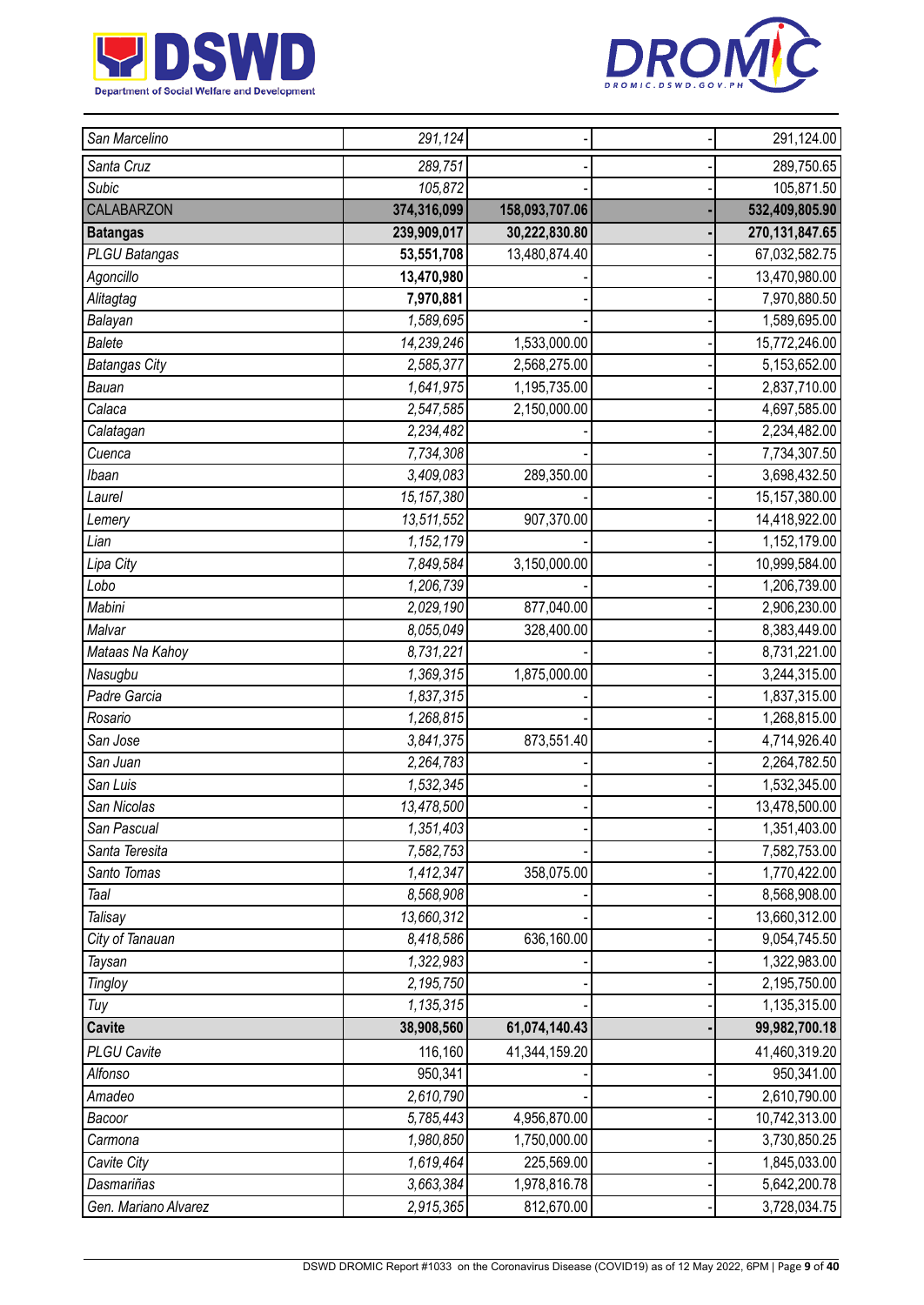



| General Emilio Aguinaldo   | 991,000    |               | 991,000.00    |
|----------------------------|------------|---------------|---------------|
| General Trias              | 999,861    | 878,175.00    | 1,878,036.25  |
| Imus                       | 1,512,830  | 1,661,520.60  | 3,174,350.60  |
| Indang                     | 374,000    | 105,860.00    | 479,860.00    |
| Kawit                      | 1,004,860  | 137,583.71    | 1,142,443.71  |
| Magallanes                 | 991,000    |               | 991,000.00    |
| Maragondon                 | 874,000    | 60,510.00     | 934,510.00    |
| Mendez (MENDEZ-NUÑEZ)      | 991,000    |               | 991,000.00    |
| Naic                       | 1,203,340  |               | 1,203,340.00  |
| Noveleta                   | 1,988,875  | 570,000.00    | 2,558,874.50  |
| Rosario                    | 1,766,636  | 544,238.00    | 2,310,874.00  |
| Silang                     | 1,393,016  | 417,655.00    | 1,810,671.00  |
| Tagaytay City              | 2,201,214  | 763,400.00    | 2,964,614.00  |
| Tanza                      | 1,101,008  | 1,181,962.14  | 2,282,970.14  |
| <b>Ternate</b>             | 874,000    | 286,605.00    | 1,160,605.00  |
| <b>Trece Martires City</b> | 1,000,123  | 3,398,546.00  | 4,398,669.00  |
| Laguna                     | 37,338,756 | 36,224,196.31 | 73,562,952.55 |
| PLGU Laguna                | 1,128,675  | 21,814,200.50 | 22,942,875.50 |
| <b>Alaminos</b>            | 775,400    |               | 775,400.00    |
| Bay                        | 776,000    | 310,300.00    | 1,086,300.00  |
| Biñan                      | 2,314,510  | 1,347,500.00  | 3,662,010.00  |
| Cabuyao                    | 1,576,060  | 492,900.00    | 2,068,960.00  |
| City of Calamba            | 1,996,026  | 2,916,068.00  | 4,912,094.00  |
| Calauan                    | 1,307,184  |               | 1,307,184.00  |
| Cavinti                    | 775,400    |               | 775,400.00    |
| Famy                       | 775,400    | 63,224.78     | 838,624.78    |
| Kalayaan                   | 773,300    |               | 773,300.00    |
| Liliw                      | 960,728    | 625,000.00    | 1,585,728.00  |
| Los Baños                  | 2,354,148  | 765,041.40    | 3,119,189.15  |
| Luisiana                   | 1,032,000  |               | 1,032,000.00  |
| Lumban                     | 775,400    |               | 775,400.00    |
| Mabitac                    | 898,880    | 202,500.00    | 1,101,380.00  |
| Magdalena                  | 753,800    |               | 753,800.00    |
| Majayjay                   | 1,275,982  |               | 1,275,982.00  |
| Nagcarlan                  | 635,000    |               | 635,000.00    |
| Paete                      | 730,210    |               | 730,210.00    |
| Pagsanjan                  | 1,370,416  | 151,652.00    | 1,522,068.25  |
| Pakil                      | 1,001,800  | 206,855.77    | 1,208,655.77  |
| Pangil                     | 1,423,582  |               | 1,423,582.00  |
| Pila                       | 1,894,420  | 525,000.00    | 2,419,420.00  |
| Rizal                      | 956,610    |               | 956,610.00    |
| San Pablo City             | 1,391,700  | 1,829,788.83  | 3,221,488.83  |
| San Pedro                  | 1,985,709  | 2,884,524.48  | 4,870,233.73  |
| Santa Cruz                 | 1,792,716  | 327,550.00    | 2,120,266.00  |
| Santa Maria                | 353,800    | 437,500.00    | 791,300.00    |
| City of Santa Rosa         | 1,496,882  | 1,324,590.55  | 2,821,472.29  |
| Siniloan                   | 1,014,446  |               | 1,014,446.00  |
| Victoria                   | 1,042,572  |               | 1,042,572.25  |
| Quezon                     | 28,948,769 | 6,966,550.68  | 35,915,319.68 |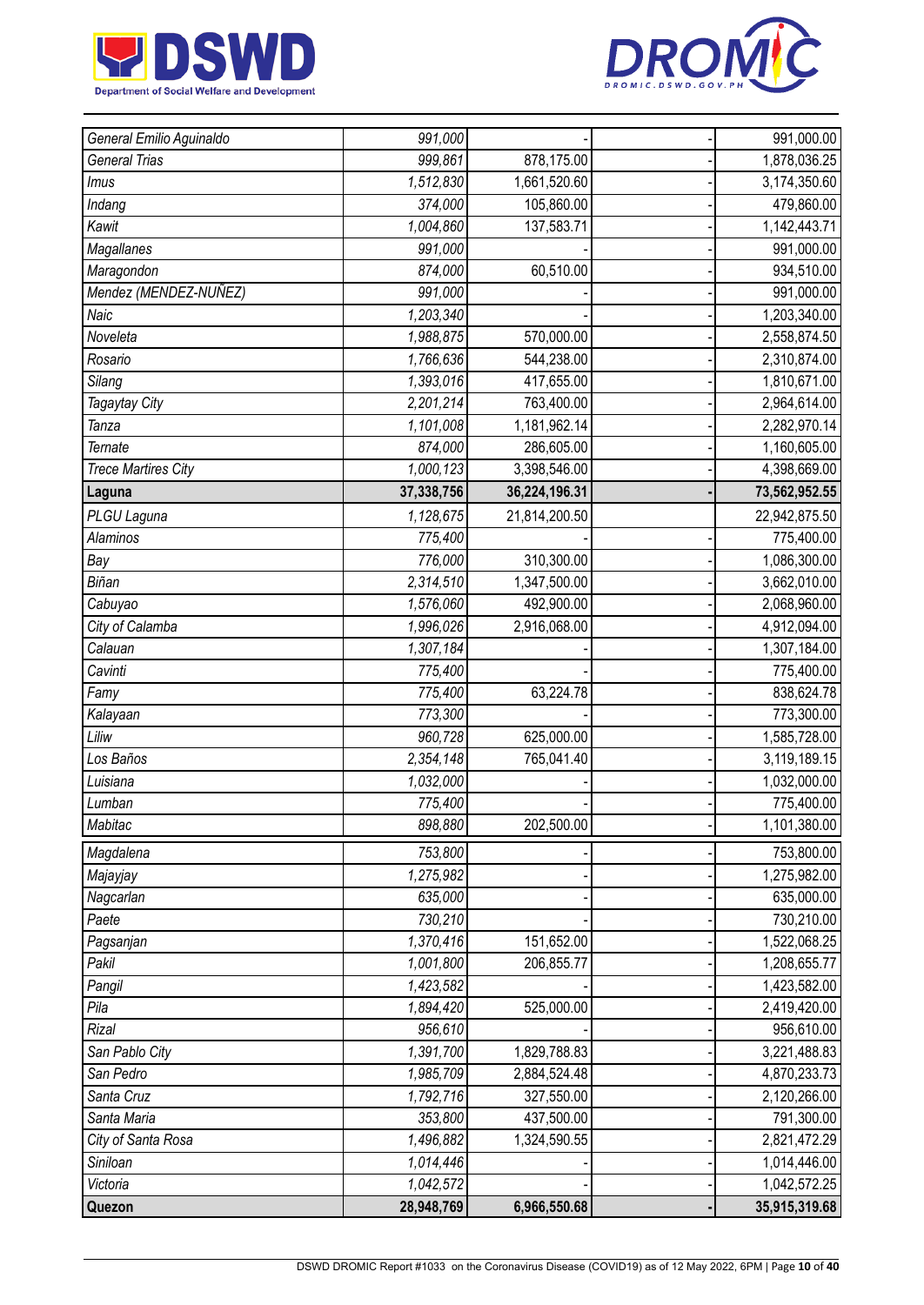



| PLGU Quezon            | 3,114,000  |               | 3,114,000.00  |
|------------------------|------------|---------------|---------------|
| Agdangan               | 282,000    |               | 282,000.00    |
| Alabat                 | 1,175,000  |               | 1,175,000.00  |
| Atimonan               | 235,000    |               | 235,000.00    |
| <b>Buenavista</b>      | 376,000    |               | 376,000.00    |
| <b>Burdeos</b>         | 844,000    |               | 844,000.00    |
| Calauag                | 470,000    |               | 470,000.00    |
| Candelaria             | 1,234,352  | 739,062.68    | 1,973,414.68  |
| Catanauan              | 788,432    |               | 788,432.00    |
| <b>Dolores</b>         | 242,432    |               | 242,432.00    |
| General Luna           | 655,000    |               | 655,000.00    |
| <b>General Nakar</b>   | 51,748     |               | 51,748.00     |
| Guinayangan            | 234,000    |               | 234,000.00    |
| Gumaca                 | 470,000    |               | 470,000.00    |
| Infanta                | 705,475    |               | 705,475.00    |
| Jomalig                | 844,000    |               | 844,000.00    |
| Lopez                  | 421,510    |               | 421,510.00    |
| Lucban                 | 1,223,500  |               | 1,223,500.00  |
| Lucena City            | 2,498,399  | 4,920,000.00  | 7,418,399.00  |
| Macalelon              | 544,400    |               | 544,400.00    |
| Mauban                 | 1,037,600  | 775,000.00    | 1,812,600.00  |
| Mulanay                | 761,225    |               | 761,225.00    |
| Padre Burgos           | 380,952    |               | 380,952.00    |
| Pagbilao               | 723,000    | 532,488.00    | 1,255,488.00  |
| Panukulan              | 703,000    |               | 703,000.00    |
| Patnanungan            | 703,000    |               | 703,000.00    |
| Perez                  | 940,000    |               | 940,000.00    |
| Pitogo                 | 376,000    |               | 376,000.00    |
| Plaridel               | 235,000    |               | 235,000.00    |
| Polillo                | 703,000    |               | 703,000.00    |
| Quezon                 | 940,000    |               | 940,000.00    |
| Real                   | 235,000    |               | 235,000.00    |
| Sampaloc               | 740,000    |               | 740,000.00    |
| San Andres             | 374,000    |               | 374,000.00    |
| San Antonio            | 375,400    |               | 375,400.00    |
| San Francisco (Aurora) | 611,000    |               | 611,000.00    |
| San Narciso            | 601,600    |               | 601,600.00    |
| Sariaya                | 247,716    |               | 247,716.00    |
| Tagkawayan             | 304,500    |               | 304,500.00    |
| City of Tayabas        | 733,528    |               | 733,528.00    |
| Tiaong                 | 485,000    |               | 485,000.00    |
| Unisan                 | 329,000    |               | 329,000.00    |
| <b>Rizal</b>           | 29,210,997 | 23,605,988.84 | 52,816,985.84 |
| <b>PLGU Rizal</b>      | 111,000    | 14,835,654.80 | 14,946,654.80 |
| Angono                 | 1,298,030  | 730,809.00    | 2,028,839.00  |
| City of Antipolo       | 3,505,199  | 2,375,812.00  | 5,881,010.50  |
| <b>Baras</b>           | 1,999,912  |               | 1,999,912.00  |
| Binangonan             | 851,448    |               | 851,448.00    |
| Cainta                 | 2,835,970  | 2,929,831.25  | 5,765,801.25  |
| Cardona                | 1,562,680  | 350,136.50    | 1,912,816.50  |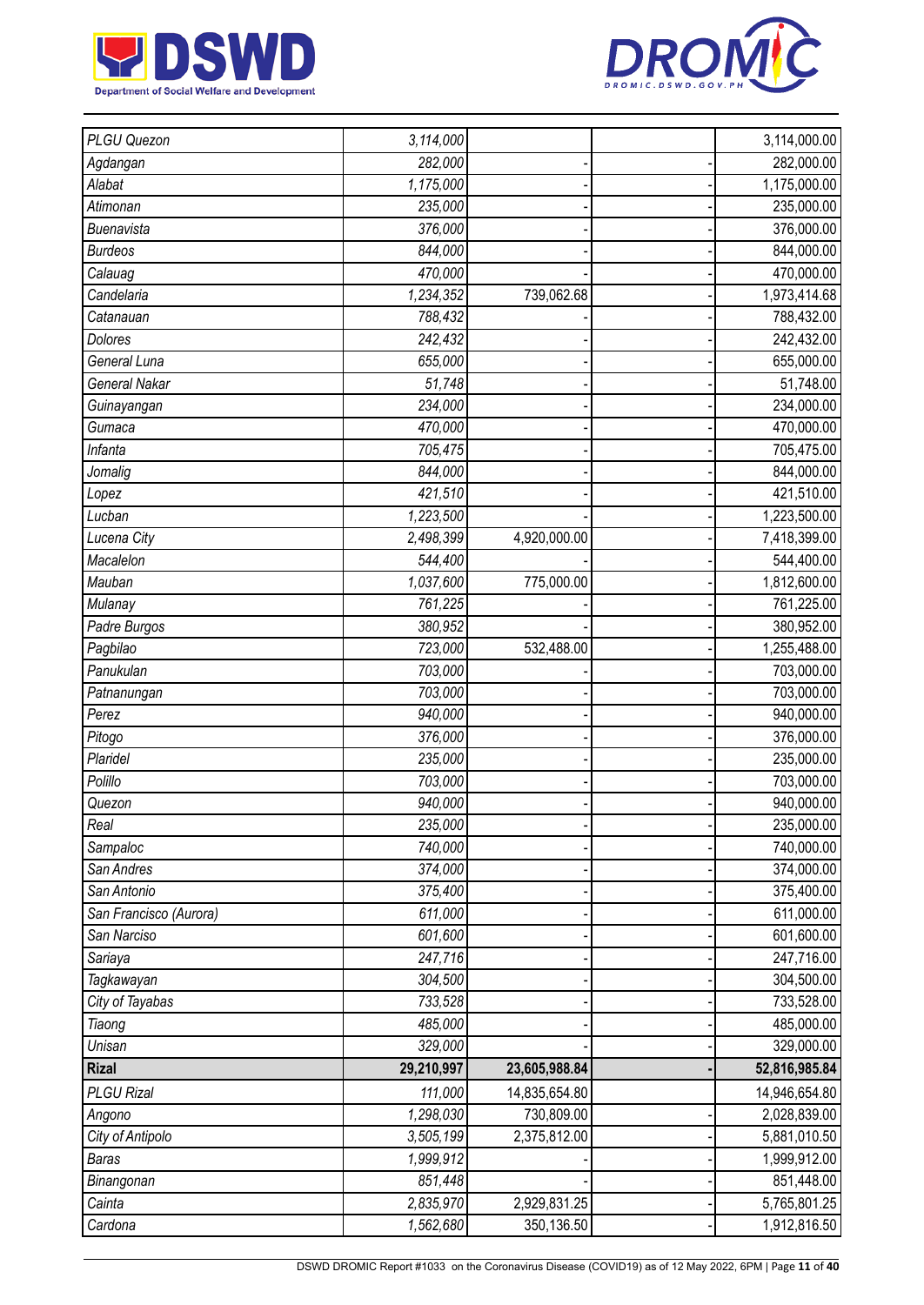



| Jala-Jala                 | 605,620                | 110,490.00   | 716,110.00                 |
|---------------------------|------------------------|--------------|----------------------------|
| Morong                    | 1,882,464              |              | 1,882,464.00               |
| Pililla                   | 931,610                | 253,000.00   | 1,184,610.00               |
| Rodriguez (Montalban)     | 5,432,466              | 640,863.00   | 6,073,329.00               |
| San Mateo                 | 1,464,369              | 1,124,392.29 | 2,588,761.29               |
| Tanay                     | 2,928,409              |              | 2,928,408.50               |
| Taytay                    | 2,244,501              | 255,000.00   | 2,499,501.00               |
| Teresa                    | 1,557,320              |              | 1,557,320.00               |
| <b>MIMAROPA</b>           | 77,927,974             |              | 77,927,973.78              |
| <b>Marinduque</b>         | 4,803,084              |              | 4,803,083.70               |
| Boac                      | 1,272,030              |              | 1,272,030.00               |
| Buenavista                | 459,150                |              | 459,150.00                 |
| Gasan                     | 89,388                 |              | 89,387.50                  |
| Mogpog                    | 405,900                |              | 405,900.00                 |
| Santa Cruz                | 900,000                |              | 900,000.00                 |
| Torrijos                  | 1,676,616              |              | 1,676,616.20               |
| <b>Occidental Mindoro</b> | 13,048,480             |              | 13,048,480.15              |
| Abra de llog              | $\overline{1,743,573}$ |              | 1,743,573.20               |
| Calintaan                 | 355,320                |              | 355,320.00                 |
| Looc                      | 2,660,000              |              | 2,660,000.00               |
| Lubang                    | 2,249,325              |              | 2,249,325.00               |
| Magsaysay                 | 679,734                |              | 679,734.00                 |
| Mamburao                  | 495,500                |              | 495,500.00                 |
| Paluan                    | 241,200                |              | 241,200.00                 |
| Rizal                     | 370,131                |              | 370,131.30                 |
| Sablayan                  | 1,390,677              |              | 1,390,676.50               |
| San Jose                  | 2,270,818              |              | 2,270,818.35               |
| Santa Cruz                | 592,202                |              | 592,201.80                 |
| <b>Oriental Mindoro</b>   | 14,435,407             |              | 14,435,407.35              |
| Baco                      | 566,036                |              | 566,035.50                 |
| Bansud                    | 1,089,192              |              | 1,089,191.50               |
| Bongabong                 | 1,279,420              |              | 1,279,419.50               |
| Bulalacao (San Pedro)     | 998,053                |              | 998,052.75                 |
| City of Calapan           | 1,459,308              |              | 1,459,307.55               |
| Gloria                    | 699,051                |              | 699,050.55                 |
| Mansalay                  | 602,807                |              | 602,806.50                 |
| Naujan                    | 1,559,325              |              | 1,559,325.00               |
| Pinamalayan               | 1,538,602              |              | 1,538,602.25               |
| Pola                      | 785,300                |              | 785,300.00                 |
| Puerto Galera             | 956,485                |              | 956,485.00                 |
| Roxas                     | 506,700                |              | 506,700.00                 |
| San Teodoro               | 749,731                |              | 749,731.25                 |
| Socorro                   | 857,300                |              | 857,300.00                 |
| Victoria                  | 788,100                |              | 788,100.00                 |
| Palawan                   | 11,129,424             |              | 11,129,423.88              |
| Aborlan                   | 337,872                |              | 337,872.15                 |
| Balabac                   |                        |              | 2,354,400.00               |
|                           | 2,354,400              |              |                            |
| Bataraza                  | 453,600                |              | 453,600.00                 |
| Busuanga<br>Coron         | 949,500<br>1,183,950   |              | 949,500.00<br>1,183,950.00 |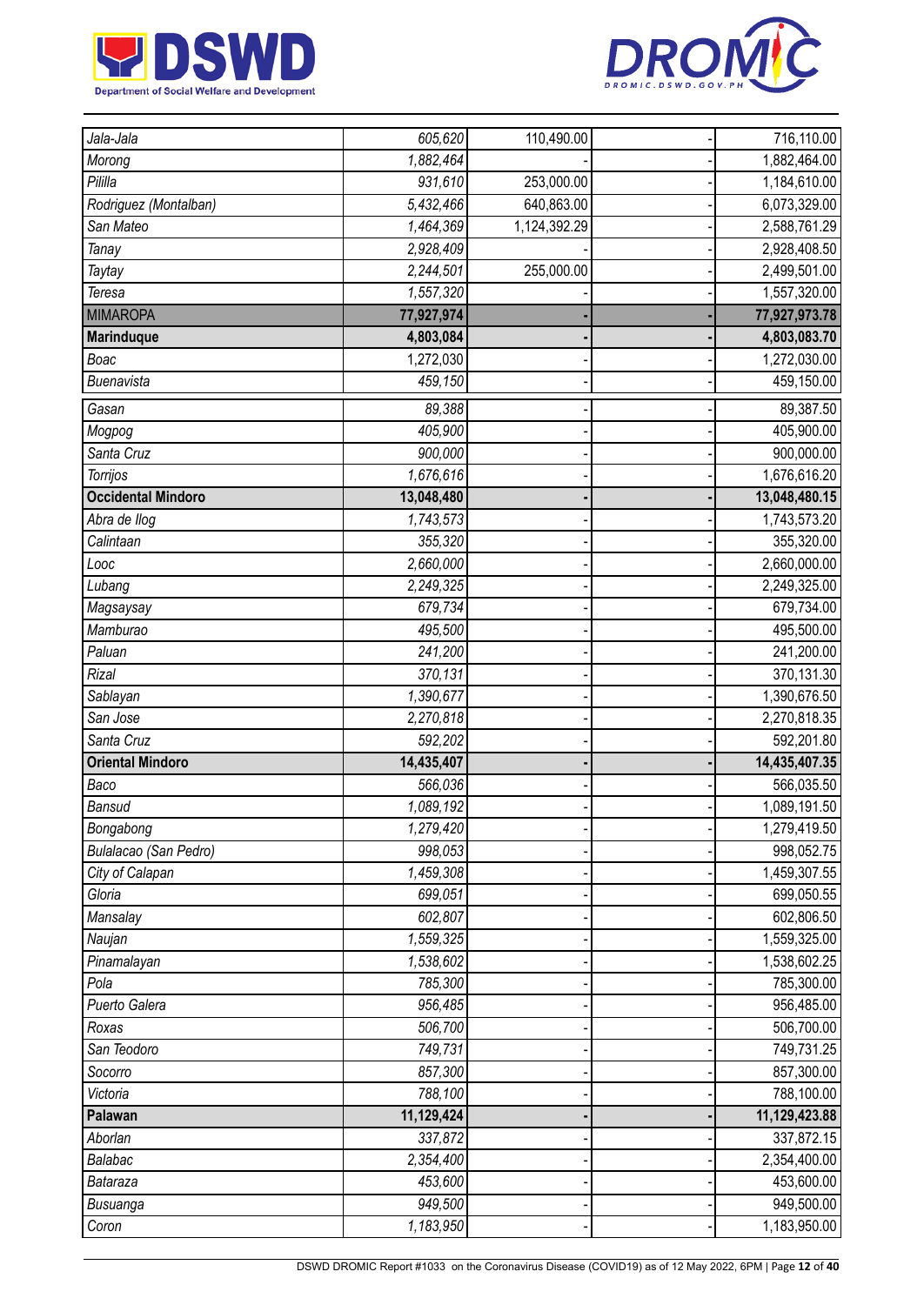



| Culion                 | 900,000               |              | 900,000.00                  |
|------------------------|-----------------------|--------------|-----------------------------|
| El Nido (Bacuit)       | 67,914                |              | 67,914.00                   |
| Linapacan              | 92,724                |              | 92,723.73                   |
| Magsaysay              | 180,000               |              | 180,000.00                  |
| Puerto Princesa City   | 1,815,645             |              | 1,815,644.85                |
| Quezon                 | 127,339               |              | 127,338.75                  |
| Rizal (Marcos)         | 1,290,415             |              | 1,290,415.10                |
| Roxas                  | 855,819               |              | 855,819.00                  |
| San Vicente            | 67,914                |              | 67,914.00                   |
| Sofronio Española      | 132,432               |              | 132,432.30                  |
| Romblon                | 34,511,579            |              | 34,511,578.70               |
| Alcantara              | $\overline{642,}659$  |              | 642,659.00                  |
| <b>Banton</b>          | 835,485               |              | 835,485.00                  |
| Cajidiocan             | 1,927,310             |              | 1,927,310.00                |
| Calatrava              | 618,797               |              | 618,797.00                  |
| Concepcion             | 1,349,250             |              | 1,349,250.00                |
| Corcuera               | 2,231,585             |              | 2,231,585.00                |
| Ferrol                 | 1,012,800             |              | 1,012,800.00                |
| Looc                   | 2,152,500             |              | 2,152,500.00                |
| Magdiwang              | 3,305,007             |              | 3,305,007.05                |
| Odiongan               | 3,193,271             |              | 3,193,271.45                |
| Romblon                | 8,081,550             |              | 8,081,550.00                |
| San Agustin            | 450,000               |              | 450,000.00                  |
| San Andres             | 1,693,527             |              | 1,693,526.70                |
| San Fernando           | 3,654,628             |              | 3,654,627.50                |
| San Jose               | 1,395,870             |              | 1,395,870.00                |
| Santa Fe               | 746,375               |              | 746,375.00                  |
| Santa Maria (Imelda)   | 1,220,965             |              | 1,220,965.00                |
| <b>REGION V</b>        | 96,634,020            | 3,076,950.00 | 99,710,970.23               |
| Albay                  | 23,625,225            | 1,445,750.00 | 25,070,974.66               |
| PLGU Albay             | 2,364,478             |              | 2,364,478.00                |
| Bacacay                | 339,865               |              | 339,865.16                  |
| Camalig                | 1,549,531             |              | 1,549,530.87                |
| Daraga (Locsin)        | 2,052,999             | 1,356,400.00 | 3,409,398.65                |
| Guinobatan             | 3,348,124             | 89,350.00    | 3,437,474.36                |
| Legazpi City           | 2,766,380             |              | 2,766,380.44                |
| Libon                  | 926,777               |              | 926,777.49                  |
| City of Ligao          | 1,923,404             |              | 1,923,403.75                |
| Malilipot              | 189,439               |              | 189,438.60                  |
| Malinao                | 268,021               |              | 268,021.36                  |
| Manito                 | 258,134               |              | 258,133.80                  |
| Oas                    | 821,587               |              | 821,587.29                  |
| Pio Duran              | 2,786,358             |              | 2,786,357.96                |
| Polangui               | 1,885,065             |              | 1,885,065.26                |
| Rapu-Rapu              | 264,030               |              | 264,030.19                  |
| Santo Domingo (Libog)  | 1,001,707             |              | 1,001,706.50                |
| City of Tabaco         | 612,810               |              | 612,809.60                  |
| Tiwi                   |                       |              |                             |
| <b>Camarines Norte</b> | 266,515<br>10,051,491 |              | 266,515.38<br>10,051,491.02 |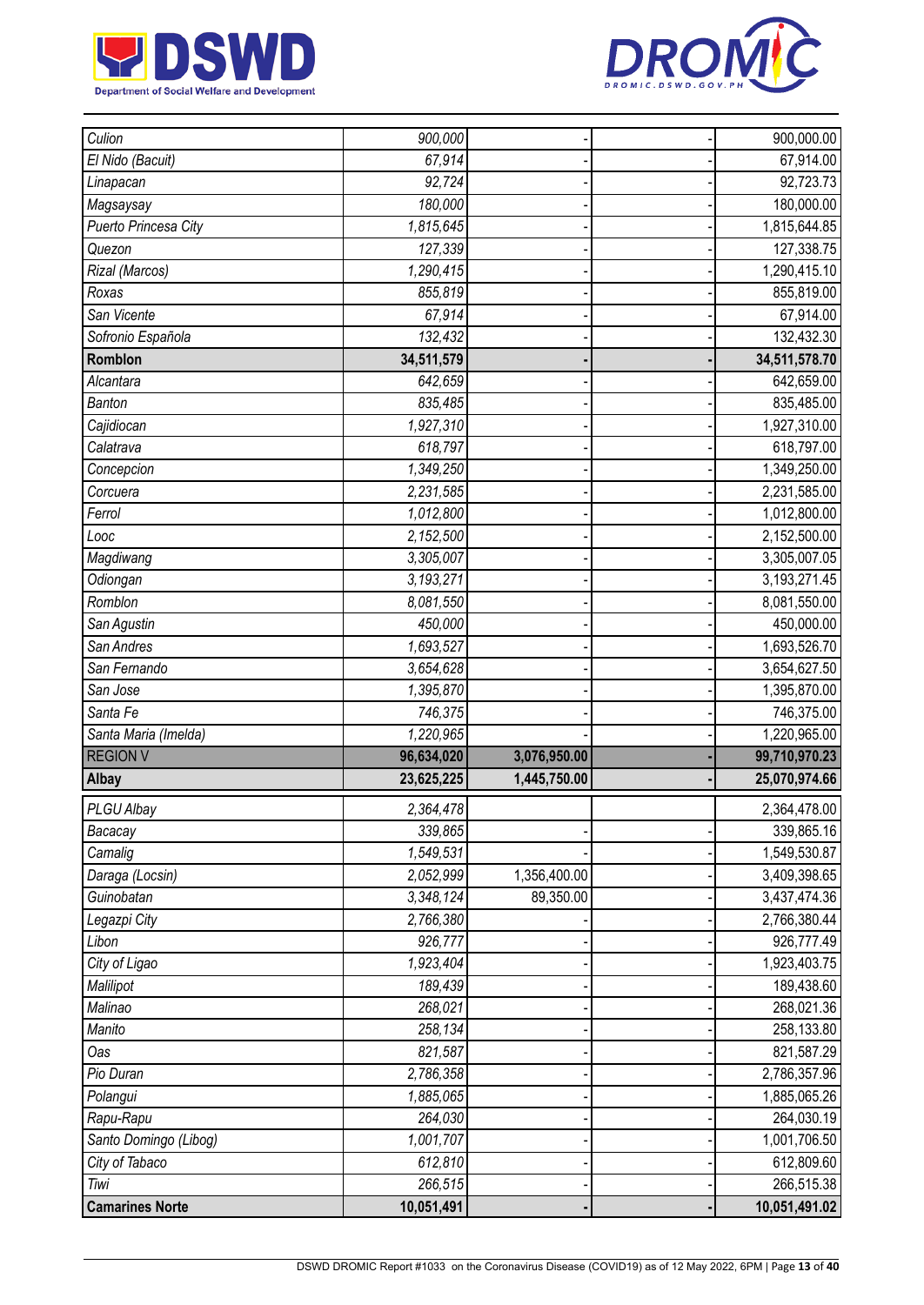



| <b>PLGU Camarines Norte</b> | 1,223,937  |           | 1,223,937.36  |
|-----------------------------|------------|-----------|---------------|
| <b>Basud</b>                | 269,607    |           | 269,606.91    |
| Capalonga                   | 545,378    |           | 545,378.00    |
| Daet                        | 1,660,492  |           | 1,660,491.80  |
| Jose Panganiban             | 1,110,926  |           | 1,110,926.40  |
| Labo                        | 1,370,240  |           | 1,370,239.50  |
| Mercedes                    | 609,481    |           | 609,481.29    |
| Paracale                    | 410,633    |           | 410,633.32    |
| San Lorenzo Ruiz (Imelda)   | 252,165    |           | 252,165.00    |
| San Vicente                 | 644,520    |           | 644,519.64    |
| Santa Elena                 | 942,676    |           | 942,675.82    |
| <b>Talisay</b>              | 350,358    |           | 350,357.68    |
| Vinzons                     | 661,078    |           | 661,078.30    |
| <b>Camarines Sur</b>        | 35,462,373 | 50,000.00 | 35,512,373.19 |
| PLGU Cam Sur                | 2,203,488  |           | 2,203,487.78  |
| Baao                        | 322,971    |           | 322,971.28    |
| Balatan                     | 817,116    |           | 817,116.44    |
| Bato                        | 1,064,555  |           | 1,064,555.00  |
| Bombon                      | 371,271    |           | 371,270.61    |
| <b>Buhi</b>                 | 651,620    |           | 651,620.22    |
| <b>Bula</b>                 | 977,083    |           | 977,083.24    |
| Cabusao                     | 161,494    |           | 161,493.72    |
| Calabanga                   | 518,473    |           | 518,472.76    |
| Camaligan                   | 497,981    |           | 497,981.02    |
| Canaman                     | 670,136    |           | 670,136.44    |
| Caramoan                    | 1,567,666  |           | 1,567,666.16  |
| Del Gallego                 | 542,313    |           | 542,312.68    |
| Gainza                      | 147,119    |           | 147,118.90    |
| Garchitorena                | 222,569    |           | 222,569.16    |
| Goa                         | 4,004,792  |           | 4,004,791.78  |
| Iriga City                  | 730,048    |           | 730,048.46    |
| Lagonoy                     | 560,430    |           | 560,430.04    |
| Libmanan                    | 1,797,262  | 50,000.00 | 1,847,262.04  |
| Lupi                        | 408,305    |           | 408,304.80    |
| Magarao                     | 694,888    |           | 694,887.88    |
| Milaor                      | 773,958    |           | 773,957.88    |
| Minalabac                   | 617,984    |           | 617,984.08    |
| Nabua                       | 1,237,925  |           | 1,237,925.35  |
| Naga City                   | 2,288,358  |           | 2,288,357.96  |
| Ocampo                      | 1,798,232  |           | 1,798,232.24  |
| Pamplona                    | 936,825    |           | 936,824.72    |
| Pasacao                     | 579,548    |           | 579,547.69    |
| Pili                        | 563,942    |           | 563,941.74    |
| Presentacion (Parubcan)     | 606,753    |           | 606,753.44    |
| Ragay                       | 413,817    |           | 413,816.76    |
| Sagñay                      | 680,699    |           | 680,699.18    |
| San fernando                | 197,057    |           | 197,057.28    |
| San Jose                    | 623,238    |           | 623,237.54    |
| Sipocot                     | 981,628    |           | 981,627.76    |
| Siruma                      | 441,153    |           | 441,152.72    |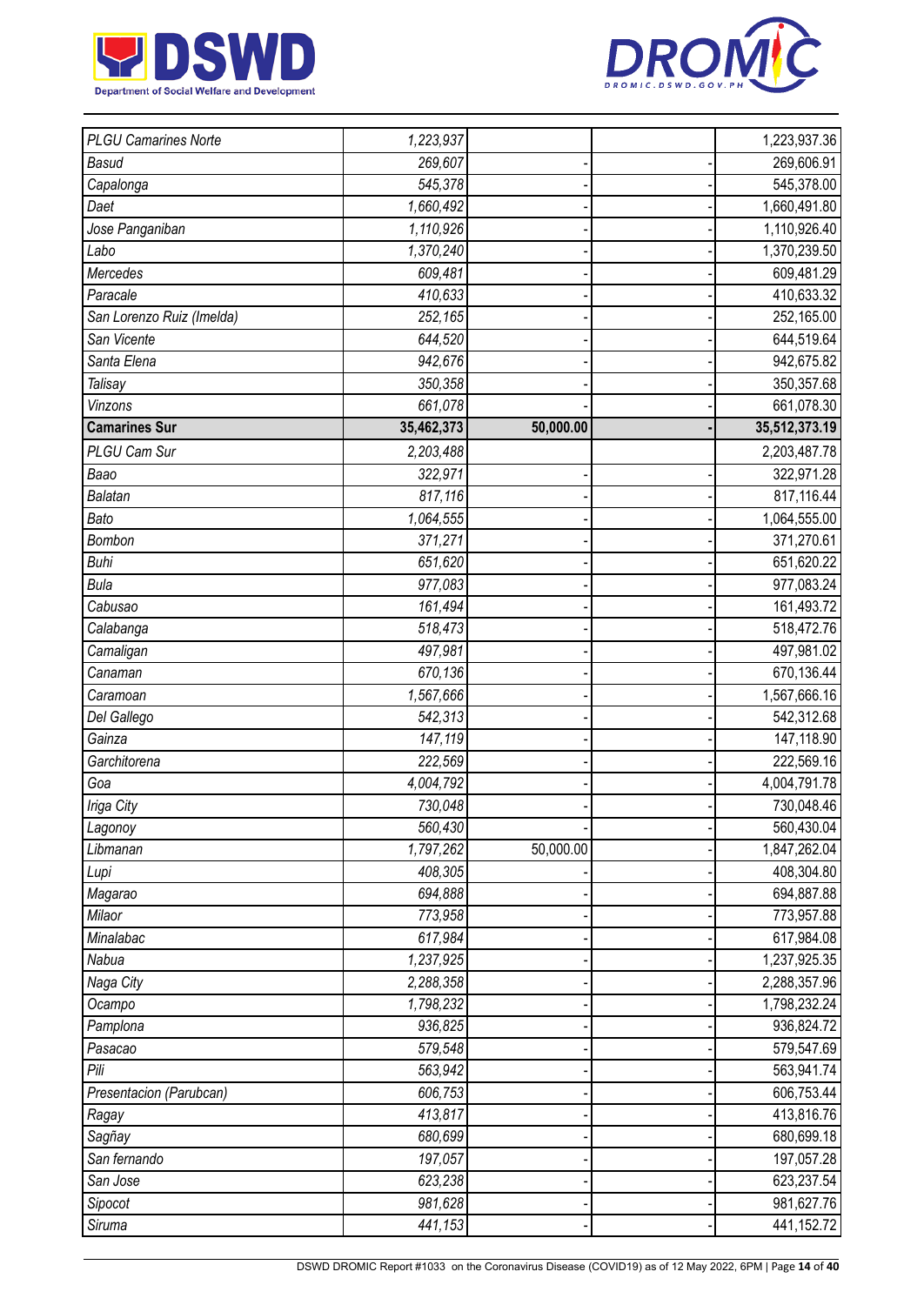



| Tigaon                   | 1,070,584   |                | 1,070,584.32   |
|--------------------------|-------------|----------------|----------------|
| Tinambac                 | 2,719,092   |                | 2,719,092.12   |
| <b>Catanduanes</b>       | 12,036,576  |                | 12,036,576.32  |
| <b>PLGU Catanduanes</b>  | 4,726,504   |                | 4,726,503.88   |
| Bagamanoc                | 796,409     |                | 796,409.00     |
| Gigmoto                  | 485,500     |                | 485,500.00     |
| San Andres (Calolbon)    | 686,869     |                | 686,869.14     |
| San Miguel               | 1,213,750   |                | 1,213,750.00   |
| Viga                     | 1,053,137   |                | 1,053,137.15   |
| Virac                    | 3,073,120   |                | 3,073,120.00   |
| <b>Masbate</b>           | 3,488,909   |                | 3,488,909.32   |
| Baleno                   | 116,151     |                | 116,151.00     |
| Cawayan                  | 175,207     |                | 175,206.50     |
| Dimasalang               | 551,680     |                | 551,680.00     |
| Esperanza                | 1,156,576   |                | 1,156,576.10   |
| Mandaon                  | 436,847     |                | 436,847.40     |
| City of Masbate          | 158,340     |                | 158,340.00     |
| Mobo                     | 103,614     |                | 103,614.00     |
| Monreal                  | 96,793      |                | 96,792.50      |
| Palanas                  | 124,260     |                | 124,260.00     |
| Pio V. Corpuz (Limbuhan) | 106,897     |                | 106,897.00     |
| San Fernando             | 195,535     |                | 195,535.00     |
| Uson                     | 265,050     |                | 265,049.82     |
| Sorsogon                 | 11,969,446  | 1,581,200.00   | 13,550,645.72  |
| PLGU Sorsogon            | 4,504,139   |                | 4,504,138.77   |
| Barcelona                | 472,882     |                | 472,882.44     |
| <b>Bulan</b>             | 700,259     |                | 700,258.54     |
| <b>Bulusan</b>           | 125,213     |                | 125,213.48     |
| Casiguran                | 247,128     |                | 247, 127. 72   |
| Castilla                 | 523,501     | 350,000.00     | 873,501.02     |
| Donsol                   | 534,362     | 513,750.00     | 1,048,112.24   |
| Gubat                    | 528,626     | 252,000.00     | 780,626.00     |
| Irosin                   | 344,244     |                | 344,244.13     |
| Juban                    | 822,885     | 169,250.00     | 992,135.37     |
| Magallanes               | 67,360      |                | 67,359.60      |
| Matnog                   | 444,843     | 296,200.00     | 741,043.20     |
| Pilar                    | 1,640,316   |                | 1,640,315.90   |
| Prieto Diaz              | 137,236     |                | 137,236.32     |
| Santa Magdalena          | 36,887      |                | 36,887.40      |
| City of Sorsogon         | 839,564     |                | 839,563.59     |
| <b>REGION VI</b>         | 318,842,586 | 197,890,827.08 | 516,733,412.80 |
| <b>Aklan</b>             | 57,394,823  | 312,750.00     | 57,707,573.16  |
| PLGU Aklan               | 4,662,800   |                | 4,662,800.00   |
| Altavas                  | 1,576,731   |                | 1,576,731.34   |
| <b>Balete</b>            | 990,000     |                | 990,000.00     |
| Banga                    | 2,111,539   | 35,000.00      | 2,146,539.00   |
| <b>Batan</b>             | 2,181,265   |                | 2,181,265.00   |
| Kalibo                   | 3,978,627   | 277,750.00     | 4,256,377.20   |
| Libacao                  | 951,657     |                | 951,656.70     |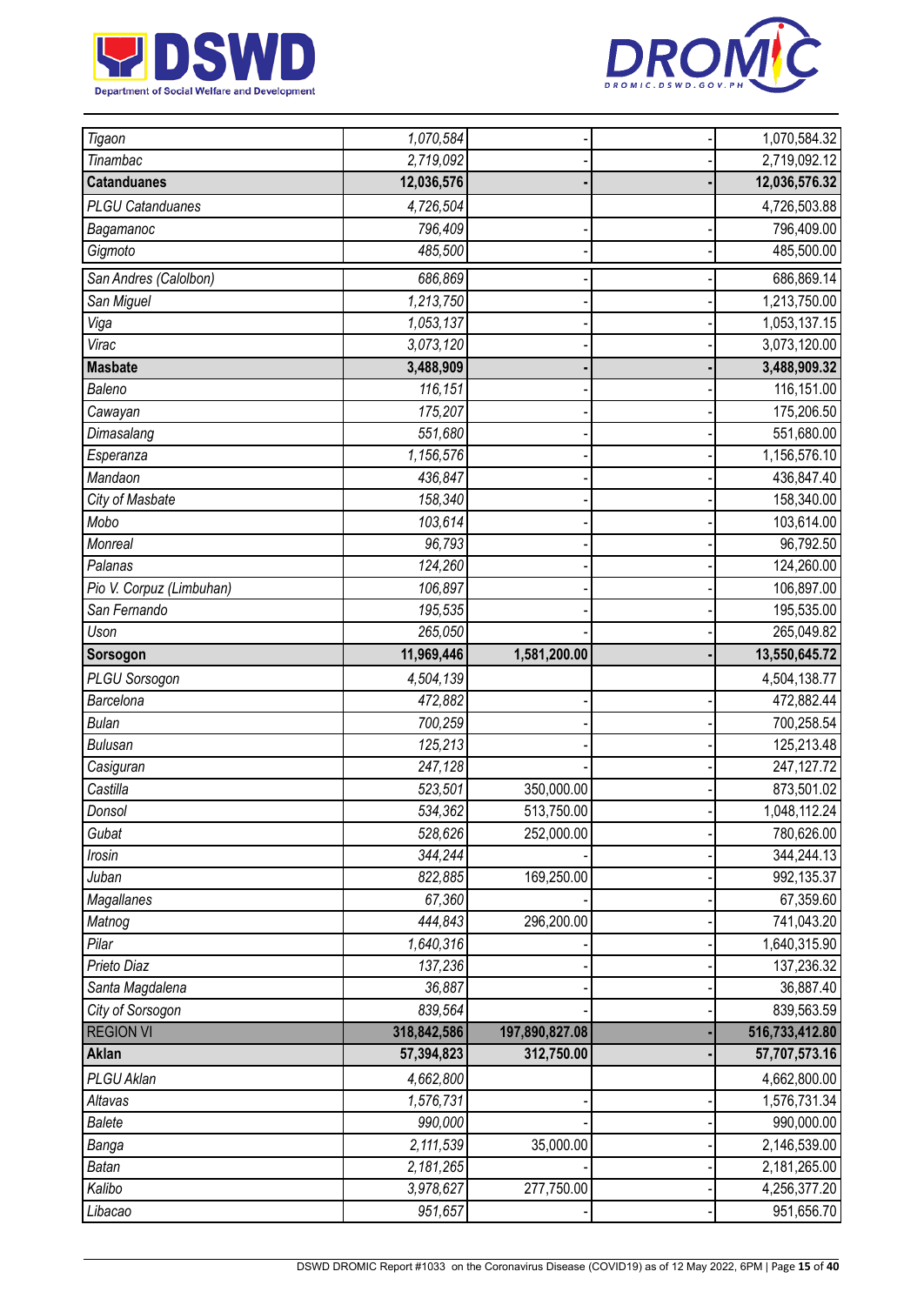



| Madalag                | 1,562,414                 |               | 1,562,414.10  |
|------------------------|---------------------------|---------------|---------------|
| New Washington         | 3,614,352                 |               | 3,614,352.00  |
| Buruanga               | 3,424,500                 |               | 3,424,500.00  |
| Ibajay                 | 5,772,530                 |               | 5,772,530.00  |
| Lezo                   | 1,377,100                 |               | 1,377,100.00  |
| Makato                 | 1,838,800                 |               | 1,838,800.00  |
| Malay                  | 12,849,735                |               | 12,849,735.40 |
| Malinao                | 1,889,048                 |               | 1,889,048.00  |
| <b>Nabas</b>           | $\overline{4}$ , 321, 120 |               | 4,321,120.00  |
| Numancia               | 1,687,567                 |               | 1,687,567.42  |
| Tangalan               | 2,605,037                 |               | 2,605,037.00  |
| <b>Antique</b>         | 37,227,997                | 12,216,708.00 | 49,444,705.49 |
| Anini-y                | 2,312,285                 | 7,541,308.00  | 9,853,592.96  |
| Belison                | 928,100                   |               | 928,100.00    |
| Hamtic                 | 2,874,599                 |               | 2,874,599.20  |
| San Jose               | 3,080,728                 |               | 3,080,728.45  |
| San Remigio            | 2,254,195                 |               | 2,254,195.00  |
| Sibalom                | 2,780,804                 |               | 2,780,803.50  |
| Tobias Fornier (Dao)   | 3,722,565                 |               | 3,722,565.00  |
| Valderrama             | 938,840                   |               | 938,840.00    |
| Barbaza                | 2,207,609                 |               | 2,207,609.00  |
| Bugasong               | 1,461,280                 | 275,400.00    | 1,736,680.00  |
| Caluya                 | 2,466,338                 |               | 2,466,338.00  |
| Culasi                 | 707,250                   | 500,000.00    | 1,207,250.00  |
| Laua-an                | 1,786,703                 | 1,900,000.00  | 3,686,703.10  |
| Libertad               | 3,280,956                 |               | 3,280,956.00  |
| Pandan                 | 2,986,417                 | 2,000,000.00  | 4,986,417.00  |
| Patnongon              | 942,037                   |               | 942,036.68    |
| Sebaste                | 786,217                   |               | 786,216.60    |
| Tibiao                 | 1,711,075                 |               | 1,711,075.00  |
| Capiz                  | 36,575,808                | 41,982,478.08 | 78,558,286.06 |
| Province of Capiz      | 1,865,733                 |               | 1,865,733.00  |
| Cuartero               | 1,061,885                 |               | 1,061,885.00  |
| Dao                    | 2,250,306                 |               | 2,250,305.50  |
| Dumalag                | 1,989,750                 |               | 1,989,750.00  |
| Dumarao                | 1,410,591                 |               | 1,410,591.35  |
| <b>Ivisan</b>          | 745,944                   |               | 745,944.00    |
| Jamindan               | 2,268,224                 |               | 2,268,223.75  |
| Ma-ayon                | 2,228,580                 |               | 2,228,580.00  |
| Mambusao               | 1,359,300                 | 27,801,876.00 | 29,161,176.00 |
| Panay                  | 2,653,568                 |               | 2,653,568.00  |
| Panitan                | 1,903,875                 | 14,053,602.08 | 15,957,477.08 |
| Pilar                  | 1,390,385                 |               | 1,390,385.15  |
| Pontevedra             | 2,620,432                 |               | 2,620,432.00  |
| <b>President Roxas</b> | 3,102,422                 | 27,000.00     | 3,129,422.00  |
| Roxas City             | 5,534,682                 |               | 5,534,682.00  |
| Sapi-an                | 631,625                   |               | 631,625.00    |
| Sigma                  | 1,130,360                 |               | 1,130,360.00  |
| <b>Tapaz</b>           | 2,428,146                 | 100,000.00    | 2,528,146.23  |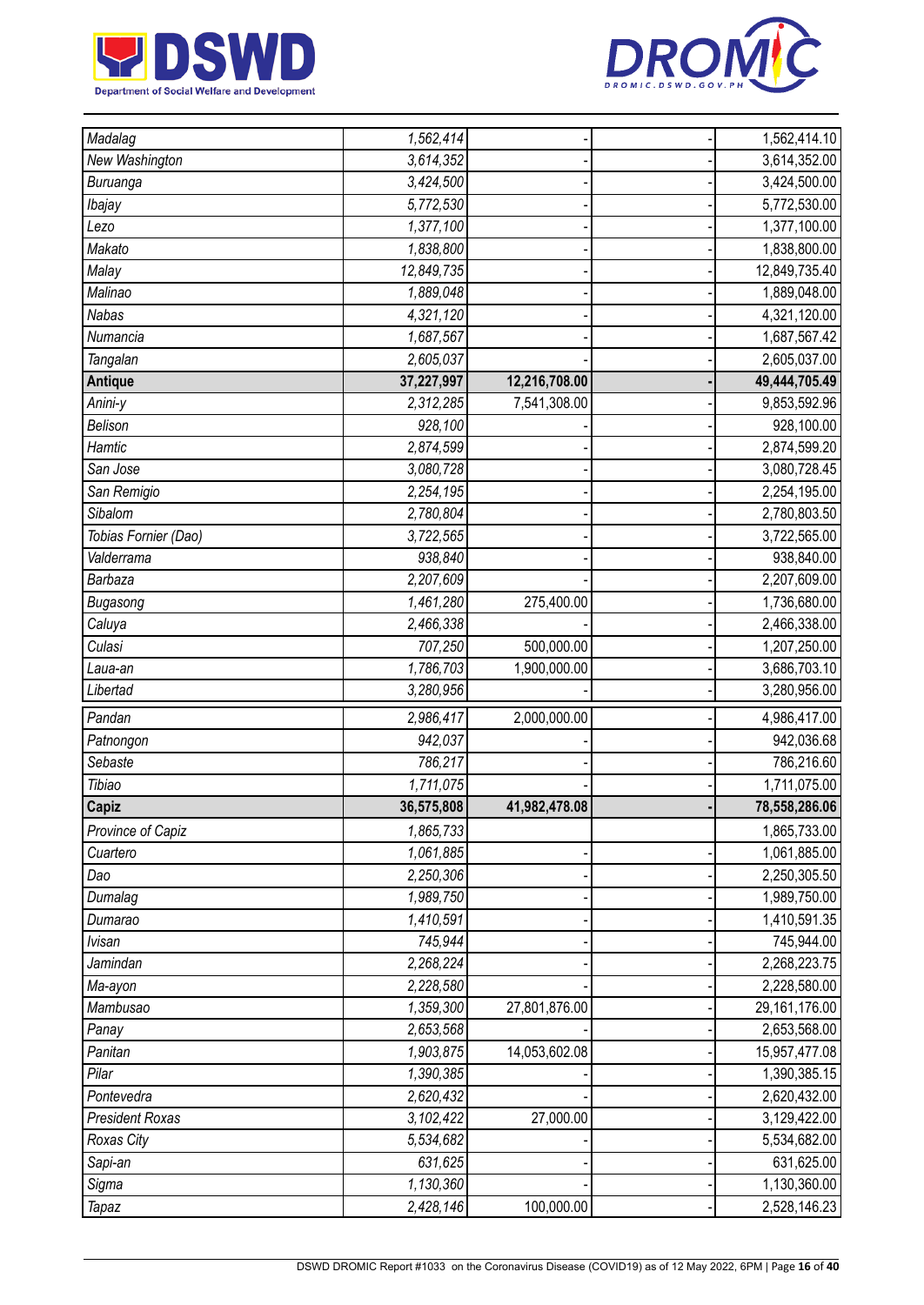



| <b>Guimaras</b>      | 7,313,489   |               | 7,313,488.50   |
|----------------------|-------------|---------------|----------------|
| Buenavista           | 997,052     |               | 997,051.95     |
| San Lorenzo          | 422,640     |               | 422,640.00     |
| Jordan               | 2,359,594   |               | 2,359,594.05   |
| Nueva Valencia       | 1,253,553   |               | 1,253,552.50   |
| Sibunag              | 2,280,650   |               | 2,280,650.00   |
| <b>Iloilo</b>        | 124,436,827 | 10,633,391.00 | 135,070,217.89 |
| Ajuy                 | 2,098,000   |               | 2,098,000.00   |
| Alimodian            | 3,458,360   |               | 3,458,360.00   |
| Anilao               | 4,844,858   |               | 4,844,858.35   |
| Badiangan            | 1,163,500   | 8,636,391.00  | 9,799,891.00   |
| <b>Balasan</b>       | 2,635,470   |               | 2,635,470.08   |
| <b>Banate</b>        | 3,367,800   |               | 3,367,800.00   |
| <b>Barotac Nuevo</b> | 988,395     |               | 988,395.00     |
| Barotac Viejo        | 4,326,240   |               | 4,326,240.00   |
| <b>Batad</b>         | 568,083     |               | 568,083.20     |
| Bingawan             | 1,246,000   |               | 1,246,000.00   |
| Cabatuan             | 616,264     |               | 616,263.92     |
| Calinog              | 3,505,774   |               | 3,505,773.55   |
| Carles               | 1,793,200   |               | 1,793,200.00   |
| Concepcion           | 6,033,990   | 50,000.00     | 6,083,990.00   |
| Dingle               | 1,197,500   |               | 1,197,500.00   |
| Dueñas               | 655,080     |               | 655,080.00     |
| Dumangas             | 1,855,500   |               | 1,855,500.00   |
| Estancia             | 631,800     |               | 631,800.00     |
| Guimbal              | 1,013,000   |               | 1,013,000.00   |
| Igbaras              | 3,282,960   |               | 3,282,960.00   |
| <b>Iloilo City</b>   | 27,673,226  |               | 27,673,225.98  |
| Janiuay              | 2,373,726   | 1,947,000.00  | 4,320,725.93   |
| Lambunao             | 3,771,228   |               | 3,771,227.52   |
| Leganes              | 2,112,530   |               | 2,112,530.00   |
| Lemery               | 774,000     |               | 774,000.00     |
| Leon                 | 4,287,796   |               | 4,287,796.00   |
| Maasin               | 2,661,252   |               | 2,661,252.40   |
| Miagao               | 6,146,781   |               | 6,146,780.94   |
| Mina                 | 1,199,760   |               | 1,199,760.00   |
| New Lucena           | 1,611,108   |               | 1,611,108.07   |
| Oton                 | 1,744,530   |               | 1,744,530.00   |
| City of Passi        | 3,216,815   |               | 3,216,814.70   |
| Pavia                | 733,045     |               | 733,045.07     |
| Pototan              | 1,943,190   |               | 1,943,190.00   |
| San Dionisio         | 2,830,500   |               | 2,830,500.00   |
| San Enrique          | 1,844,575   |               | 1,844,575.00   |
| San Joaquin          | 835,500     |               | 835,500.00     |
| San Miguel           | 1,607,732   |               | 1,607,732.00   |
| San Rafael           | 4,481,383   |               | 4,481,382.68   |
| Santa Barbara        | 1,421,000   |               | 1,421,000.00   |
| Sara                 | 2,866,580   |               | 2,866,580.00   |
| Tigbauan             | 574,284     |               | 574,284.00     |
| Tubungan             | 2,179,513   |               | 2,179,512.50   |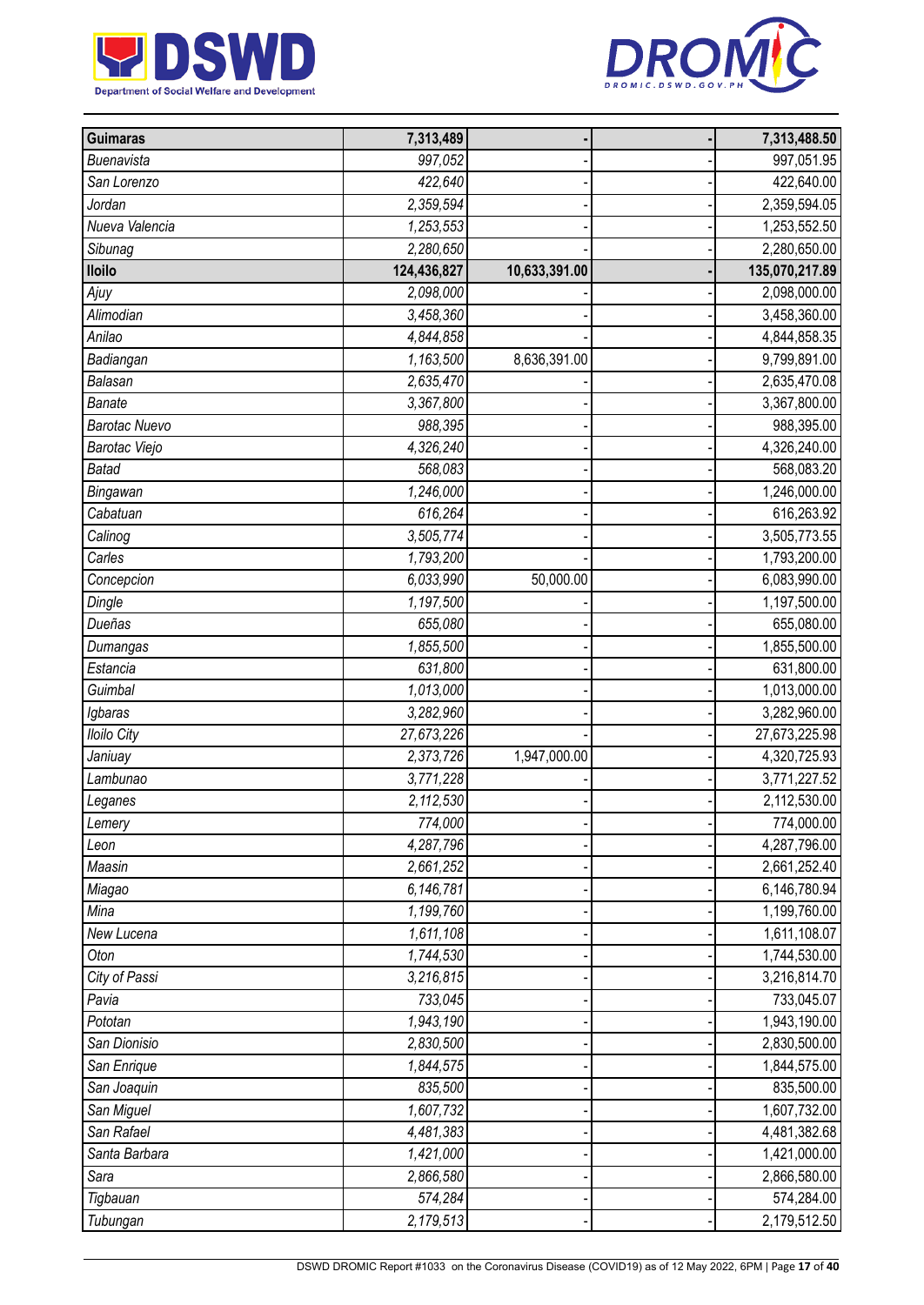



| Zarraga                       | 265,000     |                | 265,000.00       |
|-------------------------------|-------------|----------------|------------------|
| <b>Negros Occidental</b>      | 55,893,642  | 132,745,500.00 | 188,639,141.70   |
| Province of Negros Occidental | 6,450,000   |                | 6,450,000.00     |
| <b>Bacolod City</b>           | 5,505,648   |                | 5,505,647.72     |
| <b>Bago City</b>              | 672,760     |                | 672,760.00       |
| Binalbagan                    | 3,589,160   |                | 3,589,160.00     |
| Cadiz City                    | 447,097     |                | 447,097.00       |
| Calatrava                     | 1,967,400   |                | 1,967,400.00     |
| Candoni                       | 4,304,616   |                | 4,304,616.10     |
| Cauayan                       | 3,900,228   |                | 3,900,227.50     |
| Enrique B. Magalona (Saravia) | 294,520     |                | 294,520.00       |
| City of Escalante             | 1,772,975   |                | 1,772,975.00     |
| City of Himamaylan            | 3,878,398   |                | 3,878,398.00     |
| Hinigaran                     | 6,480       |                | 6,480.00         |
| Hinoba-an (Asia)              | 1,988,495   |                | 1,988,495.00     |
| llog                          | 1,697,184   |                | 1,697,184.00     |
| Isabela                       | 918,170     |                | 918,170.00       |
| City of Kabankalan            | 926,085     |                | 926,084.98       |
| La Carlota City               | 1,070,180   |                | 1,070,180.00     |
| La Castellana                 | 1,292,420   |                | 1,292,420.00     |
| Manapla                       | 965,326     |                | 965,325.90       |
| Moises Padilla (Magallon)     | 1,376,915   |                | 1,376,915.00     |
| Murcia                        | 2,496,084   |                | 2,496,084.00     |
| Pulupandan                    | 181,440     |                | 181,440.00       |
| Sagay City                    | 851,156     |                | 851,156.00       |
| Salvador Benedicto            | 2,288,822   |                | 2,288,821.50     |
| San Carlos City               | 3,024,520   |                | 3,024,519.60     |
| San Enrique                   | 365,000     |                | 365,000.00       |
| Silay City                    | 12,600      |                | 12,600.00        |
| City of Sipalay               | 835,480     |                | 835,480.00       |
| City of Talisay               | 185,740     | 132,745,500.00 | 132,931,240.00   |
| Toboso                        | 5,400       |                | 5,400.00         |
| Valladolid                    | 1,012,264   |                | 1,012,264.40     |
| City of Victorias             | 1,611,080   |                | 1,611,080.00     |
| <b>REGION VII</b>             | 229,273,159 |                | 229, 273, 158.83 |
| <b>Bohol</b>                  | 45,307,981  |                | 45,307,980.55    |
| PLGU Bohol                    | 586,057     |                | 586,057.28       |
| Alburquerque                  | 443,156     |                | 443,155.86       |
| Alicia                        | 655,780     |                | 655,780.00       |
| Anda                          | 947,695     |                | 947,695.00       |
| Antequera                     | 4,464,809   |                | 4,464,809.24     |
| Baclayon                      | 561,465     |                | 561,464.92       |
| Balilihan                     | 991,490     |                | 991,490.00       |
| <b>Batuan</b>                 | 1,290,751   |                | 1,290,751.05     |
| <b>Bien Unido</b>             | 1,829,680   |                | 1,829,680.00     |
| Bilar                         | 333,787     |                | 333,787.00       |
| Buenavista                    | 2,042,864   |                | 2,042,864.32     |
| Calape                        | 680,912     |                | 680,911.86       |
| Candijay                      | 2,769,694   |                | 2,769,693.94     |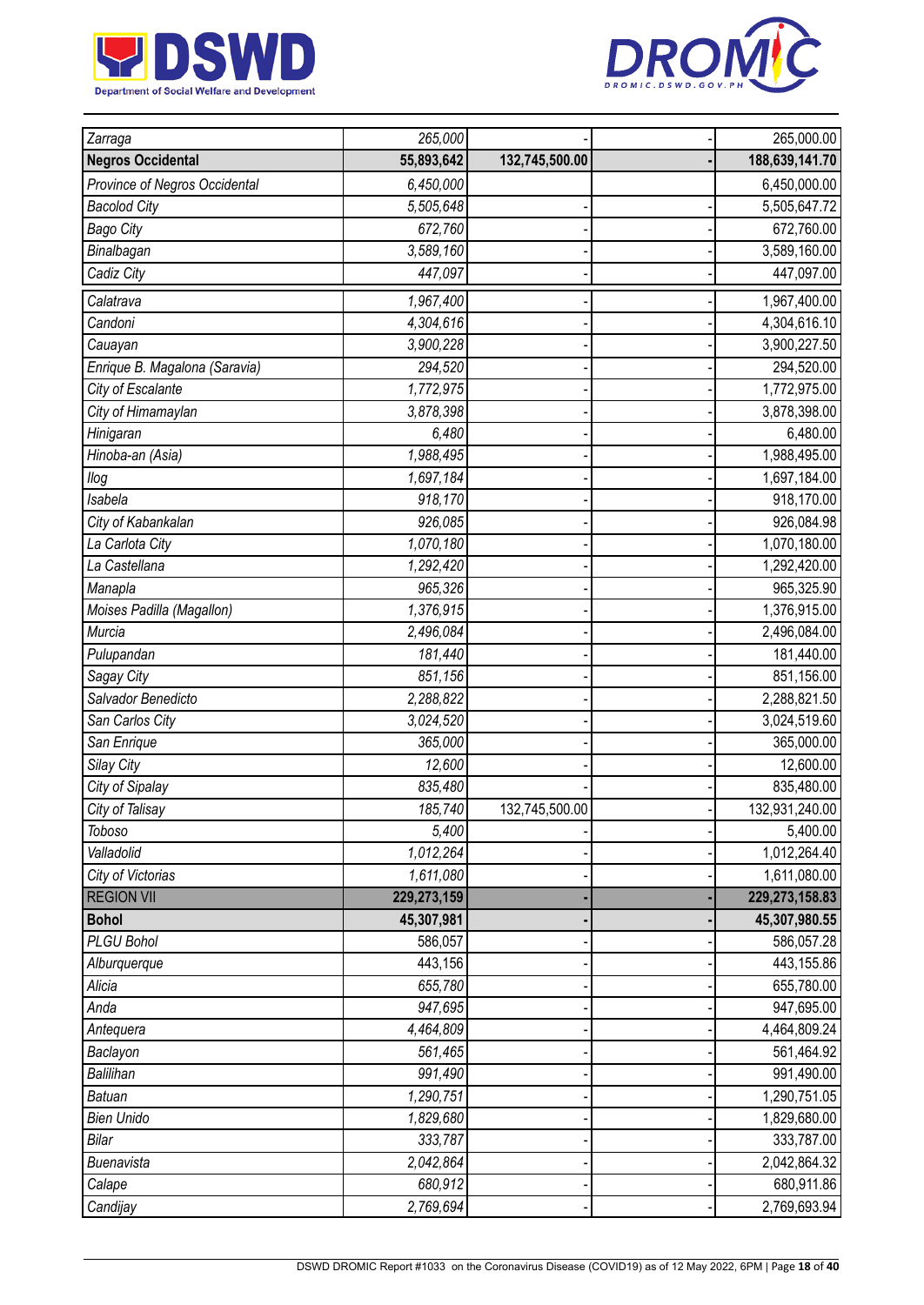



| Carmen                          | 853,980     |  | 853,980.00     |
|---------------------------------|-------------|--|----------------|
| Catigbian                       | 1,500,815   |  | 1,500,815.00   |
| Corella                         | 267,290     |  | 267,290.00     |
| Cortes                          | 2,468,557   |  | 2,468,556.96   |
| Dauis                           | 2,734,424   |  | 2,734,423.86   |
| Dimiao                          | 63,000      |  | 63,000.00      |
| Duero                           | 117,500     |  | 117,500.00     |
| Garcia Hernandez                | 135,820     |  | 135,820.00     |
| Jetafe                          | 404,985     |  | 404,985.00     |
| Guindulman                      | 457,229     |  | 457,228.92     |
| Jagna                           | 1,745,845   |  | 1,745,845.00   |
| Lila                            | 754,815     |  | 754,815.00     |
| Loay                            | 478,760     |  | 478,759.50     |
| Loboc                           | 80,500      |  | 80,500.00      |
| Loon                            | 1,531,739   |  | 1,531,739.00   |
| Mabini                          | 179,500     |  | 179,500.00     |
| Maribojoc                       | 655,275     |  | 655,275.00     |
| Panglao                         | 507,520     |  | 507,519.68     |
| Pilar                           | 167,915     |  | 167,915.00     |
| Pres. Carlos P. Garcia (Pitogo) | 707,392     |  | 707,391.78     |
| San Isidro                      | 4,030,718   |  | 4,030,718.30   |
| San Miguel                      | 806,468     |  | 806,468.04     |
| Sevilla                         | 1,121,213   |  | 1,121,212.86   |
| Sierra Bullones                 | 558,994     |  | 558,994.00     |
| Sikatuna                        | 384,478     |  | 384,478.00     |
| Tagbilaran City                 | 1,311,776   |  | 1,311,775.64   |
| Talibon                         | 604,600     |  | 604,600.00     |
| <b>Trinidad</b>                 | 47,080      |  | 47,079.64      |
| Tubigon                         | 2,014,865   |  | 2,014,865.00   |
| Ubay                            | 394,400     |  | 394,400.00     |
| Valencia                        | 622,389     |  | 622,388.90     |
| Cebu                            | 141,975,360 |  | 141,975,359.96 |
| Province of Cebu*               | 23,396,763  |  | 23,396,763.38  |
| Alcantara                       | 470,658     |  | 470,658.30     |
| Alcoy                           | 468,456     |  | 468,456.24     |
| Alegria                         | 410,202     |  | 410,202.22     |
| Aloguinsan                      | 790,847     |  | 790,846.80     |
| Argao                           | 1,153,814   |  | 1,153,813.76   |
| Asturias                        | 629,502     |  | 629,501.80     |
| Badian                          | 819,187     |  | 819,186.62     |
| Balamban                        | 1,055,199   |  | 1,055,199.10   |
| Bantayan                        | 5,030,943   |  | 5,030,942.84   |
| Barili                          | 579,712     |  | 579,712.40     |
| City of Bogo                    | 456,597     |  | 456,596.62     |
| Boljoon                         | 533,826     |  | 533,826.44     |
| Borbon                          | 2,773,645   |  | 2,773,644.96   |
| City of Carcar                  | 1,895,771   |  | 1,895,771.10   |
| Carmen                          | 4,751,020   |  | 4,751,020.36   |
| Catmon                          | 2,615,468   |  | 2,615,467.72   |
|                                 |             |  |                |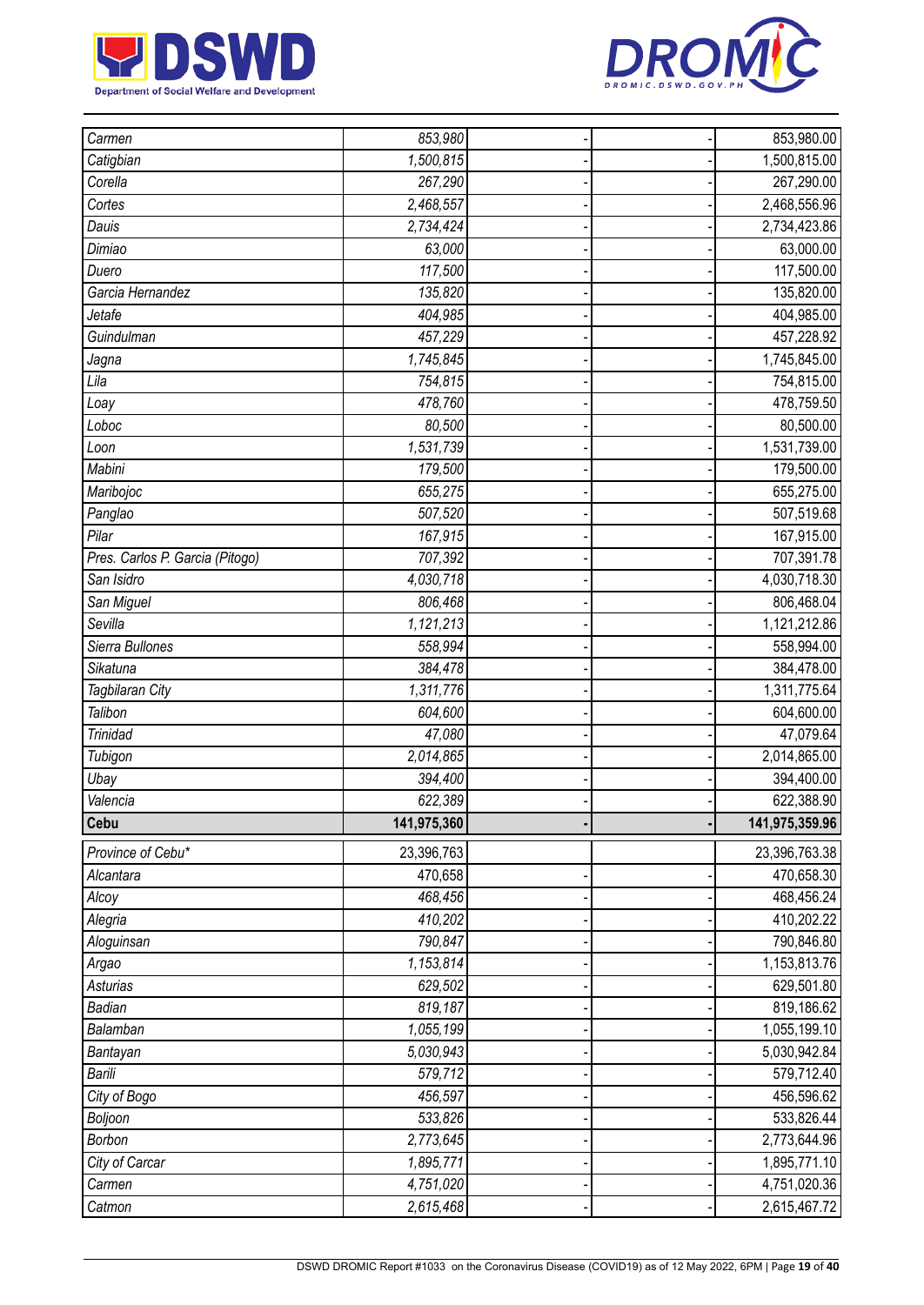



| Cebu City                   | 14,493,313             |  | 14,493,312.88 |
|-----------------------------|------------------------|--|---------------|
| Compostela                  | 417,976                |  | 417,975.94    |
| Consolacion                 | 2,594,175              |  | 2,594,174.86  |
| Cordoba                     | 2,665,920              |  | 2,665,920.38  |
| Daanbantayan                | 6,646,481              |  | 6,646,480.90  |
| Dalaguete                   | 972,633                |  | 972,633.22    |
| Danao City                  | 1,653,395              |  | 1,653,394.68  |
| Dumanjug                    | 1,559,950              |  | 1,559,950.18  |
| Ginatilan                   | 2,401,921              |  | 2,401,920.76  |
| Lapu-Lapu City (Opon)       | 980,250                |  | 980,250.00    |
| Liloan                      | 2,740,462              |  | 2,740,462.04  |
| Madridejos                  | 3,957,939              |  | 3,957,939.14  |
| Malabuyoc                   | 630,946                |  | 630,945.54    |
| Mandaue City                | 626,289                |  | 626,289.46    |
| Medellin                    | 2,664,128              |  | 2,664,127.62  |
| Minglanilla                 | 1,586,629              |  | 1,586,628.60  |
| Moalboal                    | 824,888                |  | 824,887.68    |
| City of Naga                | 1,262,857              |  | 1,262,857.09  |
| Oslob                       | 809,811                |  | 809,810.78    |
| Pilar                       | 275,804                |  | 275,804.04    |
| Pinamungahan                | 1,087,726              |  | 1,087,725.62  |
| Poro                        | 3,720,514              |  | 3,720,513.84  |
| Ronda                       | 377,306                |  | 377,305.56    |
| Samboan                     | 4,373,251              |  | 4,373,251.04  |
| San Fernando                | 4,041,326              |  | 4,041,325.62  |
| San Francisco               | 3,710,998              |  | 3,710,998.32  |
| San Remigio                 | 1,414,580              |  | 1,414,580.18  |
| Santa Fe                    | 1,190,912              |  | 1,190,912.17  |
| Santander                   | 2,742,902              |  | 2,742,902.46  |
| Sibonga                     | 1,149,002              |  | 1,149,002.14  |
| Sogod                       | 4,733,003              |  | 4,733,002.82  |
| Tabogon                     | 6,238,422              |  | 6,238,421.72  |
| Tabuelan                    | 1,332,376              |  | 1,332,376.22  |
| City of Talisay             | 2,933,165              |  | 2,933,165.40  |
| <b>Toledo City</b>          | 1,228,217              |  | 1,228,217.24  |
| Tuburan                     | 2,082,057              |  | 2,082,056.78  |
| Tudela                      | 2,022,226              |  | 2,022,226.38  |
| Siquijor                    | 7,944,128              |  | 7,944,128.30  |
| Enrique Villanueva          | 944,880                |  | 944,880.00    |
| Larena                      | 1,821,593              |  | 1,821,593.48  |
| Maria                       | 1,519,715              |  | 1,519,714.82  |
| Siquijor                    | 3,657,940              |  | 3,657,940.00  |
| <b>Negros Oriental</b>      | 34,045,690             |  | 34,045,690.02 |
| <b>PLGU Negros Oriental</b> | 3,510,848              |  | 3,510,847.71  |
| Ayungon                     | 1,196,940              |  | 1,196,940.00  |
| <b>Bais City</b>            | 460,728                |  | 460,728.00    |
| Basay                       | $\overline{2,624,790}$ |  | 2,624,790.00  |
| Bindoy (Payabon)            | 3,610,058              |  | 3,610,057.64  |
| Canlaon City                | 3,089,469              |  | 3,089,469.32  |
| Dumaguete City              | 364,437                |  | 364,437.20    |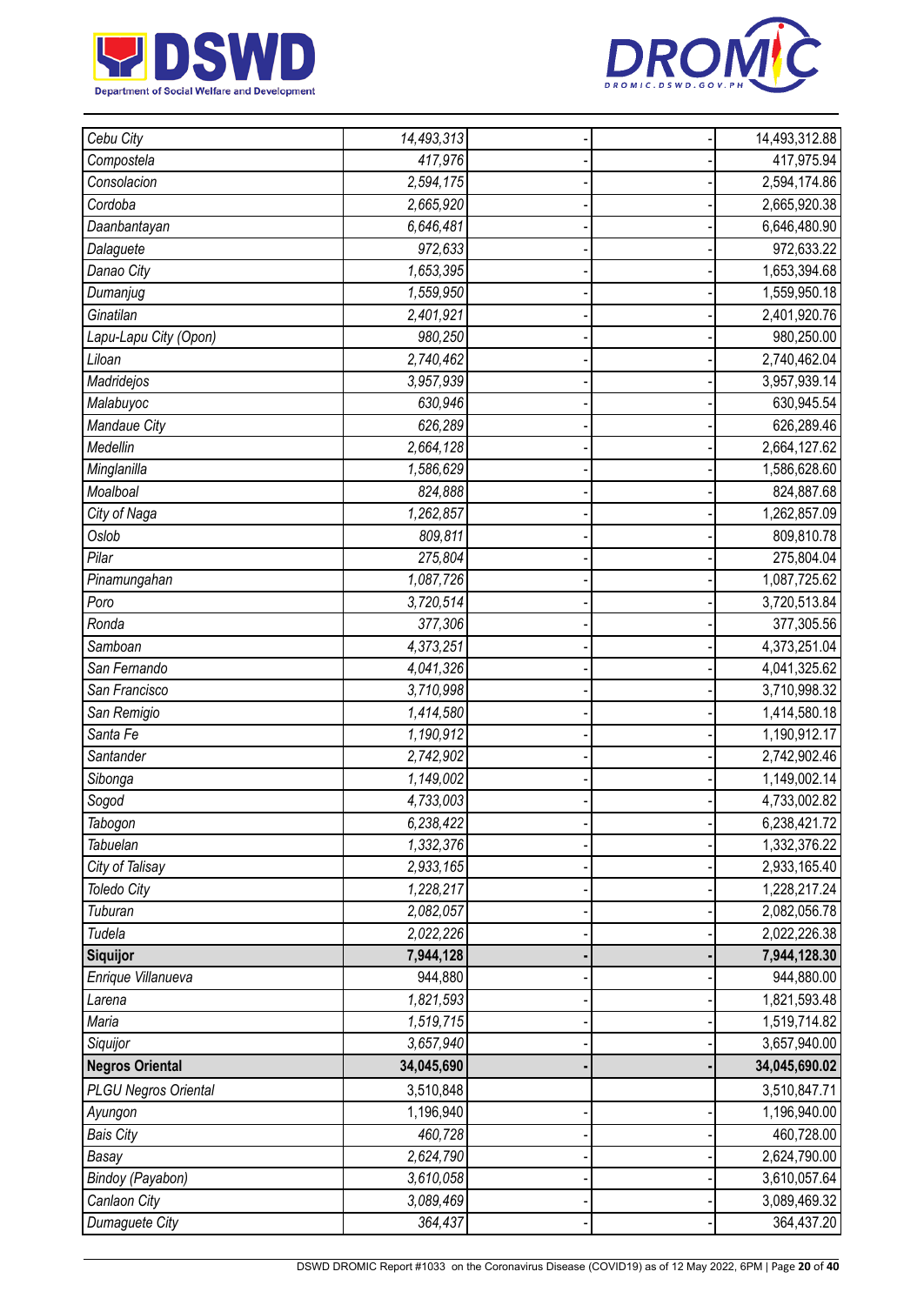



| City of Guihulngan        | 4,849,807  |            |              | 4,849,807.18  |
|---------------------------|------------|------------|--------------|---------------|
| La Libertad               | 179,972    |            |              | 179,972.10    |
| Mabinay                   | 4,328,246  |            |              | 4,328,246.48  |
| Manjuyod                  | 1,537,041  |            |              | 1,537,040.85  |
| Santa Catalina            | 1,202,500  |            |              | 1,202,500.00  |
| <b>Siaton</b>             | 210,262    |            |              | 210,262.46    |
| City of Tanjay            | 3,030,987  |            |              | 3,030,987.48  |
| Tayasan                   | 726,144    |            |              | 726,143.60    |
| Vallehermoso              | 2,792,860  |            |              | 2,792,860.00  |
| Zamboanguita              | 330,600    |            |              | 330,600.00    |
| <b>REGION VIII</b>        | 22,915,642 | 711,956.00 | 1,922,270.00 | 25,549,867.69 |
| <b>Biliran</b>            | 1,451,907  |            |              | 1,451,907.06  |
| Kawayan                   | 308,408    |            |              | 308,408.31    |
| <b>Biliran</b>            | 270,491    |            |              | 270,491.10    |
| Caibiran                  | 544        |            |              | 543.93        |
| Culaba                    | 56,569     |            |              | 56,568.72     |
| Maripipi                  | 815,895    |            |              | 815,895.00    |
| <b>Eastern Samar</b>      | 4,080,521  |            | 12,900.00    | 4,093,420.53  |
| Province of Eastern Samar | 100,351    |            |              | 100,351.17    |
| City of Borongan          | 471        |            |              | 470.70        |
| <b>Dolores</b>            | 471        |            |              | 470.70        |
| Jipapad                   |            |            | 12,900.00    | 12,900.00     |
| Giporlos                  | 1,019,869  |            |              | 1,019,868.75  |
| Guiuan                    | 1,195,139  |            |              | 1,195,138.90  |
| Mercedes                  | 997,700    |            |              | 997,699.56    |
| Salcedo                   | 766,521    |            |              | 766,520.75    |
| Leyte                     | 6,892,375  | 711,956.00 | 148,370.00   | 7,752,701.25  |
| Province of Leyte         | 340,210    |            |              | 340,209.90    |
| Tacloban City             | 2,803,807  | 711,956.00 |              | 3,515,763.34  |
| Tolosa                    | 1,896,140  |            |              | 1,896,139.98  |
| <b>Burauen</b>            | 307,840    |            |              | 307,840.32    |
| Dagami                    | 95,228     |            |              | 95,227.86     |
| Jaro                      | 1,632      |            |              | 1,631.79      |
| Julita                    | 188,280    |            |              | 188,280.00    |
| La Paz                    | 95,228     |            |              | 95,227.86     |
| Mayorga                   | 2,176      |            |              | 2,175.72      |
| Tunga                     |            |            | 45,380.00    | 45,380.00     |
| Calubian                  | 1,088      |            |              | 1,087.86      |
| Leyte                     | 435,144    |            |              | 435,144.00    |
| Albuera                   | 1,088      |            | 40,000.00    | 41,087.86     |
| Matag-ob                  | 122,384    |            |              | 122,384.25    |
| Ormoc City                | 1,088      |            |              | 1,087.86      |
| Palompon                  | 1,632      |            |              | 1,631.79      |
| Abuyog                    | 598,867    |            |              | 598,866.93    |
| Bato                      | 544        |            |              | 543.93        |
| Hindang                   |            |            | 43,300.00    | 43,300.00     |
| Inopacan                  |            |            | 19,690.00    | 19,690.00     |
| <b>Northern Samar</b>     |            |            |              |               |
|                           | 2,419,751  |            | 15,000.00    | 2,434,750.54  |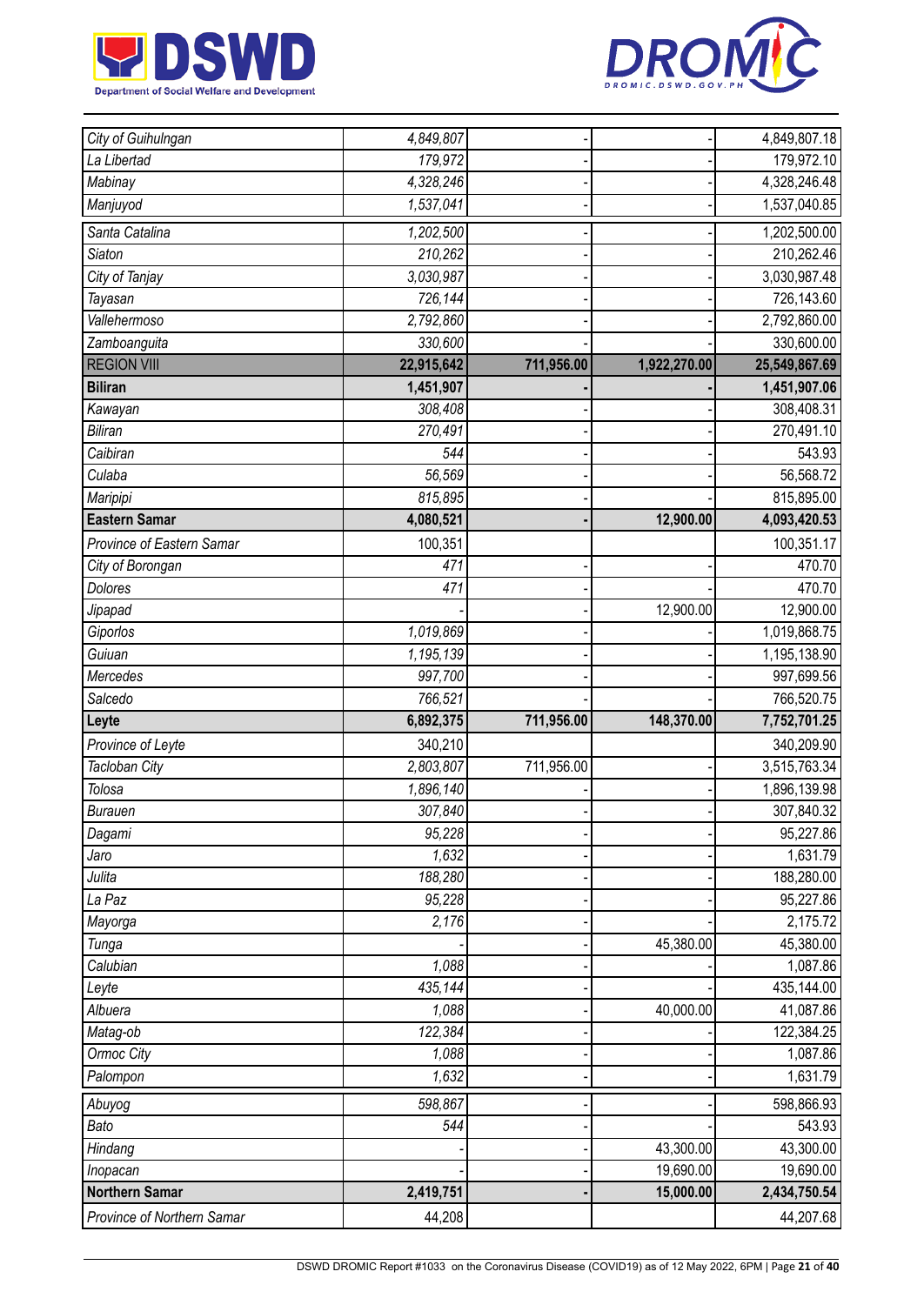



| Allen                      | 141,210    |              | 141,210.00                |
|----------------------------|------------|--------------|---------------------------|
| Bobon                      | 70,605     | 15,000.00    | 85,605.00                 |
| Catarman                   | 1,360,913  |              | 1,360,912.86              |
|                            | 607,212    |              | 607,212.00                |
| Lavezares<br>Lope de Vega  | 54,393     |              | 54,393.00                 |
| Victoria                   | 94,140     |              |                           |
| Catubig                    | 47,070     |              | 94,140.00<br>47,070.00    |
| <b>Western Samar</b>       |            |              |                           |
|                            | 7,070,605  | 1,108,500.00 | 8,179,104.82              |
| Province of Western Samar  | 45,256     |              | 45,256.41                 |
| Calbayog City              | 1,359,825  |              | 1,359,825.00              |
| Gandara                    | 544        |              | 543.93                    |
| Matuguinao                 | 208,869    |              | 208,869.12                |
| Santa Margarita            |            | 1,108,500.00 | 1,108,500.00              |
| Tagapul-an                 | 89,205     |              | 89,204.52                 |
| Tarangnan                  | 3,386,204  |              | 3,386,203.80              |
| Basey                      | 313,957    |              | 313,956.90                |
| City of Catbalogan         | 218,660    |              | 218,659.86                |
| San Jose de Buan           | 300,793    |              | 300,793.29                |
| Santa Rita                 | 1,088      |              | 1,087.86                  |
| Villareal                  | 1,146,204  |              | $\overline{1,}146,204.13$ |
| <b>Southern Leyte</b>      | 1,000,483  | 637,500.00   | 1,637,983.49              |
| Province of Southern Leyte | 31,768     |              | 31,767.56                 |
| City of Maasin             | 187,112    |              | 187, 111.92               |
| Macrohon                   | 532,000    |              | 532,000.00                |
| Padre Burgos               |            | 550,000.00   | 550,000.00                |
| Tomas Oppus                | 2,176      |              | 2,175.72                  |
| Libagon                    | 110,902    |              | 110,901.86                |
| Liloan                     |            | 87,500.00    | 87,500.00                 |
| Sogod                      | 136,526    |              | 136,526.43                |
| <b>REGION IX</b>           | 57,129,139 |              | 57,129,138.64             |
| Zamboanga del Norte        | 15,207,869 |              | 15,207,868.50             |
| Bacungan (Leon T. Postigo) | 154,440    |              | 154,440.00                |
| Baliguian                  | 266,240    |              | 266,240.00                |
| Dapitan City               | 1,816,193  |              | 1,816,192.50              |
| Dipolog City               | 1,363,960  |              | 1,363,960.00              |
| Godod                      | 102,960    |              | 102,960.00                |
| Gutalac                    | 313,560    |              | 313,560.00                |
| Jose Dalman (Ponot)        | 161,200    |              | 161,200.00                |
| Kalawit                    | 96,480     |              | 96,480.00                 |
| Katipunan                  | 574,132    |              | 574,132.00                |
| La Libertad                | 115,725    |              | 115,724.50                |
| Labason                    | 763,360    |              | 763,360.00                |
| Liloy                      | 1,779,094  |              | 1,779,094.18              |
| Manukan                    | 378,040    |              | 378,040.00                |
| Mutia                      | 241,800    |              | 241,800.00                |
| PINAN (NEW PINAN)          | 605,397    |              | 605,397.30                |
| Polanco                    | 657,840    |              | 657,839.97                |
| Pres. Manuel A. Roxas      | 410,280    |              | 410,280.00                |
| Rizal                      | 146,120    |              | 146,120.00                |
|                            |            |              |                           |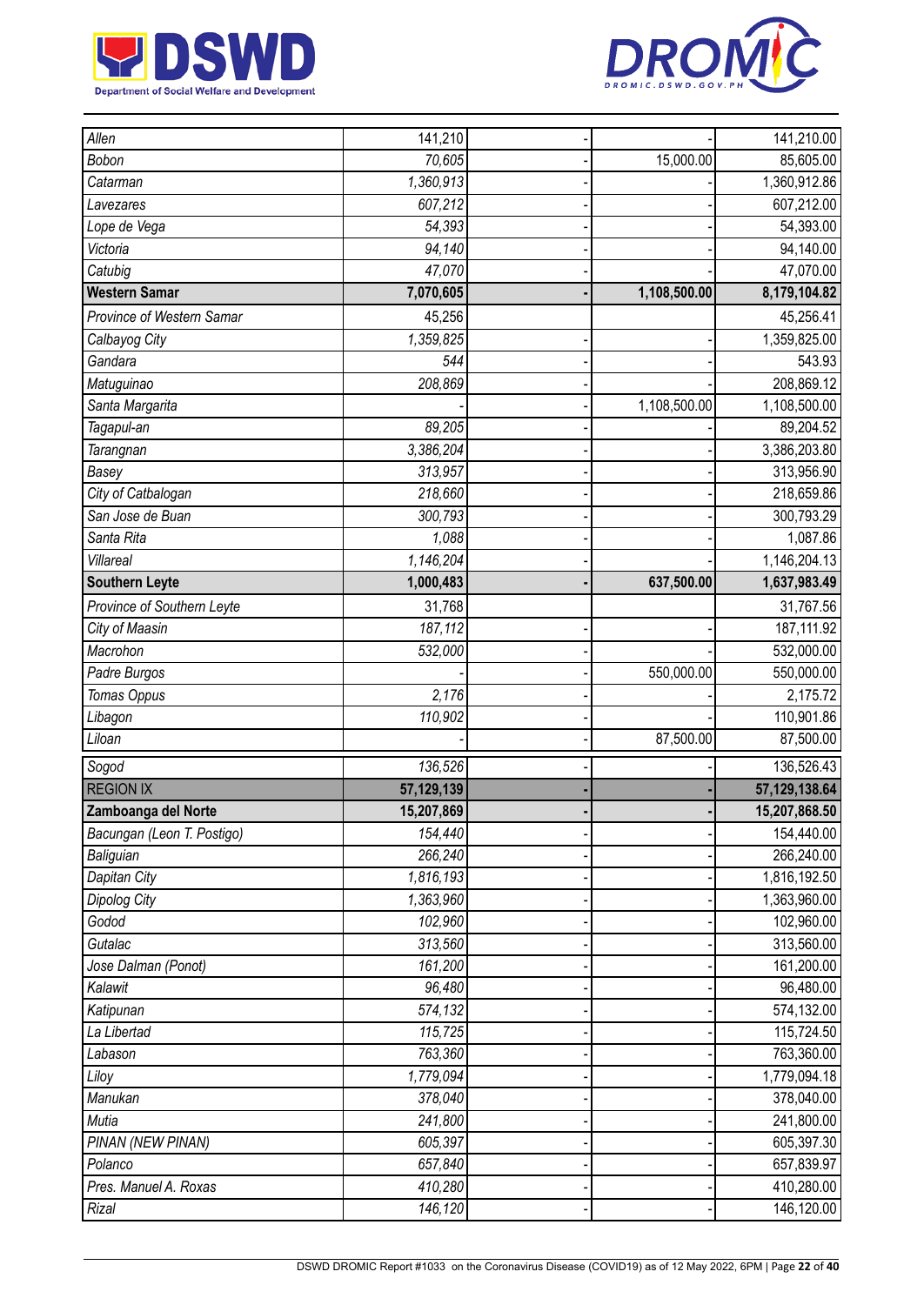



| Salug                        | 271,774    |  | 271,773.50    |
|------------------------------|------------|--|---------------|
| SERGIO OSMENA SR.            | 314,600    |  | 314,600.00    |
| Siayan                       | 411,840    |  | 411,840.00    |
| Sibuco                       | 407,680    |  | 407,680.00    |
| Sibutad                      | 283,452    |  | 283,452.00    |
| Sindangan                    | 1,771,585  |  | 1,771,585.00  |
| Siocon                       | 1,313,245  |  | 1,313,245.00  |
| Sirawai                      | 251,250    |  | 251,250.05    |
| Tampilisan                   | 235,623    |  | 235,622.50    |
| Zamboanga del Sur            | 22,534,461 |  | 22,534,461.15 |
| Aurora                       | 507,000    |  | 507,000.00    |
| Bayog                        | 232,200    |  | 232,200.00    |
| Dimataling                   | 208,080    |  | 208,080.00    |
| Dinas                        | 245,520    |  | 245,520.00    |
| Dumalinao                    | 319,800    |  | 319,800.00    |
| Dumingag                     | 474,240    |  | 474,240.00    |
| Guipos                       | 206,960    |  | 206,960.00    |
| Josefina                     | 118,040    |  | 118,040.00    |
| Kumalarang                   | 196,920    |  | 196,920.00    |
| Labangan                     | 417,560    |  | 417,560.00    |
| Lakewood                     | 257,162    |  | 257,162.37    |
| Lapuyan                      | 188,640    |  | 188,640.00    |
| Mahayag                      | 204,880    |  | 204,880.00    |
| Margosatubig                 | 589,974    |  | 589,974.00    |
| Midsalip                     | 320,320    |  | 320,320.00    |
| Molave                       | 683,427    |  | 683,427.00    |
| Pagadian City                | 1,837,329  |  | 1,837,328.91  |
| Pitogo                       | 187,200    |  | 187,200.00    |
| Ramon Magsaysay (Liargo)     | 265,720    |  | 265,720.00    |
| San Miguel                   | 132,840    |  | 132,840.00    |
| San Pablo                    | 261,040    |  | 261,040.00    |
| Sominot (Don Mariano Marcos) | 185,120    |  | 185,120.00    |
| Tabina                       | 173,520    |  | 173,520.00    |
| Tambulig                     | 361,400    |  | 361,400.00    |
| Tigbao                       | 145,080    |  | 145,080.00    |
| Tukuran                      | 520,000    |  | 520,000.00    |
| Vincenzo A. Sagun            | 164,160    |  | 164,160.00    |
| Zamboanga City               | 13,130,329 |  | 13,130,328.87 |
| Zamboanga Sibugay            | 18,539,377 |  | 18,539,377.35 |
| Alicia                       | 220,680    |  | 220,680.00    |
| <b>Buug</b>                  | 224,280    |  | 224,280.00    |
| Diplahan                     | 1,639,470  |  | 1,639,470.00  |
| Imelda                       | 1,277,435  |  | 1,277,435.14  |
| Ipil                         | 3,551,283  |  | 3,551,283.10  |
| Kabasalan                    | 3,476,596  |  | 3,476,596.06  |
| Mabuhay                      | 1,028,742  |  | 1,028,742.00  |
| Malangas                     | 750,480    |  | 750,480.00    |
| Naga                         | 1,351,243  |  | 1,351,242.58  |
| Olutanga                     | 205,920    |  | 205,920.00    |
| Payao                        | 794,689    |  | 794,689.00    |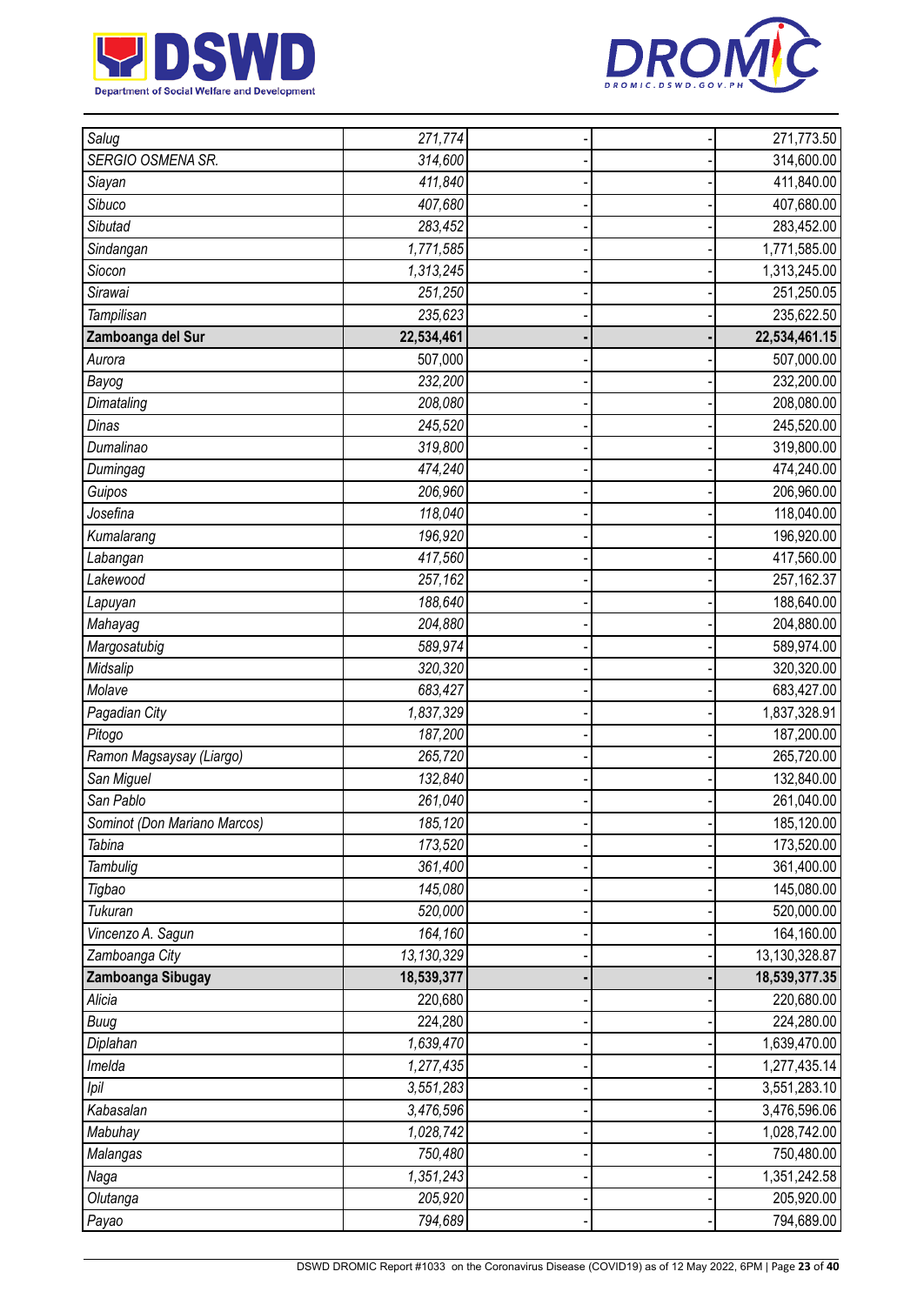



| Roseller Lim                  | 267,120     |  | 267,120.00     |
|-------------------------------|-------------|--|----------------|
| Siay                          | 2,187,599   |  | 2,187,599.47   |
| <b>Talusan</b>                | 183,600     |  | 183,600.00     |
| Titay                         | 303,840     |  | 303,840.00     |
| Tungawan                      | 1,076,400   |  | 1,076,400.00   |
| <b>Basilan (Isabela City)</b> | 847,432     |  | 847,431.64     |
| City of Isabela               | 847,432     |  | 847,431.64     |
| <b>REGION X</b>               | 233,041,755 |  | 233,041,755.40 |
| <b>Bukidnon</b>               | 33,595,483  |  | 33,595,483.09  |
| Baungon                       | 585,599     |  | 585,598.88     |
| Libona                        | 1,349,879   |  | 1,349,879.31   |
| Malitbog                      | 723,570     |  | 723,570.00     |
| Manolo Fortich                | 579,732     |  | 579,731.62     |
| Sumilao                       | 266,886     |  | 266,885.90     |
| Talakag                       | 931,898     |  | 931,897.79     |
| Cabanglasan                   | 1,266,508   |  | 1,266,508.38   |
| Impasug-ong                   | 3,185,991   |  | 3,185,991.30   |
| Lantapan                      | 184,395     |  | 184,395.00     |
| City of Malaybalay            | 8,241,554   |  | 8,241,553.64   |
| San Fernando                  | 2,834,551   |  | 2,834,551.18   |
| Damulog                       | 1,781,976   |  | 1,781,976.00   |
| Dangcagan                     | 1,038,093   |  | 1,038,093.48   |
| Don Carlos                    | 1,122,709   |  | 1,122,708.97   |
| Kadingilan                    | 1,580,035   |  | 1,580,035.00   |
| Kibawe                        | 1,022,465   |  | 1,022,465.00   |
| Kitaotao                      | 729,300     |  | 729,300.00     |
| Maramag                       | 1,925,482   |  | 1,925,481.66   |
| Kalilangan                    | 1,447,608   |  | 1,447,608.03   |
| Pangantucan                   | 157,630     |  | 157,630.27     |
| City of Valencia              | 1,941,802   |  | 1,941,801.68   |
| Camiguin                      | 8,175,307   |  | 8,175,306.74   |
| Mahinog                       | 184,395     |  | 184,395.00     |
| Mambajao                      | 6,122,245   |  | 6,122,244.70   |
| Catarman                      | 1,150,967   |  | 1,150,967.04   |
| Guinsiliban                   | 533,305     |  | 533,305.00     |
| Sagay                         | 184,395     |  | 184,395.00     |
| Lanao del Norte               | 60,179,945  |  | 60,179,944.90  |
| <b>Iligan City</b>            | 24,454,777  |  | 24,454,776.73  |
| Bacolod                       | 1,897,877   |  | 1,897,876.60   |
| Baloi                         | 188,570     |  | 188,570.00     |
| Baroy                         | 2,426,975   |  | 2,426,974.76   |
| Kauswagan                     | 2,001,520   |  | 2,001,519.69   |
| Kolambugan                    | 1,049,545   |  | 1,049,545.00   |
| Linamon                       | 188,570     |  | 188,570.00     |
| Maigo                         | 365,780     |  | 365,780.00     |
| Matungao                      | 238,833     |  | 238,833.02     |
| Tagoloan                      | 201,465     |  | 201,465.00     |
| Tubod                         | 4,618,702   |  | 4,618,702.00   |
| Kapatagan                     | 2,839,899   |  | 2,839,899.33   |
| Lala                          | 13,921,112  |  | 13,921,111.79  |
|                               |             |  |                |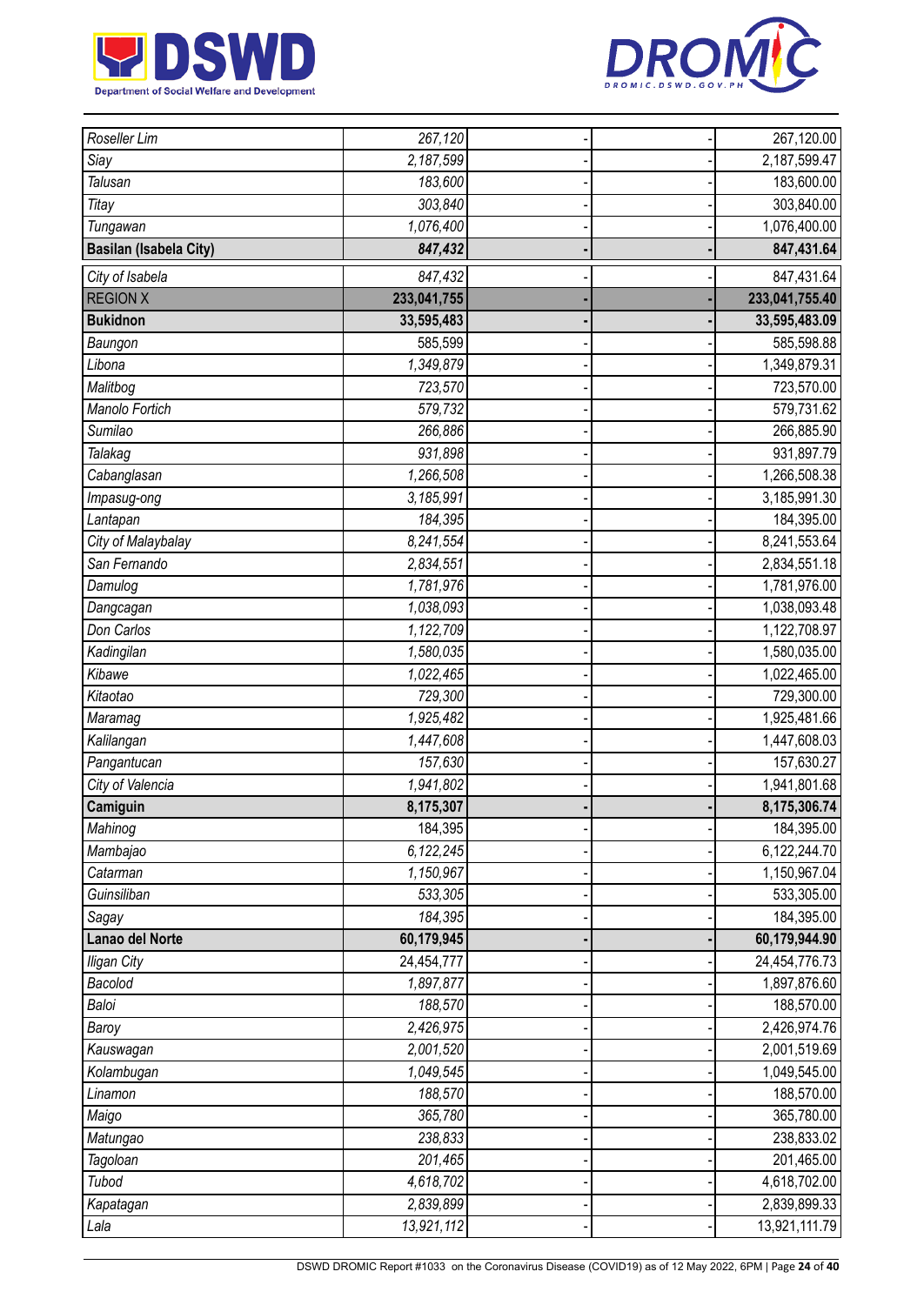



| Magsaysay                              | 1,462,824   |  | 1,462,824.00             |
|----------------------------------------|-------------|--|--------------------------|
| Munai                                  | 188,570     |  | 188,570.00               |
| Nunungan                               | 201,465     |  | 201,465.00               |
| Pantao Ragat                           | 188,570     |  | 188,570.00               |
| Poona Piagapo                          | 188,570     |  | 188,570.00               |
| Salvador                               | 276,930     |  | 276,930.00               |
| Sapad                                  | 3,012,972   |  | 3,012,972.30             |
| Sultan Naga Dimaporo (Karomatan)       | 77,850      |  | 77,849.68                |
| <b>Tangcal</b>                         | 188,570     |  | 188,570.00               |
| <b>Misamis Occidental</b>              | 14,998,643  |  | 14,998,643.19            |
| <b>PLGU Misamis Occidental</b>         | 1,098,855   |  | 1,098,854.85             |
| Aloran                                 | 235,350     |  | 235,350.00               |
| Baliangao                              | 188,570     |  | 188,570.00               |
| Calamba                                | 188,570     |  | 188,570.00               |
| Concepcion                             | 188,570     |  | 188,570.00               |
| Jimenez                                | 235,350     |  | 235,350.00               |
| Lopez Jaena                            | 188,570     |  | 188,570.00               |
| Oroquieta City                         | 3,148,896   |  | 3,148,896.38             |
| Panaon                                 | 300,913     |  | 300,913.00               |
| Plaridel                               | 188,570     |  | 188,570.00               |
|                                        | 188,570     |  | 188,570.00               |
| Sapang Dalaga<br>Bonifacio             | 432,807     |  |                          |
| Clarin                                 | 283,241     |  | 432,807.00<br>283,240.64 |
| Don Victoriano Chiongbian (Don Mariano |             |  |                          |
| Marcos)                                | 188,570     |  | 188,570.00               |
| <b>Ozamis City</b>                     | 3,280,000   |  | 3,280,000.00             |
|                                        |             |  |                          |
| Sinacaban                              | 188,570     |  | 188,570.00               |
| Tangub City                            | 4,286,101   |  | 4,286,101.32             |
| Tudela                                 | 188,570     |  | 188,570.00               |
| <b>Misamis Oriental</b>                | 116,092,377 |  | 116,092,377.48           |
| Cagayan De Oro City                    | 63,557,542  |  | 63,557,541.83            |
| Balingasag                             | 268,780     |  | 268,780.00               |
| Balingoan                              | 263,935     |  | 263,934.56               |
| Binuangan                              | 1,195,314   |  | 1,195,314.34             |
| Gingoog City                           | 22,344,737  |  | 22,344,736.55            |
| Kinoguitan                             | 814,868     |  | 814,868.13               |
| Lagonglong                             | 1,276,916   |  | 1,276,916.13             |
| Magsaysay (Linugos)                    | 2,649,476   |  | 2,649,476.32             |
| Medina                                 | 811,813     |  | 811,813.48               |
| Salay                                  | 1,580,992   |  | 1,580,992.32             |
| Sugbongcogon                           | 850,300     |  | 850,299.60               |
| Alubijid                               | 667,206     |  | 667,205.81               |
| Claveria                               | 615,923     |  | 615,922.50               |
| City of El Salvador                    | 3,165,857   |  | 3,165,857.00             |
| Gitagum                                | 339,023     |  | 339,022.68               |
| Initao                                 | 8,962,645   |  | 8,962,645.00             |
| Jasaan                                 | 2,114,124   |  | 2,114,123.51             |
| Laguindingan                           | 235,350     |  | 235,350.00               |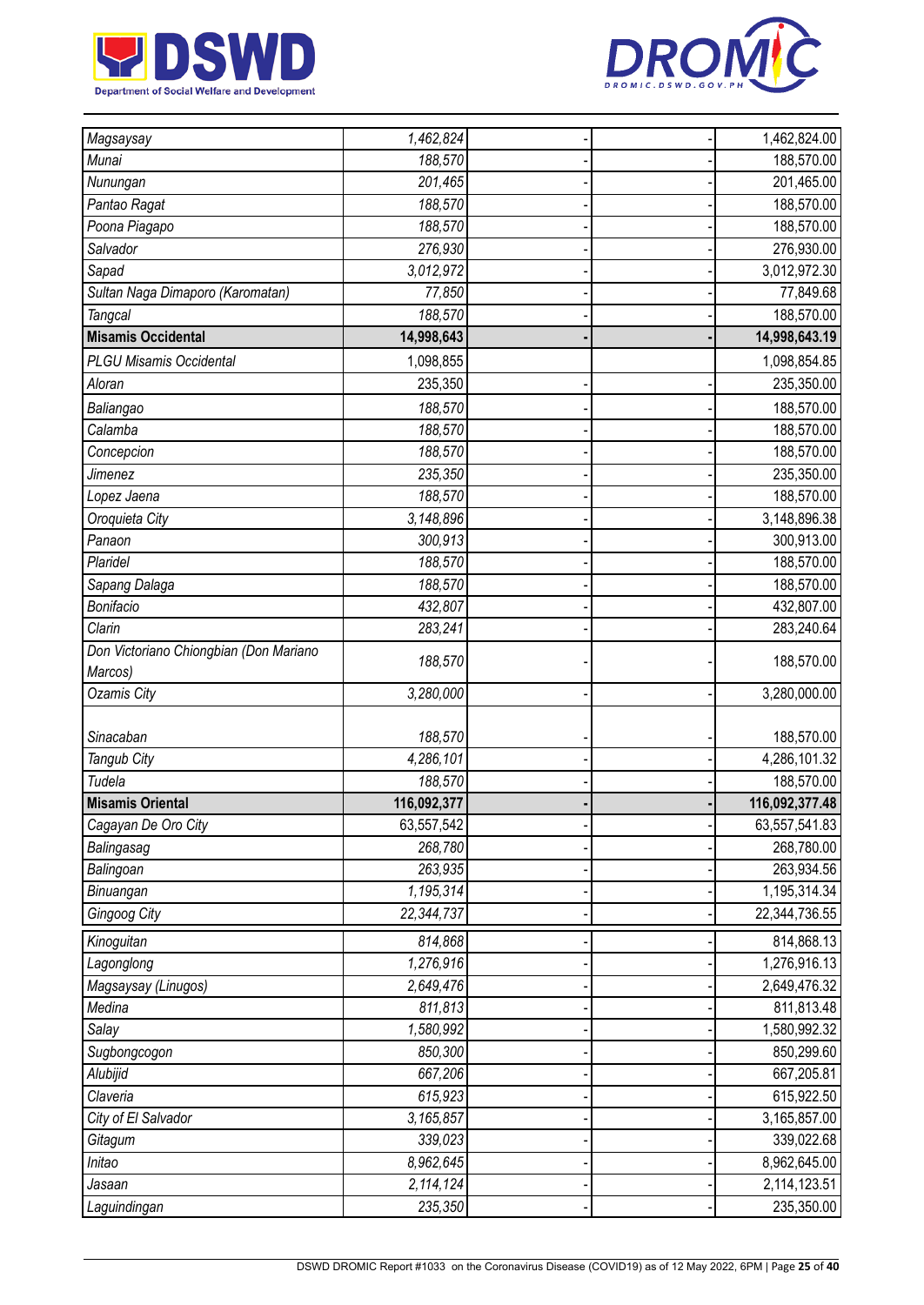



| Libertad                    | 361,980     |  | 361,980.00     |
|-----------------------------|-------------|--|----------------|
| Lugait                      | 365,780     |  | 365,780.00     |
| Naawan                      | 577,944     |  | 577,944.06     |
| Opol                        | 2,137,912   |  | 2,137,912.32   |
| Tagoloan                    | 567,597     |  | 567,596.78     |
| Villanueva                  | 291,000     |  | 291,000.00     |
| <b>REGION XI</b>            | 120,076,610 |  | 120,076,610.39 |
| Davao de Oro                | 11,786,369  |  | 11,786,369.16  |
| Compostela                  | 549,630     |  | 549,630.00     |
| Laak (San Vicente)          | 1,256,097   |  | 1,256,096.53   |
| Mabini (Doña Alicia)        | 3,145,489   |  | 3,145,489.15   |
| Maco                        | 593,967     |  | 593,966.82     |
| Maragusan (San Mariano)     | 746,365     |  | 746,364.71     |
| Mawab                       | 624,170     |  | 624,170.00     |
| Monkayo                     | 1,148,284   |  | 1,148,283.89   |
| Montevista                  | 1,033,459   |  | 1,033,458.80   |
| Nabunturan                  | 1,554,191   |  | 1,554,191.32   |
| New Bataan                  | 579,493     |  | 579,492.94     |
| Pantukan                    | 555,225     |  | 555,225.00     |
| Davao del Norte             | 17,936,653  |  | 17,936,653.00  |
| Asuncion (Saug)             | 1,546,090   |  | 1,546,090.42   |
| Braulio E. Dujali           | 925,524     |  | 925,523.95     |
| Carmen                      | 520,830     |  | 520,830.18     |
| Island Garden City of Samal | 1,177,967   |  | 1,177,966.54   |
| Kapalong                    | 2,871,384   |  | 2,871,384.32   |
| New Corella                 | 1,147,381   |  | 1,147,380.82   |
| City of Panabo              | 3,146,505   |  | 3,146,505.15   |
| San Isidro                  | 1,074,827   |  | 1,074,826.65   |
| Santo Tomas                 | 2,807,578   |  | 2,807,577.68   |
| City of Tagum               | 1,353,960   |  | 1,353,960.09   |
| Talaingod                   | 1,364,607   |  | 1,364,607.20   |
| Davao del Sur               | 44,150,025  |  | 44,150,025.04  |
| Bansalan                    | 1,362,195   |  | 1,362,194.99   |
| Davao City                  | 31,384,821  |  | 31,384,820.59  |
| City of Digos               | 3,209,246   |  | 3,209,245.86   |
| Hagonoy                     | 1,360,266   |  | 1,360,265.90   |
| Kiblawan                    | 1,241,295   |  | 1,241,295.00   |
| Magsaysay                   | 932,396     |  | 932,396.30     |
| Malalag                     | 3,143,629   |  | 3,143,629.18   |
| Matanao                     | 860,326     |  | 860,326.07     |
| Padada                      | 655,851     |  | 655,851.15     |
| <b>Davao Oriental</b>       | 35,231,714  |  | 35,231,714.25  |
| PLGU Davao Oriental         | 6,442,704   |  | 6,442,703.84   |
| Baganga                     | 2,522,673   |  | 2,522,673.41   |
| Banaybanay                  | 3,331,350   |  | 3,331,350.00   |
| Cateel                      | 54,672      |  | 54,672.00      |
| Governor Generoso           | 2,278,000   |  | 2,278,000.00   |
| Lupon                       | 870,605     |  | 870,605.00     |
| City of Mati                | 9,834,610   |  | 9,834,610.00   |
| San Isidro                  | 1,457,920   |  | 1,457,920.00   |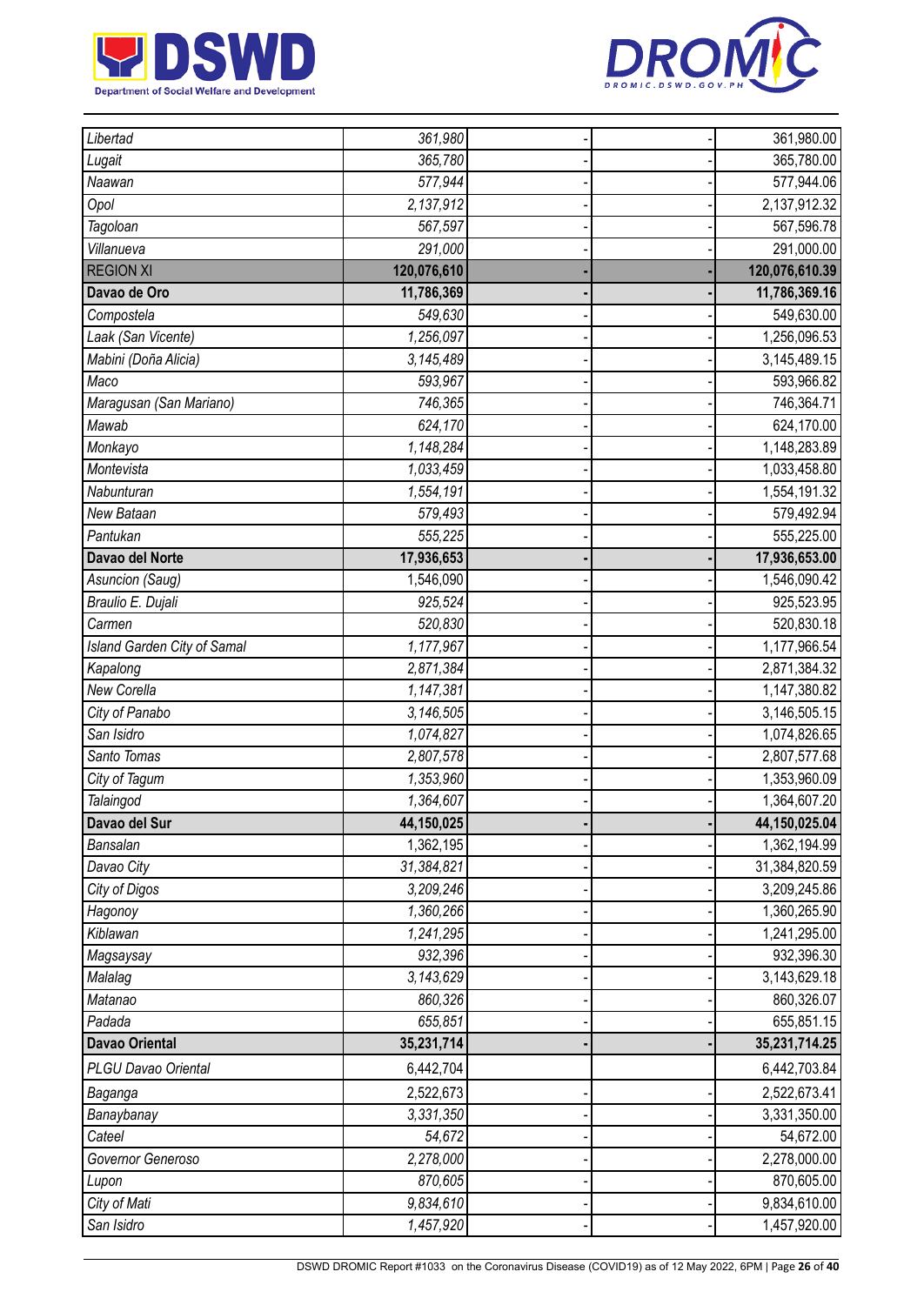



| Tarragona                              | 8,439,180  |  | 8,439,180.00  |
|----------------------------------------|------------|--|---------------|
| <b>Davao Occidental</b>                | 10,971,849 |  | 10,971,848.94 |
| Malita                                 | 2,491,606  |  | 2,491,606.38  |
| Santa Maria                            | 6,259,343  |  | 6,259,342.56  |
| Sarangani                              | 2,220,900  |  | 2,220,900.00  |
| <b>REGION XII</b>                      | 49,188,581 |  | 49,188,581.00 |
| <b>North Cotabato</b>                  | 13,663,119 |  | 13,663,119.00 |
| Alamada                                | 1,018,391  |  | 1,018,391.00  |
| Aleosan                                | 550,000    |  | 550,000.00    |
| Antipas                                | 550,000    |  | 550,000.00    |
| Arakan                                 | 545,600    |  | 545,600.00    |
| <b>Banisilan</b>                       | 550,000    |  | 550,000.00    |
| Kabacan                                | 550,000    |  | 550,000.00    |
| Carmen                                 | 550,000    |  | 550,000.00    |
| City of Kidapawan                      | 1,341,226  |  | 1,341,226.00  |
| Libungan                               | 550,000    |  | 550,000.00    |
| Magpet                                 | 545,600    |  | 545,600.00    |
| Makilala                               | 545,600    |  | 545,600.00    |
| Matalam                                | 550,000    |  | 550,000.00    |
| Midsayap                               | 1,145,237  |  | 1,145,237.00  |
| <b>M'lang</b>                          | 2,202,900  |  | 2,202,900.00  |
| Pigkawayan                             | 550,000    |  | 550,000.00    |
| Pikit                                  | 550,000    |  | 550,000.00    |
| <b>President Roxas</b>                 | 818,565    |  | 818,565.00    |
| Tulunan                                | 550,000    |  | 550,000.00    |
| Sarangani                              | 8,238,450  |  | 8,238,450.00  |
| PLGU Sarangani                         | 1,925,000  |  | 1,925,000.00  |
| Kiamba                                 | 602,800    |  | 602,800.00    |
| Maasim                                 | 602,800    |  | 602,800.00    |
| Maitum                                 | 602,800    |  | 602,800.00    |
| Alabel                                 | 1,184,150  |  | 1,184,150.00  |
| Glan                                   | 1,565,300  |  | 1,565,300.00  |
| Malapatan                              | 1,152,800  |  | 1,152,800.00  |
| Malungon                               | 602,800    |  | 602,800.00    |
| <b>South Cotabato</b>                  | 16,930,277 |  | 16,930,277.00 |
| PLGU South Cotabato                    | 1,600,000  |  | 1,600,000.00  |
| Banga                                  | 1,489,950  |  | 1,489,950.00  |
| <b>General Santos City (Dadiangas)</b> | 1,031,800  |  | 1,031,800.00  |
| City of Koronadal                      | 2,524,344  |  | 2,524,344.00  |
| Lake Sebu                              | 944,350    |  | 944,350.00    |
| Norala                                 | 1,038,950  |  | 1,038,950.00  |
| Polomolok                              | 807,300    |  | 807,300.00    |
| Santo Niño                             | 804,650    |  | 804,650.00    |
| <b>Surallah</b>                        | 2,352,280  |  | 2,352,280.00  |
| Tampakan                               | 939,950    |  | 939,950.00    |
| Tantangan                              | 1,212,563  |  | 1,212,563.00  |
| T'boli                                 | 669,350    |  | 669,350.00    |
| Tupi                                   | 1,514,790  |  | 1,514,790.00  |
| <b>Sultan Kudarat</b>                  | 9,331,235  |  | 9,331,235.00  |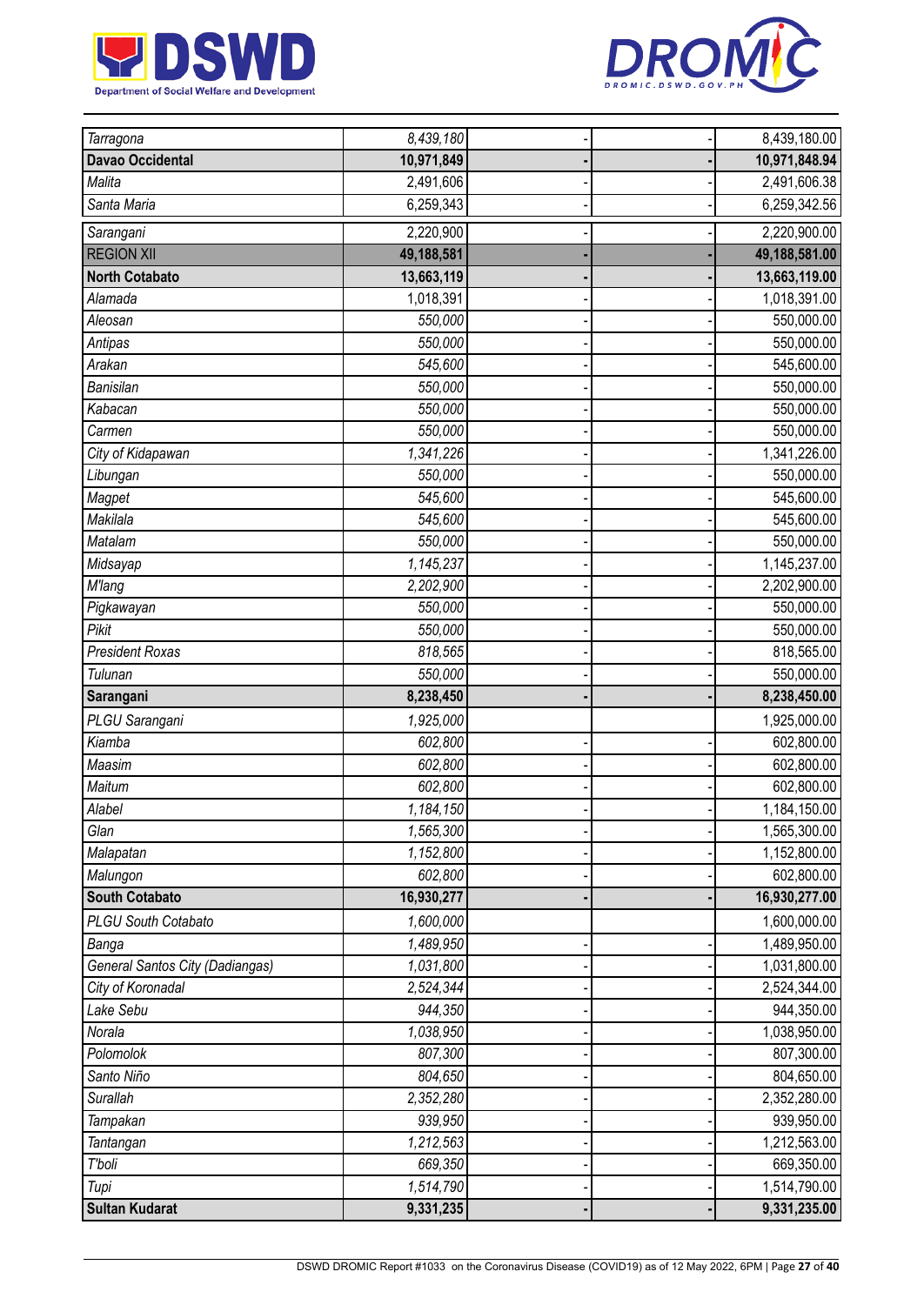



| Columbio                   | 614,900    |              | 614,900.00    |
|----------------------------|------------|--------------|---------------|
| <b>Isulan</b>              | 614,900    |              | 614,900.00    |
| Lambayong (Mariano Marcos) | 614,900    |              | 614,900.00    |
| Lutayan                    | 614,900    |              | 614,900.00    |
| <b>President Quirino</b>   | 614,900    |              | 614,900.00    |
| City of Tacurong           | 885,500    |              | 885,500.00    |
| Bagumbayan                 | 781,550    |              | 781,550.00    |
| Esperanza                  | 614,900    |              | 614,900.00    |
| Kalamansig                 | 2,107,835  |              | 2,107,835.00  |
| Lebak                      | 614,900    |              | 614,900.00    |
| Palimbang                  | 637,150    |              | 637,150.00    |
| Sen. Ninoy Aquino          | 614,900    |              | 614,900.00    |
| <b>Cotabato City</b>       | 1,025,500  |              | 1,025,500.00  |
| <b>CARAGA</b>              | 79,537,771 | 2,965,600.00 | 82,503,370.89 |
| <b>Agusan del Norte</b>    | 20,639,294 |              | 20,639,293.51 |
| Buenavista                 | 182,476    |              | 182,476.25    |
| <b>Butuan City</b>         | 8,459,956  |              | 8,459,956.13  |
| City of Cabadbaran         | 761,424    |              | 761,423.63    |
| Carmen                     | 49,766     |              | 49,766.25     |
| Jabonga                    | 2,098,801  |              | 2,098,800.75  |
| Kitcharao                  | 1,125,473  |              | 1,125,472.50  |
| <b>Las Nieves</b>          | 1,941,885  |              | 1,941,885.00  |
| Nasipit                    | 4,472,541  |              | 4,472,540.56  |
| Remedios T. Romualdez      | 448,072    |              | 448,072.44    |
| Tubay                      | 1,098,900  |              | 1,098,900.00  |
| Agusan del Sur             | 15,617,741 |              | 15,617,740.85 |
| City of Bayugan            | 4,707,181  |              | 4,707,181.01  |
| <b>Bunawan</b>             | 1,801,383  |              | 1,801,382.97  |
| Esperanza                  | 597,195    |              | 597,195.00    |
| La Paz                     | 2,222,520  |              | 2,222,520.25  |
| Loreto                     | 82,944     |              | 82,943.75     |
| Prosperidad                | 1,736,611  |              | 1,736,611.11  |
| San Francisco              | 928,991    |              | 928,991.10    |
| San Luis                   | 392,918    |              | 392,918.31    |
| Santa Josefa               | 2,442,435  |              | 2,442,434.85  |
| Sibagat                    | 248,831    |              | 248,831.25    |
| Talacogon                  | 248,831    |              | 248,831.25    |
| Veruela                    | 207,900    |              | 207,900.00    |
| Surigao del Norte          | 21,500,705 | 915,600.00   | 22,416,305.34 |
| Alegria                    | 243,855    |              | 243,854.63    |
| Bacuag                     | 1,524,144  |              | 1,524,143.75  |
| <b>Burgos</b>              | 522,435    |              | 522,435.00    |
| Claver                     | 1,581,299  |              | 1,581,299.38  |
| Dapa                       | 1,025,940  |              | 1,025,940.00  |
| Del Carmen                 | 1,098,900  |              | 1,098,900.00  |
| General Luna               | 1,025,940  |              | 1,025,940.00  |
| Gigaquit                   | 522,546    |              | 522,545.63    |
| Mainit                     | 1,640,265  |              | 1,640,265.00  |
| Malimono                   | 3,791,049  |              | 3,791,048.60  |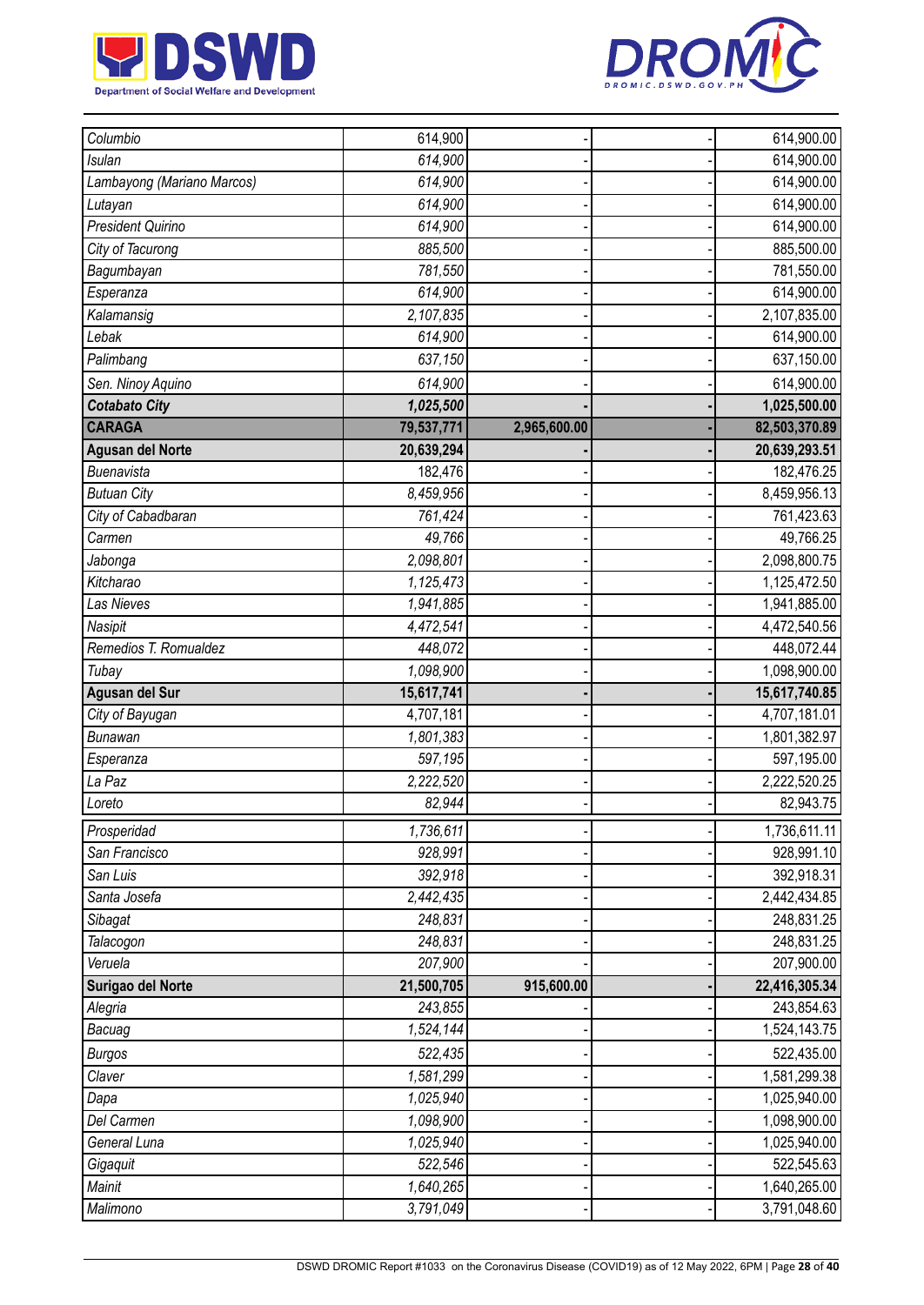



| Pilar                    | 641,025     |              |              | 641,025.00     |
|--------------------------|-------------|--------------|--------------|----------------|
| San Benito               | 641,025     |              |              | 641,025.00     |
| San Francisco (Anao-aon) | 215,654     |              |              | 215,653.75     |
| San Isidro               | 1,025,940   |              |              | 1,025,940.00   |
| Santa Monica (Sapao)     | 806,226     |              |              | 806,226.30     |
| Sison                    | 1,230,199   |              |              | 1,230,198.75   |
| Socorro                  | 2,295,632   |              |              | 2,295,631.56   |
| Surigao City             | 293,655     |              |              | 293,655.49     |
| Tagana-an                |             | 915,600.00   |              | 915,600.00     |
| Tubod                    | 1,374,978   |              |              | 1,374,977.50   |
| Surigao del Sur          | 21,780,031  | 2,050,000.00 |              | 23,830,031.19  |
| City of Bislig           | 1,705,013   |              |              | 1,705,012.91   |
| Cagwait                  | 1,098,900   |              |              | 1,098,900.00   |
| Cantilan                 | 5,665,465   |              |              | 5,665,464.80   |
| Carmen                   | 253,673     |              |              | 253,673.19     |
| Carrascal                | 567,570     |              |              | 567,569.75     |
| Cortes                   | 1,616,970   |              |              | 1,616,970.28   |
| Lanuza                   | 157,593     |              |              | 157,593.13     |
| Lianga                   | 712,366     |              |              | 712,365.50     |
| Lingig                   | 132,710     |              |              | 132,710.00     |
| Madrid                   | 729,988     |              |              | 729,988.13     |
| Marihatag                | 2,294,150   |              |              | 2,294,150.33   |
| San Agustin              | 1,426,568   |              |              | 1,426,567.56   |
| San Miguel               | 2,156,594   | 2,050,000.00 |              | 4,206,593.75   |
|                          |             |              |              |                |
| Tagbina                  | 66,355      |              |              | 66,355.00      |
| Tago                     | 1,882,395   |              |              | 1,882,395.00   |
| City of Tandag           | 1,313,722   |              |              | 1,313,721.86   |
| CAR                      | 211,499,496 | 366,417.00   | 8,996,447.40 | 220,862,360.23 |
| Abra                     | 45,946,373  | 31,955.00    | 39,000.00    | 46,017,328.41  |
| Bangued                  | 9,174,704   |              |              | 9,174,703.98   |
| <b>Boliney</b>           | 1,146,678   |              |              | 1,146,678.24   |
| <b>Bucay</b>             | 801,970     |              |              | 801,970.20     |
| <b>Bucloc</b>            | 448,386     |              |              | 448,385.56     |
| Daguioman                | 1,285,764   |              |              | 1,285,764.26   |
| Danglas                  | 1,451,582   |              |              | 1,451,582.16   |
| Dolores                  | 2,886,683   |              |              | 2,886,682.68   |
| La Paz                   | 2,070,207   |              |              | 2,070,206.50   |
| Lacub                    | 349,087     |              |              | 349,086.88     |
| Lagangilang              | 3,214,110   |              |              | 3,214,109.88   |
| Lagayan                  | 1,979,978   |              | 39,000.00    | 2,018,977.84   |
| Langiden                 | 409,882     |              |              | 409,881.72     |
| Licuan-Baay (Licuan)     | 1,242,395   |              |              | 1,242,395.12   |
| Luba                     | 551,082     |              |              | 551,081.82     |
| Malibcong                | 1,828,865   |              |              | 1,828,865.28   |
| Manabo                   | 1,384,291   |              |              | 1,384,290.56   |
| Penarrubia               | 1,319,167   |              |              | 1,319,167.42   |
| Pidigan                  | 889,875     |              |              | 889,874.88     |
| Pilar                    | 1,317,926   |              |              | 1,317,925.94   |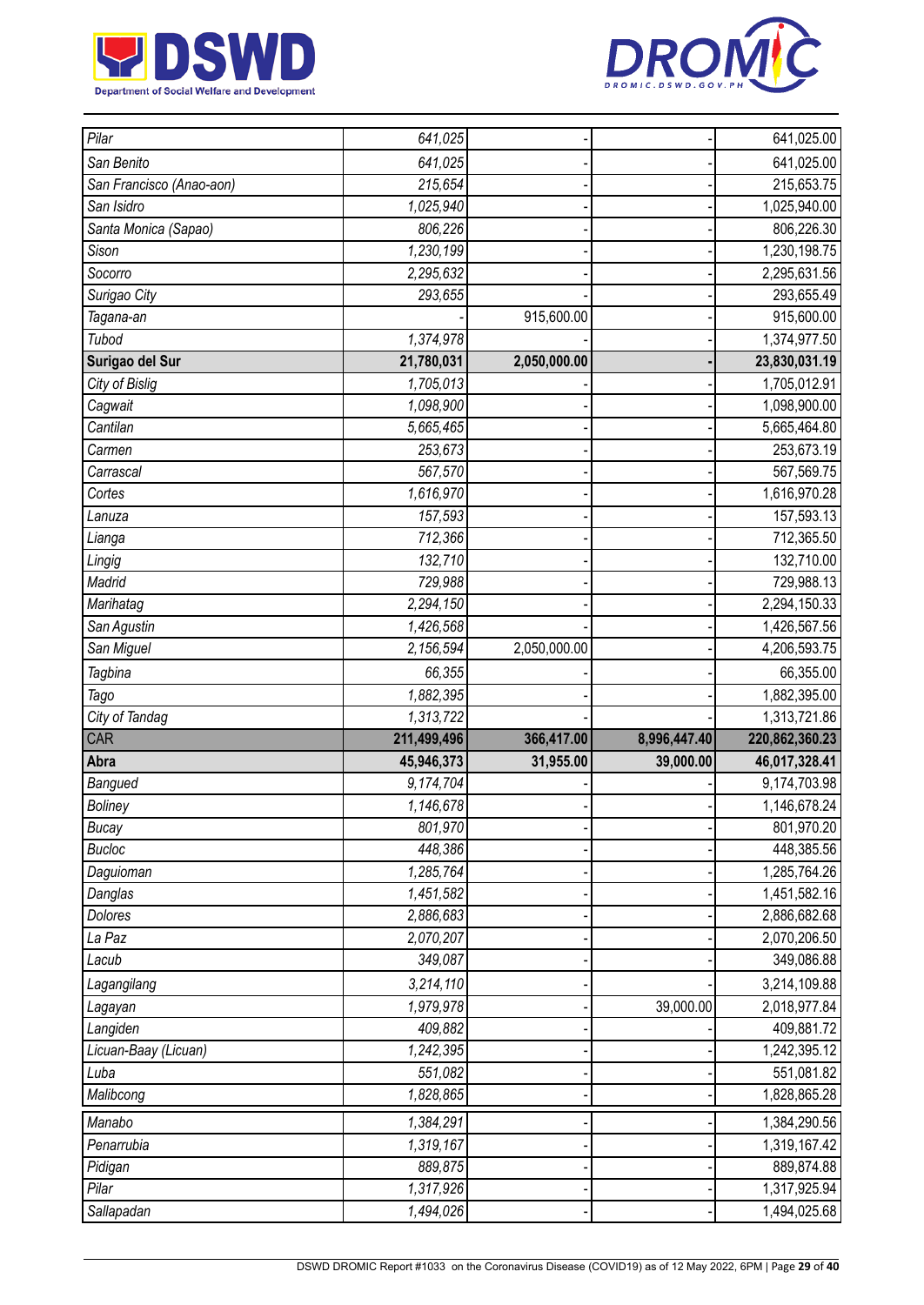



| San Isidro            | 74,388     |            |              | 74,388.00       |
|-----------------------|------------|------------|--------------|-----------------|
| San Juan              | 2,386,451  | 11,955.00  |              | 2,398,405.94    |
| San Quintin           | 932,966    | 20,000.00  |              | 952,966.31      |
| Tayum                 | 849,058    |            |              | 849,058.10      |
| Tineg                 | 1,090,479  |            |              | 1,090,478.82    |
| Tubo                  | 1,505,989  |            |              | 1,505,988.96    |
| Villaviciosa          | 3,860,386  |            |              | 3,860,385.68    |
| Apayao                | 23,570,278 |            |              | 23,570,278.21   |
| Calanasan (Bayag)     | 1,140,226  |            |              | 1,140,225.86    |
| Conner                | 2,915,730  |            |              | 2,915,730.04    |
| Flora                 | 1,386,365  |            |              | 1,386,365.13    |
| Kabugao               | 1,974,051  |            |              | 1,974,051.41    |
| Luna                  | 7,081,898  |            |              | 7,081,898.13    |
| Pudtol                | 5,337,098  |            |              | 5,337,098.15    |
| Santa Marcela         | 3,734,909  |            |              | 3,734,909.49    |
| <b>Benguet</b>        | 63,474,939 | 334,462.00 | 8,957,447.40 | 72,766,848.25   |
| Atok                  | 831,245    |            |              | 831,244.94      |
| <b>Baguio City</b>    | 27,858,753 |            | 8,746,800.40 | 36,605,553.54   |
| Bakun                 | 1,980,657  |            |              | 1,980,657.10    |
| <b>Bokod</b>          | 1,035,834  |            |              | 1,035,834.00    |
| <b>Buguias</b>        | 2,794,011  | 20,000.00  | 76,000.00    | 2,890,010.52    |
| Itogon                | 6,266,215  | 239,607.00 | 134,647.00   | 6,640,468.68    |
| Kabayan               | 1,043,641  | 33,855.00  |              | 1,077,496.30    |
| Kapangan              | 1,465,108  |            |              | 1,465,108.46    |
| Kibungan              | 572,470    |            |              | 572,470.12      |
| La Trinidad           | 8,595,504  |            |              | 8,595,503.81    |
| Mankayan              | 3,710,877  |            |              | 3,710,877.18    |
| <b>Sablan</b>         | 1,233,879  |            |              | 1,233,879.08    |
| Tuba                  | 5,136,526  | 41,000.00  |              | 5, 177, 525. 78 |
| Tublay                | 950,219    |            |              | 950,218.74      |
| Ifugao                | 19,841,168 |            |              | 19,841,168.46   |
| Aguinaldo             | 1,172,326  |            |              | 1,172,326.46    |
| Alfonso Lista (Potia) | 752,371    |            |              | 752,371.21      |
| Asipulo               | 623,184    |            |              | 623,184.18      |
| Banaue                | 2,821,395  |            |              | 2,821,395.24    |
| Hingyon               | 1,204,817  |            |              | 1,204,816.88    |
| Hungduan              | 1,409,131  |            |              | 1,409,131.32    |
| Kiangan               | 2,379,218  |            |              | 2,379,217.53    |
| Lagawe                | 4,717,702  |            |              | 4,717,701.51    |
| Lamut                 | 3,417,628  |            |              | 3,417,628.24    |
| Mayoyao               | 280,734    |            |              | 280,733.76      |
| <b>Tinoc</b>          | 1,062,662  |            |              | 1,062,662.13    |
| Kalinga               | 34,110,558 |            |              | 34,110,557.78   |
| Balbalan              | 4,132,974  |            |              | 4,132,973.60    |
| Lubuagan              | 2,555,301  |            |              | 2,555,300.81    |
| Pasil                 | 3,295,884  |            |              | 3,295,883.91    |
| Pinukpuk              | 3,322,432  |            |              | 3,322,432.40    |
| Tanudan               | 1,479,732  |            |              | 1,479,732.08    |
| Tinglayan             | 1,947,401  |            |              | 1,947,400.54    |
| Rizal (Liwan)         | 4,073,910  |            |              | 4,073,910.12    |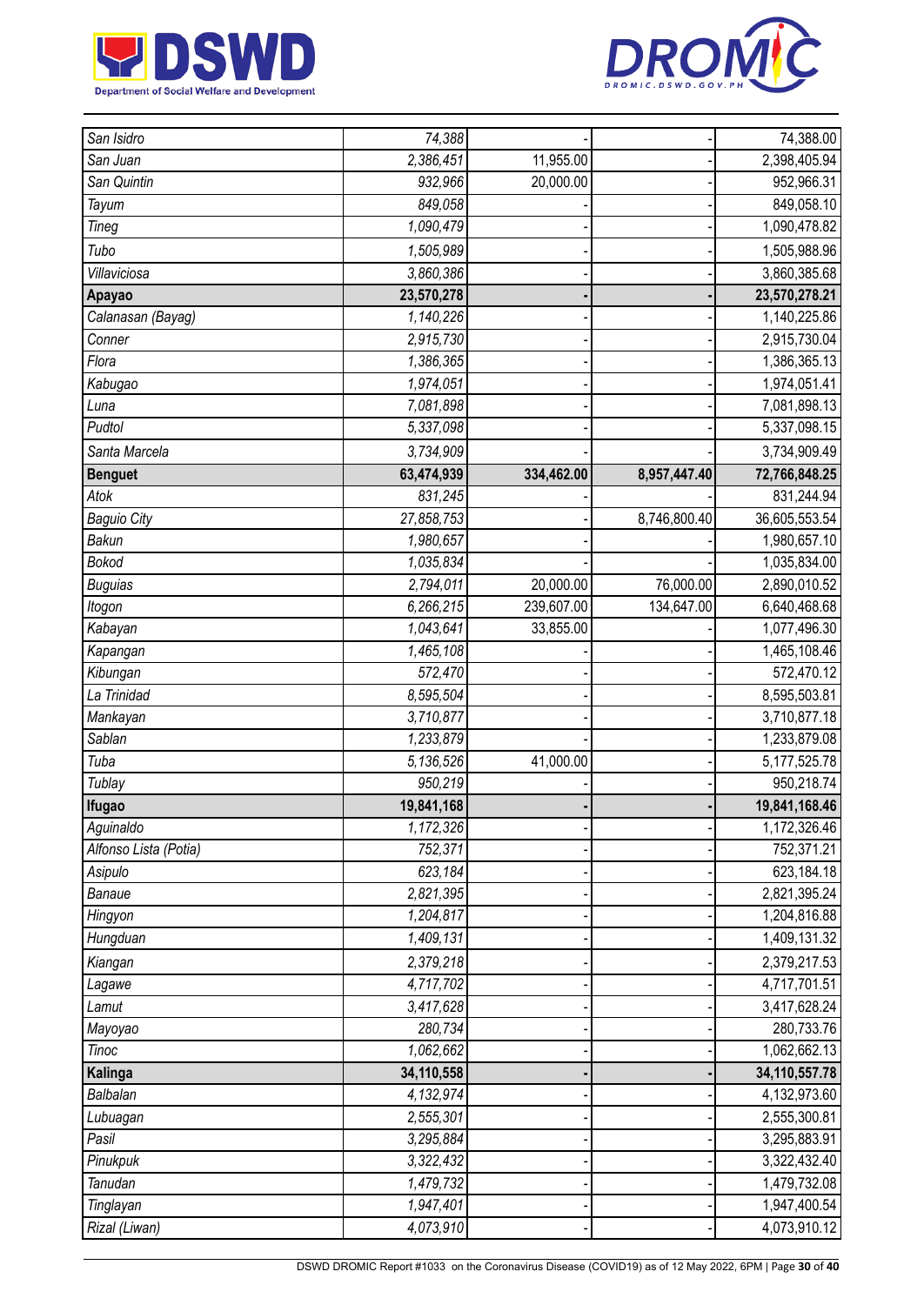



| City of Tabuk                 | 13,302,924 |  | 13,302,924.32 |
|-------------------------------|------------|--|---------------|
| <b>Mountain Province</b>      | 24,556,179 |  | 24,556,179.12 |
| <b>Barlig</b>                 | 1,163,903  |  | 1,163,902.96  |
| <b>Bontoc</b>                 | 5,364,583  |  | 5,364,583.29  |
| Natonin                       | 952,134    |  | 952,134.00    |
| Paracelis                     | 1,574,484  |  | 1,574,483.95  |
| Sadanga                       | 482,286    |  | 482,286.00    |
| Bauko                         | 3,031,691  |  | 3,031,691.31  |
| Besao                         | 2,434,291  |  | 2,434,291.29  |
| Sabangan                      | 2,681,633  |  | 2,681,632.54  |
| Sagada                        | 3,754,336  |  | 3,754,335.57  |
| Tadian                        | 3,116,838  |  | 3,116,838.21  |
| <b>BARMM</b>                  | 4,942,209  |  | 4,942,208.94  |
| <b>Basilan</b>                | 1,679,181  |  | 1,679,180.94  |
| City of Lamitan               | 428,751    |  | 428,750.84    |
| Lantawan                      | 412,012    |  | 412,012.22    |
| Maluso                        | 169,123    |  | 169,122.92    |
| Tipo-Tipo                     | 224,898    |  | 224,897.50    |
| Ungkaya Pukan                 | 444,397    |  | 444,397.46    |
| Lanao del Sur                 | 222,000    |  | 222,000.00    |
| Marawi City                   | 222,000    |  | 222,000.00    |
| Sulu                          | 10,920     |  | 10,920.00     |
| Indanan                       | 546        |  | 546.00        |
| Jolo                          | 4.368      |  | 4,368.00      |
| Maimbung                      | 546        |  | 546.00        |
| Panglima Estino (New Panamao) | 546        |  | 546.00        |
| Parang                        | 546        |  | 546.00        |
| Talipao                       | 1,092      |  | 1,092.00      |
| <b>Tongkil</b>                | 3,276      |  | 3,276.00      |
| Tawi-tawi                     | 3,030,108  |  | 3,030,108.00  |
| Bongao                        | 820,638    |  | 820,638.00    |
| Panglima Sugala (Balimbing)   | 2,209,470  |  | 2,209,470.00  |

Note: Reflected cost of assistance under DSWD are FNIs provided and does not include other DSWD social services and Social Amelioration Program (SAP) for target beneficiaries. Also, assistance provided by LGUs is excluded in the breakdown.

*Source: DSWD-Field Offices (FOs)*

## **Status of Prepositioned Resources: Stockpile and Standby Funds**

The DSWD Central Office (CO), FOs, and National Resource Operations Center (NROC) have stockpiles and standby funds amounting to **₱1,095,441,465.07** with breakdown as follows (see Table 2):

#### **a. Standby Funds**

A total of **₱85,907,350.60 standby funds** in the CO and FOs. Of the said amount, **₱13,679,177.04** is the available **Quick Response Fund (QRF)** in the CO.

#### **b. Stockpiles**

A total of **458,723 family food packs (FFPs)** amounting to **₱291,746,421.40, other food items** amounting to **₱253,046,481.18**, and **non-food items (FNIs)** amounting to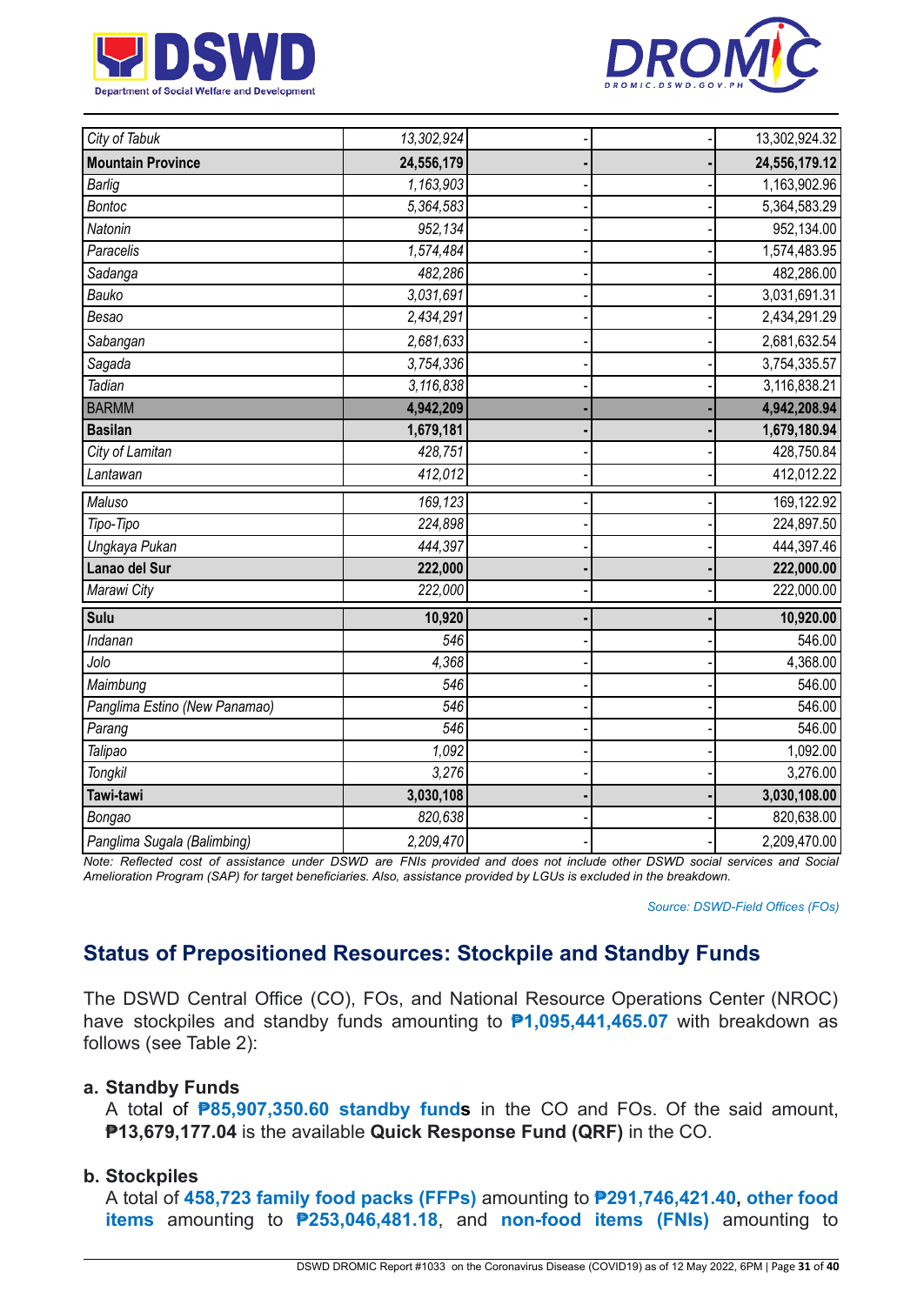



## **₱464,741,211.89** are available.

#### *Table 2. Available Stockpiles and Standby Funds*

| <b>OFFICE</b>           | <b>STANDBY</b><br><b>FUNDS</b> | <b>FAMILY FOOD PACKS</b> |                   | <b>OTHER FOOD</b><br><b>ITEMS</b> | <b>NON-FOOD</b><br><b>RELIEF ITEMS</b> | <b>TOTAL STANDBY</b><br><b>FUNDS&amp;</b><br><b>STOCKPILE</b> |
|-------------------------|--------------------------------|--------------------------|-------------------|-----------------------------------|----------------------------------------|---------------------------------------------------------------|
|                         |                                | <b>QUANTITY</b>          | <b>TOTAL COST</b> | <b>TOTAL COST</b>                 | <b>TOTAL COST</b>                      |                                                               |
| <b>TOTAL</b>            | 85,907,350.60                  | 458,723                  | 291,746,421.40    | 253,046,481.18                    | 464,741,211.89                         | 1,095,441,465.07                                              |
| DSWD-CO                 | 13,679,177.04                  |                          |                   |                                   |                                        | 13,679,177.04                                                 |
| NRLMB-NROC              |                                | 24,110                   | 15,261,630.00     | 71,788,551.24                     | 87,758,769.79                          | 174,808,951.03                                                |
| NRLMB-VDRC              |                                | 829                      | 553,910.00        | 48,407,892.40                     | 72,010.00                              | 49,033,812.40                                                 |
| DSWD-FO I               | 3,506,000.00                   | 8,357                    | 5,436,340.00      | 13,699,880.35                     | 18,613,580.90                          | 41,255,801.25                                                 |
| <b>DSWD-FOII</b>        | 5,000,000.00                   | 35,625                   | 21,634,811.00     | 1,341,199.28                      | 26,996,594.40                          | 54,972,604.68                                                 |
| <b>DSWD-FO III</b>      | 5,955,038.04                   | 7,367                    | 3,584,893.85      | 3,822,872.44                      | 15,660,734.85                          | 29,023,539.18                                                 |
| DSWD-FO<br>CALABARZON   | 5,000,000.47                   | 8,171                    | 5,173,709.80      | 3,035,571.60                      | 63,953,235.16                          | 77,162,517.03                                                 |
| <b>DSWD-FO MIMAROPA</b> | 5,315,622.78                   | 24,200                   | 17,162,057.59     | 9,984,849.00                      | 18,525,527.34                          | 50,988,056.71                                                 |
| DSWD-FOV                | 5,000,642.50                   | 25,514                   | 12,470,736.97     | 6,847,683.04                      | 38,809,356.65                          | 63,128,419.16                                                 |
| <b>DSWD-FO VI</b>       |                                | 16,930                   | 8,422,306.00      | 10,953,173.98                     | 18, 134, 112.64                        | 37,509,592.62                                                 |
| <b>DSWD-FO VII</b>      | 5,000,000.00                   | 7,787                    | 4,140,350.00      | 27,988,709.97                     | 3,712,382.61                           | 40,841,442.58                                                 |
| <b>DSWD-FO VIII</b>     | 5,000,000.00                   | 23,900                   | 15,046,559.27     | 1,842,842.50                      | 31,433,626.87                          | 53,323,028.64                                                 |
| <b>DSWD-FOIX</b>        | 5,000,000.00                   | 13,703                   | 7,488,552.47      | 3,711,387.04                      | 13,476,530.33                          | 29,676,469.84                                                 |
| <b>DSWD-FOX</b>         | 6,193,317.50                   | 25,663                   | 18,483,911.41     | 23,009,784.74                     | 28,868,266.95                          | 76,555,280.60                                                 |
| <b>DSWD-FO XI</b>       | 5,090,000.00                   | 23,810                   | 15,069,055.00     | 10,967,995.00                     | 19,353,830.80                          | 50,480,880.80                                                 |
| <b>DSWD-FO XII</b>      | 5,000,969.85                   | 45,391                   | 27,095,050.00     | 7,638,855.00                      | 32,945,373.38                          | 72,680,248.23                                                 |
| DSWD-FO CARAGA          | 5,000,000.00                   | 138,134                  | 95,621,079.92     | 239,005.61                        | 12,966,318.60                          | 113,826,404.13                                                |
| <b>DSWD-FO NCR</b>      | 1,165,763.30                   | 3,109                    | 1,941,107.92      | 4,079,454.45                      | 3,478,009.21                           | 10,664,334.88                                                 |
| <b>DSWD-FO CAR</b>      | 5,000,819.12                   | 26,123                   | 17,160,360.20     | 3,686,773.54                      | 29,982,951.41                          | 55,830,904.27                                                 |

Note: The Inventory Summary is as of 12 May 2022, 4PM. Replenishment of standby funds for DSWD Central Office, DSWD FOs VI *and NCR are currently being processed.*

*Sources: DRMB and NRLMB*

# **Situational Reports**

#### **DSWD-DRMB**

| <b>DATE</b> | <b>SITUATIONS / ACTIONS UNDERTAKEN</b>                                                                                                                                                                                                                                                                                                                                                                                                                                                                                                                                                                                                                                                                                                                                                                                                                                                                                                |
|-------------|---------------------------------------------------------------------------------------------------------------------------------------------------------------------------------------------------------------------------------------------------------------------------------------------------------------------------------------------------------------------------------------------------------------------------------------------------------------------------------------------------------------------------------------------------------------------------------------------------------------------------------------------------------------------------------------------------------------------------------------------------------------------------------------------------------------------------------------------------------------------------------------------------------------------------------------|
| 12 May 2022 | The Disaster Response Management Bureau (DRMB) is on <b>BLUE</b> alert status<br>$\bullet$<br>for COVID-19 response operations.<br>DSWD-DRMB Disaster Operations Support Division (DOSD) continuously<br>$\bullet$<br>facilitates the downloading of funds to DSWD-FOs.<br>The DRMB Operations Center (OpCen) is in 24/7 virtual operation to closely<br>$\bullet$<br>monitor and coordinate with the National Resource and Logistics Management<br>Bureau (NRLMB) and DSWD Field Offices for significant updates on COVID-19<br>response operations.<br>• DSWD-DRMB Preparedness for Response Division (PRD) in coordination with<br>other DRMB divisions and concerned offices is continuously monitoring and<br>updating the status of the standby funds.<br>DSWD-DRMB DOSD, in coordination with other DRMB divisions and concerned<br>$\bullet$<br>offices, is continuously facilitating the replenishment of the standby funds. |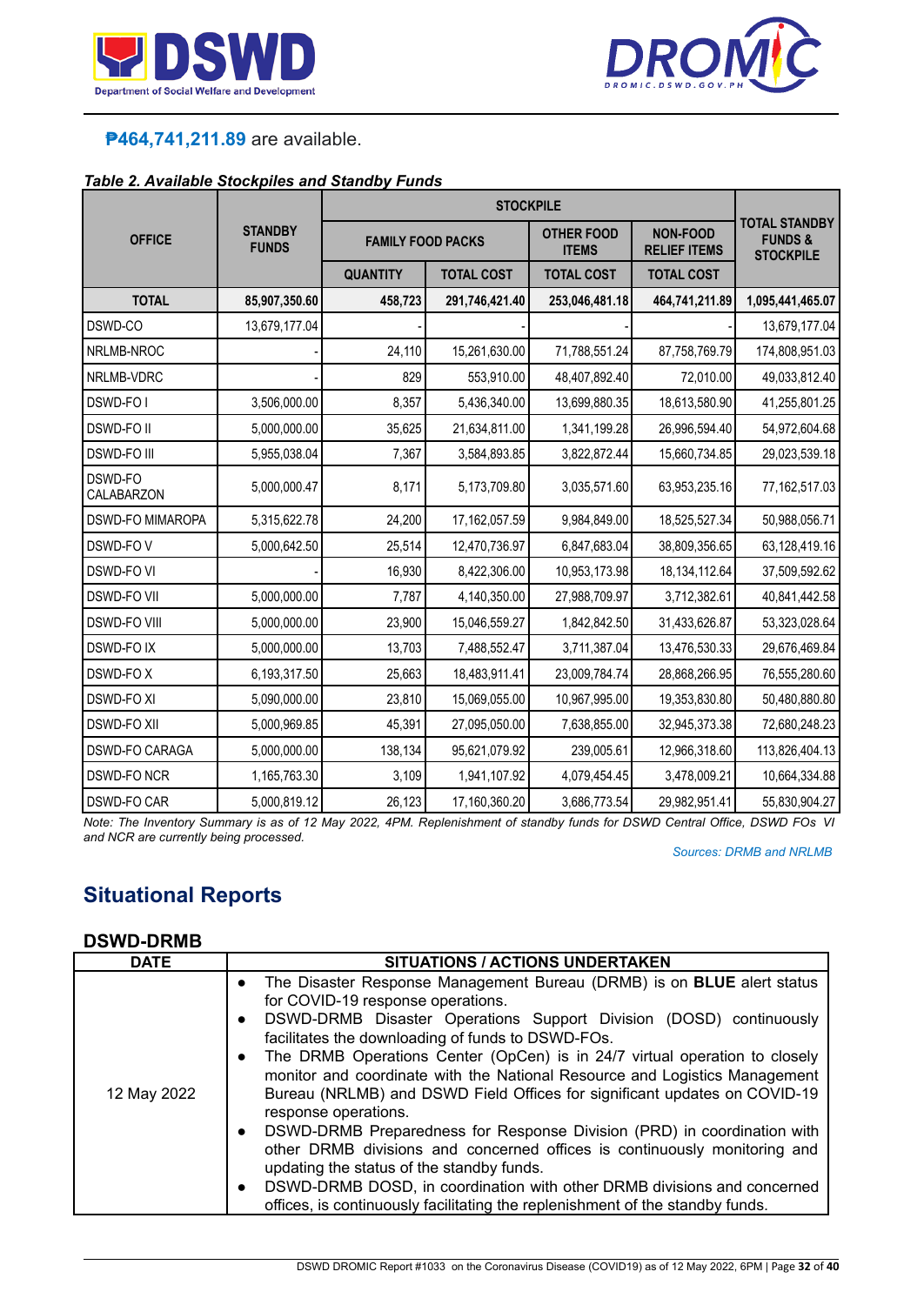



#### **DSWD-NRLMB**

| <b>DATE</b> | <b>SITUATIONS / ACTIONS UNDERTAKEN</b>                                                                                                                     |
|-------------|------------------------------------------------------------------------------------------------------------------------------------------------------------|
| 12 May 2022 | DSWD-NRLMB is continuously repacking goods for possible augmentation.<br>DSWD-NRLMB provides logistical augmentation to FOs on delivering FFPs to<br>LGUs. |

## **DSWD-FO NCR**

| <b>DATE</b>   |                                                                                                                |                                                                                                                                                                                                                                                                                                                             |                     | <b>SITUATIONS / ACTIONS UNDERTAKEN</b>                                                                                                                                                                                                                                                                                                                                                                                                                                                                                                                        |                                  |                                                                             |
|---------------|----------------------------------------------------------------------------------------------------------------|-----------------------------------------------------------------------------------------------------------------------------------------------------------------------------------------------------------------------------------------------------------------------------------------------------------------------------|---------------------|---------------------------------------------------------------------------------------------------------------------------------------------------------------------------------------------------------------------------------------------------------------------------------------------------------------------------------------------------------------------------------------------------------------------------------------------------------------------------------------------------------------------------------------------------------------|----------------------------------|-----------------------------------------------------------------------------|
|               | $\bullet$                                                                                                      | The Asian Development Bank (ADB) donated \$5,000,000.00 or approximately<br>₱250,000,000.00 worth of goods for augmentation to LGUs in Metro Manila. The<br>DSWD-NRLMB, Philippine Army, and the DSWD-FO NCR are working together<br>in facilitating the delivery of said goods in the form of bags of rice (50kg per bag). |                     |                                                                                                                                                                                                                                                                                                                                                                                                                                                                                                                                                               |                                  |                                                                             |
|               | As of reporting time, the following were delivered:                                                            |                                                                                                                                                                                                                                                                                                                             |                     |                                                                                                                                                                                                                                                                                                                                                                                                                                                                                                                                                               |                                  |                                                                             |
|               | LGU                                                                                                            | No. of<br><b>Bags</b>                                                                                                                                                                                                                                                                                                       | <b>Cost Per Bag</b> | No. of Relief<br>Goods                                                                                                                                                                                                                                                                                                                                                                                                                                                                                                                                        | <b>Cost Per</b><br><b>Relief</b> | <b>Total</b>                                                                |
|               | Caloocan                                                                                                       | 500                                                                                                                                                                                                                                                                                                                         | 1,700.00            | 16,500                                                                                                                                                                                                                                                                                                                                                                                                                                                                                                                                                        | 2,500.00                         | 42,100,000.00                                                               |
|               | Las Piñas                                                                                                      |                                                                                                                                                                                                                                                                                                                             |                     | 5,850                                                                                                                                                                                                                                                                                                                                                                                                                                                                                                                                                         | 2,500.00                         | 14,625,000.00                                                               |
|               | Malabon                                                                                                        |                                                                                                                                                                                                                                                                                                                             |                     | 14,603                                                                                                                                                                                                                                                                                                                                                                                                                                                                                                                                                        | 2,500.00                         | 36,507,500.00                                                               |
|               | Makati                                                                                                         |                                                                                                                                                                                                                                                                                                                             |                     | 2,500                                                                                                                                                                                                                                                                                                                                                                                                                                                                                                                                                         | 2,500.00                         | 6,250,000.00                                                                |
|               | Mandaluyong                                                                                                    |                                                                                                                                                                                                                                                                                                                             |                     | 11,357                                                                                                                                                                                                                                                                                                                                                                                                                                                                                                                                                        | 2,500.00                         | 28,392,500.00                                                               |
|               | Manila                                                                                                         | 500                                                                                                                                                                                                                                                                                                                         | 1,700.00            | 14,637                                                                                                                                                                                                                                                                                                                                                                                                                                                                                                                                                        | 2,500.00                         | 37,442,500.00                                                               |
|               | <b>Navotas</b>                                                                                                 |                                                                                                                                                                                                                                                                                                                             |                     | 4,766                                                                                                                                                                                                                                                                                                                                                                                                                                                                                                                                                         | 2,500.00                         | 11,915,000.00                                                               |
|               | Pasay                                                                                                          | 500                                                                                                                                                                                                                                                                                                                         | 1,700.00            | 7,949                                                                                                                                                                                                                                                                                                                                                                                                                                                                                                                                                         | 2,500.00                         | 20,722,500.00                                                               |
| 01 April 2022 | Pateros                                                                                                        |                                                                                                                                                                                                                                                                                                                             |                     | 2,600                                                                                                                                                                                                                                                                                                                                                                                                                                                                                                                                                         | 2,500.00                         | 6,500,000.00                                                                |
|               | Quezon                                                                                                         | 500                                                                                                                                                                                                                                                                                                                         | 1,700.00            | 23,200                                                                                                                                                                                                                                                                                                                                                                                                                                                                                                                                                        | 2,500.00                         | 58,850,000.00                                                               |
|               | San Juan                                                                                                       |                                                                                                                                                                                                                                                                                                                             |                     | 3,000                                                                                                                                                                                                                                                                                                                                                                                                                                                                                                                                                         | 2,500.00                         | 7,500,000.00                                                                |
|               | Taguig                                                                                                         |                                                                                                                                                                                                                                                                                                                             |                     | 10,194                                                                                                                                                                                                                                                                                                                                                                                                                                                                                                                                                        | 2,500.00                         | 25,485,000.00                                                               |
|               | Valenzuela                                                                                                     |                                                                                                                                                                                                                                                                                                                             |                     | 27,648                                                                                                                                                                                                                                                                                                                                                                                                                                                                                                                                                        | 2,500.00                         | 69,120,000.00                                                               |
|               | <b>TOTAL</b>                                                                                                   | 2,000                                                                                                                                                                                                                                                                                                                       |                     | 144,804                                                                                                                                                                                                                                                                                                                                                                                                                                                                                                                                                       |                                  | 365,410,000.00                                                              |
|               | $\bullet$<br>$\bullet$<br>transport, and unloading of goods.<br>$\bullet$<br>Jose due to rising COVID-19 cases |                                                                                                                                                                                                                                                                                                                             |                     | DSWD-FO NCR is continuously coordinating with the Joint Task Force-National<br>Capital Region (JTR-NCR) for possible provision of trucks/vehicles for hauling<br>and transport of goods. In the meantime, some of the LGUs have committed to<br>provide their own trucks/vehicles for the same purpose.<br>DSWD-FO NCR is continuously coordinating with the Philippine National Police<br>(PNP) for their assistance to ensure the safety and security during the hauling,<br>DSWD Field Office NCR facilitates the provision of family food packs (FFPs) as |                                  | augmentation to the individuals affected by the lockdown of Hospicio de San |

### **DSWD-FO CAR**

| <b>DATE</b>   | <b>SITUATIONS / ACTIONS UNDERTAKEN</b>                                                                                                                                                                                                                                                                                                                                                                                                                                                                                                                                                                                                                                                                                                                                                                      |
|---------------|-------------------------------------------------------------------------------------------------------------------------------------------------------------------------------------------------------------------------------------------------------------------------------------------------------------------------------------------------------------------------------------------------------------------------------------------------------------------------------------------------------------------------------------------------------------------------------------------------------------------------------------------------------------------------------------------------------------------------------------------------------------------------------------------------------------|
| 11 March 2022 | Provision of assistance to the affected population due to granular lockdown as<br>$\bullet$<br>imposed by different LGUs.<br>On-going prepositioning of Food and Non-food Items to the provinces.<br>$\bullet$<br>DSWD-FOCAR is continuously processing the documents and releasing<br>$\bullet$<br>assistance for LSIs and Returning Overseas Filipinos (ROFs).<br>A total of 11,846 FFPs amounting to $\mathbf{P}6,080,067.66$ and 117 Hygiene Kits<br>$\bullet$<br>amounting to ₱172,399.50 were provided to the Locally Stranded Individuals<br>(LSIs) in CAR.<br>DSWD-FO CAR is in close coordination with DRMB and NRLMB for disaster<br>$\bullet$<br>operation concerns such as technical assistance, guidance, and facilitation of<br>logistical needs.<br><b>Social Amelioration Program (SAP)</b> |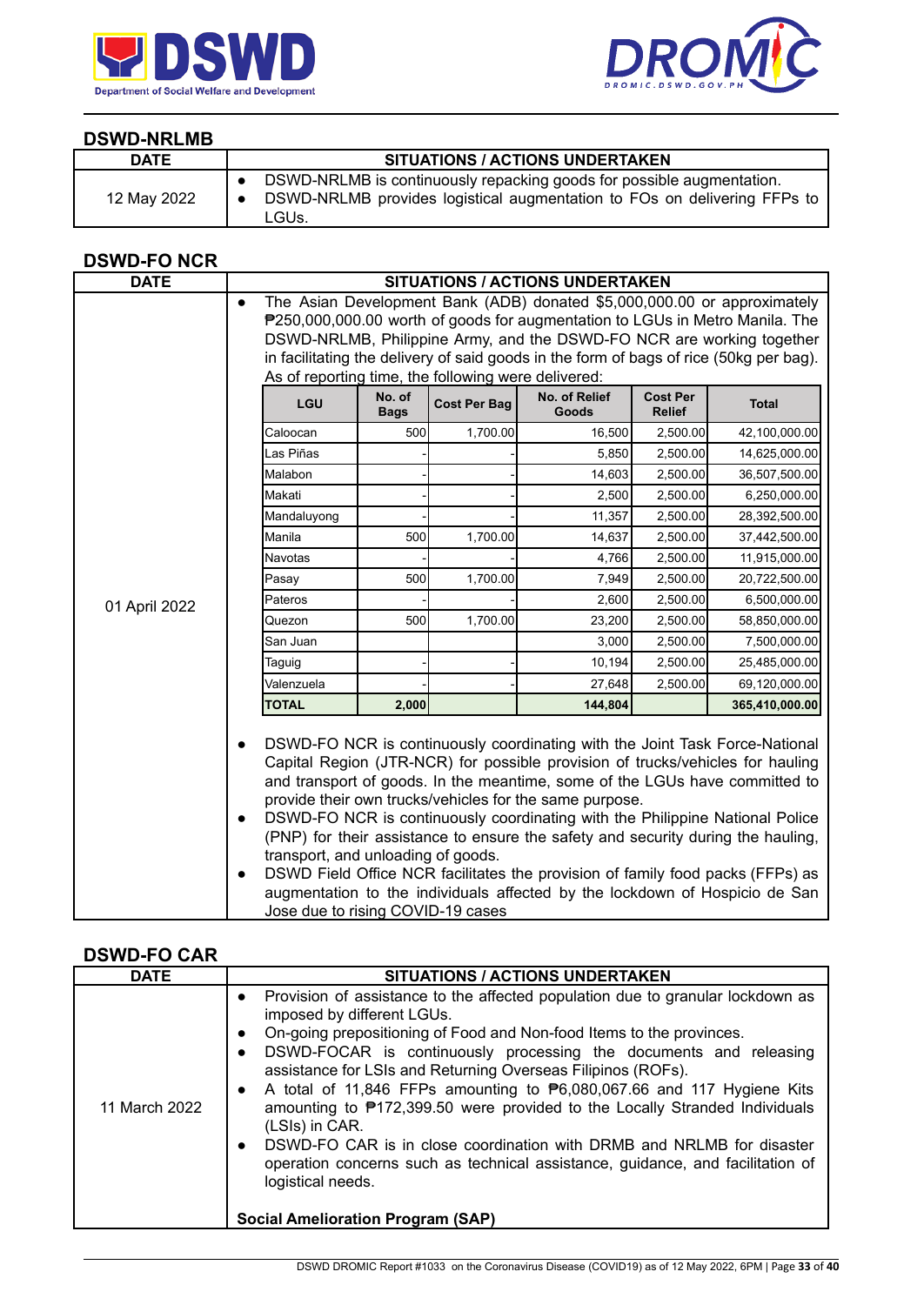



| <b>BENEFICIARY</b>                                                        | <b>NO. OF BENEFICIARIES</b> | <b>TOTAL AMOUNT PAID (PhP)</b> |  |
|---------------------------------------------------------------------------|-----------------------------|--------------------------------|--|
| <b>IFIRST TRANCHE</b>                                                     |                             |                                |  |
| INon-4Ps                                                                  | 345.309                     | 1,895,361,350.00               |  |
| 4Ps                                                                       | 73.009                      | 302,987,350.00                 |  |
| <b>ISECOND TRANCHE</b>                                                    |                             |                                |  |
| INon-4Ps                                                                  | 96.944                      | 533,192,000.00                 |  |
| 4Ps                                                                       | 13.597                      | 56,427,550.00                  |  |
| DSWD-FO CAR responds to grievances relative to SAP and relief assistance. |                             |                                |  |

#### **DSWD-FO I**

| <b>DATE</b> | <b>SITUATIONS / ACTIONS UNDERTAKEN</b>                                                                                                                                                                                                                                                                                                                                                                                                                                                                                                                                                                                                                                                                                                                                                                                                                                                                                                                                                                                                                                                                                                                                                                                                                                                                                                                                          |  |  |  |  |
|-------------|---------------------------------------------------------------------------------------------------------------------------------------------------------------------------------------------------------------------------------------------------------------------------------------------------------------------------------------------------------------------------------------------------------------------------------------------------------------------------------------------------------------------------------------------------------------------------------------------------------------------------------------------------------------------------------------------------------------------------------------------------------------------------------------------------------------------------------------------------------------------------------------------------------------------------------------------------------------------------------------------------------------------------------------------------------------------------------------------------------------------------------------------------------------------------------------------------------------------------------------------------------------------------------------------------------------------------------------------------------------------------------|--|--|--|--|
|             | A total of 37 personnel are on duty/deployed region-wide to conduct response<br>$\bullet$<br>operations and to monitor and execute SAP implementation in the Region.<br>DSWD-FO I staff are continuously rendering duty as RIMT members at OCD RO<br>$\bullet$<br>1, City of San Fernando, La Union. Monitoring and updating of the status of<br>regional treatment and facilities, maps, COVID-19 daily monitoring report, LSIs<br>and ROFs, and conduct of contact tracing and major border checkpoints in the<br>Region are continually being conducted. Likewise, close coordination with the<br>provincial IMTs, among RIMT and other RDRRMC1 members is also maintained<br>for smooth operation against COVID-19 pandemic.                                                                                                                                                                                                                                                                                                                                                                                                                                                                                                                                                                                                                                                |  |  |  |  |
| 11 May 2022 | <b>Social Amelioration Program (SAP)</b><br>A total of P4,269,230,500.00 was paid to 776,211 beneficiaries in 125<br>cities/municipalities during the first tranche implementation in the Region.<br>A total amount of <b>P513,724,350.00</b> were paid through direct payout and cash<br>cards to 123,789 4Ps beneficiaries while a total amount of P2,259,823,500.00<br>were paid through financial service providers (FSPs) to 410,877 non-4Ps<br>beneficiaries in Pangasinan for the second tranche implementation.<br>A total amount of P262,333,500.00 was paid to 47,697 waitlisted beneficiaries<br>$\bullet$<br>in the Region.<br>A total amount of <b>P15,130,500.00</b> was paid to 1,887 TNVS/PUV drivers in the<br>$\bullet$<br>Region.<br>A total of 12,121 Non-Pantawid Pamilya beneficiaries in Pangasinan were<br>paid amounting to <b>P70,020,500.00</b> for the reprocessed refund from the Financial<br>Service Providers (FSPs) of Bayanihan SAP 2.<br>Payout for the SAP waitlisted and second tranche in the Region is still ongoing.<br>$\bullet$<br>Onsite validation during actual payout is also being conducted to ensure<br>eligibility of the beneficiaries.<br>DSWD-FO I staff noted all the observations, issues, queries, and concerns<br>$\bullet$<br>relative to SAP Implementation and provided appropriate actions and<br>recommendations. |  |  |  |  |

#### **DSWD-FO II**

| <b>DATE</b>   | <b>SITUATIONS / ACTIONS UNDERTAKEN</b>                                                                                                                                                                                                                                                                                                                                                                                                                                                                                                                                                                                                                                                                                                                                                                        |  |  |  |  |  |
|---------------|---------------------------------------------------------------------------------------------------------------------------------------------------------------------------------------------------------------------------------------------------------------------------------------------------------------------------------------------------------------------------------------------------------------------------------------------------------------------------------------------------------------------------------------------------------------------------------------------------------------------------------------------------------------------------------------------------------------------------------------------------------------------------------------------------------------|--|--|--|--|--|
| 09 March 2022 | DSWD-FO II continuously provides augmentation support through Assistance to<br>Individuals in Crisis Situation (AICS). A total of 1,185 clients were served and<br>provided with assistance amounting to <b>P3,565,900.00</b> through medical<br>assistance, burial assistance, food assistance, and other AICS services.<br>DSWD-FO II facilitated the LAG Payout and at present, an aggregate amount<br>of <b>P82,767,590</b> from the DSWD LAG Funds and <b>P65,622,550</b> from the For<br>Later Release (FLR) Fund of Office of the President was disbursed to 9,045<br>beneficiaries.<br>DSWD-FO II ensures provision of augmentation support to LGUs, stakeholders<br>and partners.<br><b>Social Amelioration Program (SAP)</b><br>The implementation of SAP-Waitlisted under Bayanihan<br>has already |  |  |  |  |  |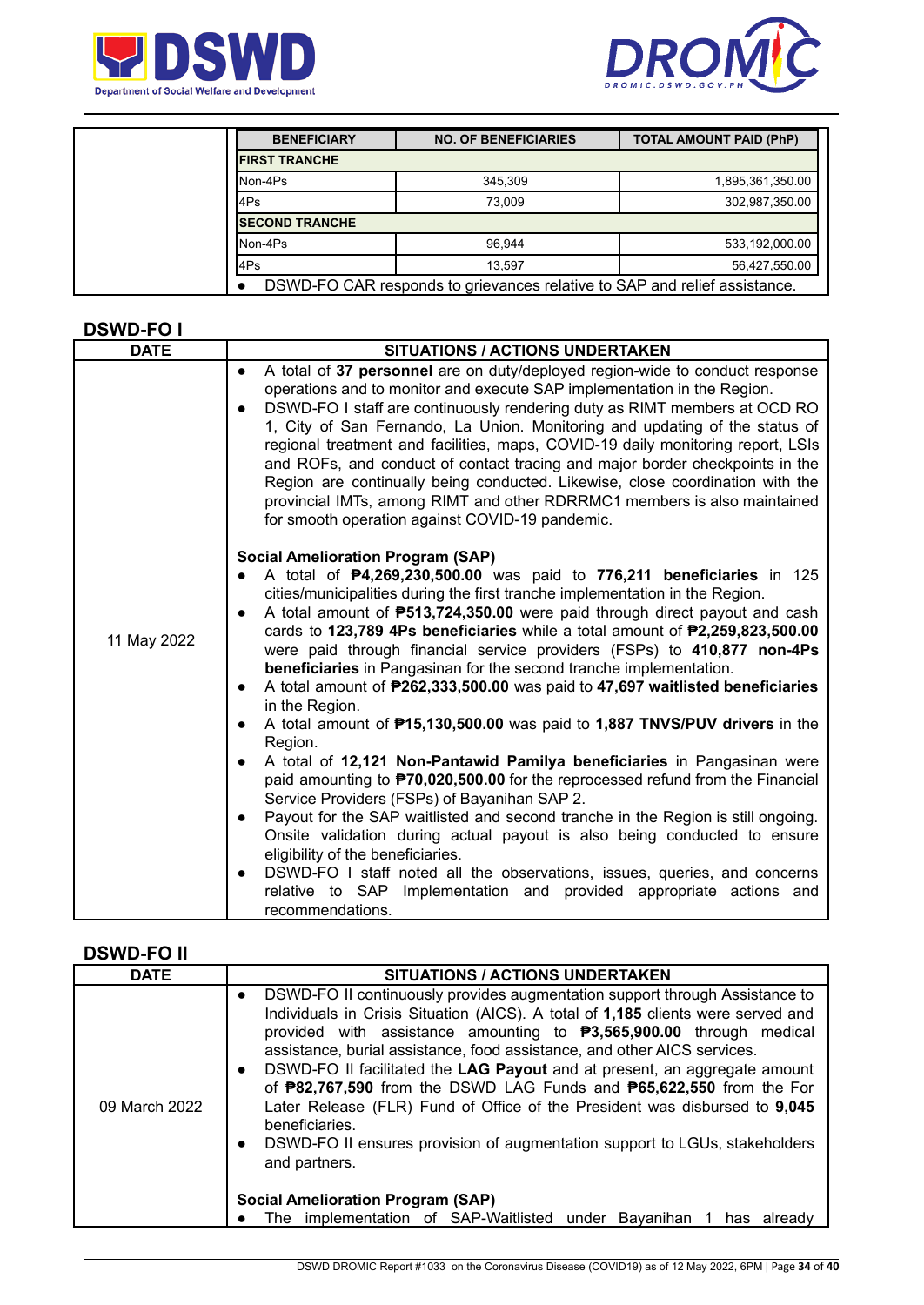



| concluded. DSWD-FO II was able to disburse an aggregate amount of<br>₱275,924,000.00 to 50,168 beneficiaries for the B1 waitlisted/left-out                                  |
|------------------------------------------------------------------------------------------------------------------------------------------------------------------------------|
| (combination of STARPAY service provider and SDO).<br>DSWD-FO II conducted a payout to 19,554 beneficiaries of Bayanihan 2 with a<br>total amount of <b>P104,720,000.00.</b> |

#### **DSWD-FO III**

| <b>SITUATIONS / ACTIONS UNDERTAKEN</b>                                                                                                                                                                                                                                                                                                                                                                                                                                                                                                                                                                                                                                                                                                                                                                            |           |                  |                        |  |  |  |
|-------------------------------------------------------------------------------------------------------------------------------------------------------------------------------------------------------------------------------------------------------------------------------------------------------------------------------------------------------------------------------------------------------------------------------------------------------------------------------------------------------------------------------------------------------------------------------------------------------------------------------------------------------------------------------------------------------------------------------------------------------------------------------------------------------------------|-----------|------------------|------------------------|--|--|--|
| <b>DATE</b><br>Provision of 132,890 Family Food Packs to 109 LGUs, 1 NGA and 5 NGOs in<br>$\bullet$<br>the Region III amounting to $P61,741,894.33$<br>Provision of Non-Food Items to 7 LGUs and 2 NGA amounting to<br>$\bullet$<br>₱10,515,470.00.<br>DSWD-FO III has served 51,885 walk-in clients requesting assistance through<br>$\bullet$<br>AICS from March 16, 2020 to April 22, 2021 amounting to <b>P247,733,949.40.</b><br>A total of 103,361 beneficiaries received Social Pension assistance amounting<br>$\bullet$<br>to <b>P592,914,000.00</b> as of 16 April 2021.<br>DSWD-FO III is continuously repacking FFPs.<br>$\bullet$<br>DSWD-FO III regularly monitors the status of affected families and assistance<br>$\bullet$<br>provided by LGUs and other stakeholders due to COVID-19 pandemic. |           |                  |                        |  |  |  |
| <b>Social Amelioration Program (SAP)</b><br>NO. OF<br><b>TOTAL AMOUNT PAID</b><br><b>BENEFICIARY</b><br><b>REMARKS</b><br><b>BENEFICIARIES</b><br>(PhP)                                                                                                                                                                                                                                                                                                                                                                                                                                                                                                                                                                                                                                                           |           |                  |                        |  |  |  |
| <b>FIRST TRANCHE</b><br>12 May 2021                                                                                                                                                                                                                                                                                                                                                                                                                                                                                                                                                                                                                                                                                                                                                                               |           |                  |                        |  |  |  |
| Non-4Ps                                                                                                                                                                                                                                                                                                                                                                                                                                                                                                                                                                                                                                                                                                                                                                                                           | 1,504,018 | 9,776,117,000.00 | As of 28 May 2020      |  |  |  |
| 4Ps<br>294,208<br>As of 10 September 2020<br>1,515,171,200.00<br>Waitlisted<br>481,698<br>3,131,037,000.00<br>As of 15 November 2020                                                                                                                                                                                                                                                                                                                                                                                                                                                                                                                                                                                                                                                                              |           |                  |                        |  |  |  |
|                                                                                                                                                                                                                                                                                                                                                                                                                                                                                                                                                                                                                                                                                                                                                                                                                   |           |                  |                        |  |  |  |
| Non-4Ps                                                                                                                                                                                                                                                                                                                                                                                                                                                                                                                                                                                                                                                                                                                                                                                                           | 1,302,266 | 8,464,729,000.00 | As of 15 November 2020 |  |  |  |
| 4Ps                                                                                                                                                                                                                                                                                                                                                                                                                                                                                                                                                                                                                                                                                                                                                                                                               | 282,718   | 1,455,997,700.00 | As of 26 November 2020 |  |  |  |
| Waitlisted                                                                                                                                                                                                                                                                                                                                                                                                                                                                                                                                                                                                                                                                                                                                                                                                        | 453,484   | 2,947,646,000.00 | As of 19 October 2020  |  |  |  |
| <b>OTHERS</b>                                                                                                                                                                                                                                                                                                                                                                                                                                                                                                                                                                                                                                                                                                                                                                                                     |           |                  |                        |  |  |  |
| <b>ESP-SAP LTFRB</b>                                                                                                                                                                                                                                                                                                                                                                                                                                                                                                                                                                                                                                                                                                                                                                                              | 13,703    | 89,069,500.00    | As of 19 October 2020  |  |  |  |
|                                                                                                                                                                                                                                                                                                                                                                                                                                                                                                                                                                                                                                                                                                                                                                                                                   |           |                  |                        |  |  |  |

## **DSWD-FO CALABARZON**

| <b>DATE</b>      | <b>SITUATIONS / ACTIONS UNDERTAKEN</b>                                                                                                                                                                                                                                                                                                                                                                                                                                                                                                                                                                                                                                                                                                                                                                                                                                                                                                                                               |  |  |  |  |
|------------------|--------------------------------------------------------------------------------------------------------------------------------------------------------------------------------------------------------------------------------------------------------------------------------------------------------------------------------------------------------------------------------------------------------------------------------------------------------------------------------------------------------------------------------------------------------------------------------------------------------------------------------------------------------------------------------------------------------------------------------------------------------------------------------------------------------------------------------------------------------------------------------------------------------------------------------------------------------------------------------------|--|--|--|--|
| 24 February 2022 | DSWD-FO CALABARZON remains on heightened alert to collect information<br>$\bullet$<br>from the LGUs and LSWDOs in connection with their humanitarian response<br>efforts for COVID-19 pandemic.<br>DSWD-FO CALABARZON attended the 40th Regional Task Force (RTF) against<br>$\bullet$<br>COVID-19 Inter Cluster meeting on 24 February 2022. The meeting served as a<br>venue to discuss the enhanced PDITR strategies for the Omicron variant and the<br>current response interventions of the LGUs to the ongoing surge of COVID-19<br>cases in the region. The Department of Health also provided information of the<br>status of health facilities in the Region.<br>The OIC - Assistant Regional Director for Operation (ARDO) coordinated with<br>$\bullet$<br>the Regional Director of the Office of Civil Defense (OCD) IV-A and requested<br>their assistance to fast-track the vaccination of the grantees of Pantawid<br>Pamilyang Pilipino Program (4Ps) in the region. |  |  |  |  |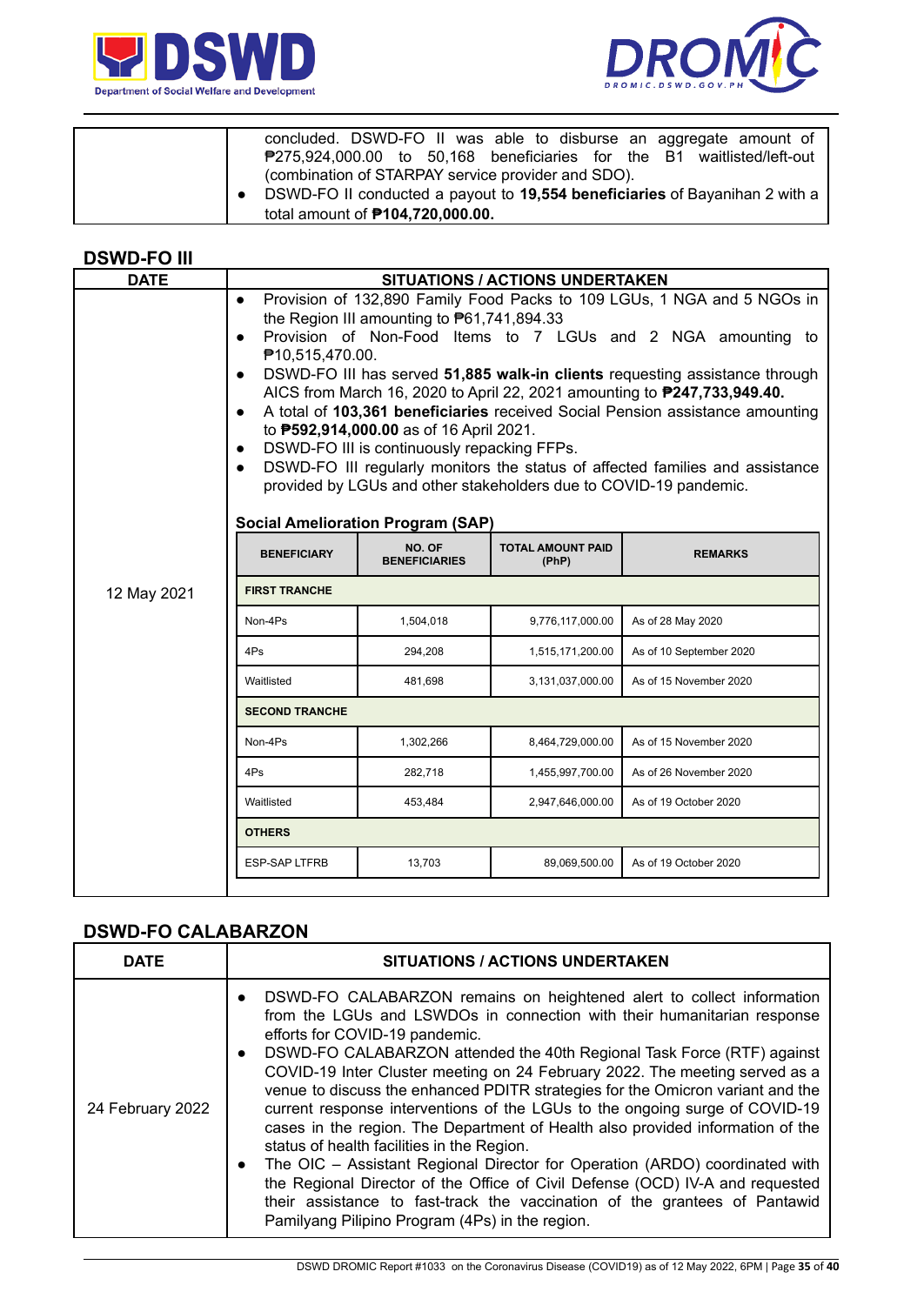



| DSWD-FO CALABARZON DRMD assisted the Pantawid Pamilyang Pilipino<br>$\bullet$<br>Program Management Office (PPPPMO) in the development of a strategic plan<br>for the vaccination of 4Ps families in LGUs with low vaccination rate.<br>DSWD-FO CALABARZON EOC is currently assessing the request of 7 LGUs for<br>$\bullet$<br>augmentation of Family Food Packs (FFPs).<br>The Crisis Intervention Section has provided a total amount of grants worth<br>$\bullet$<br>P217,679,878.58 to 80,200 clients as of 08 January 2021.<br>The Sustainable Livelihood Program (SLP) has provided <b>P23,869,000.00</b> to<br>$\bullet$<br>1,538 beneficiaries for Microenterprise Development. SLP seeks to help<br>marginalized families affected by the community quarantine amid the<br>coronavirus disease (COVID-19) pandemic 08 January 2021. |
|-----------------------------------------------------------------------------------------------------------------------------------------------------------------------------------------------------------------------------------------------------------------------------------------------------------------------------------------------------------------------------------------------------------------------------------------------------------------------------------------------------------------------------------------------------------------------------------------------------------------------------------------------------------------------------------------------------------------------------------------------------------------------------------------------------------------------------------------------|
| <b>Social Amelioration Program (SAP)</b><br>For the SAP - ESP Bayanihan 2 implementation, DSWD-FO CALABARZON<br>provided assistance amounting to \#11,202,250.00 for beneficiaries under<br>granular lockdown, while it has disbursed <b>P866,807,500.00</b> for additional<br>families.<br>• On client support, the FO received 115,368 complaints, referrals, and queries<br>from various reporting sources. From this number, 115,238 or 99.89% was<br>addressed and responded.                                                                                                                                                                                                                                                                                                                                                            |

#### **DSWD-FO MIMAROPA**

| <b>DATE</b> | <b>SITUATIONS / ACTIONS UNDERTAKEN</b>                                                                                                                                                                                                                                                                                                                                                                                                                                                                                                                                                                                                                                                                                                                                                                                         |  |  |  |
|-------------|--------------------------------------------------------------------------------------------------------------------------------------------------------------------------------------------------------------------------------------------------------------------------------------------------------------------------------------------------------------------------------------------------------------------------------------------------------------------------------------------------------------------------------------------------------------------------------------------------------------------------------------------------------------------------------------------------------------------------------------------------------------------------------------------------------------------------------|--|--|--|
| 11 May 2022 | DSWD-FO MIMAROPA provided 3,966 FFPs to 3,963 Locally Stranded<br>$\bullet$<br>Individuals (LSIs) amounting to <b>P2,412,200.00</b> through the Region/SWADTs<br>Crisis Intervention Units (CIU) as of 25 January 2022.<br>DSWD-FO MIMAROPA, through the NCIP, provided 1,779 hygiene kits to<br>$\bullet$<br>1,779 Indigenous Peoples in the region amounting to P3,020,475.15 as of 25<br>January 2022.<br>DSWD-FO MIMAROPA provided 1,858 NFIs to 516 LSIs in the region<br>$\bullet$<br>amounting to $P1,667,391.15$ as of 25 January 2022.<br>DSWD-FO MIMAROPA closely coordinates with NCIP and LGUs for any<br>$\bullet$<br>request for augmentation support, FFP allocation and distribution schedule.<br>Also, FO coordinates with other agencies for response operation concerns and<br>monitoring of the situation. |  |  |  |

#### **DSWD-FO V**

| <b>DATE</b> | <b>SITUATIONS / ACTIONS UNDERTAKEN</b>                                                                                                  |  |  |  |  |  |
|-------------|-----------------------------------------------------------------------------------------------------------------------------------------|--|--|--|--|--|
|             | DSWD-FO V is continuously providing FFPs to LGUs with request for<br>$\bullet$<br>augmentation.                                         |  |  |  |  |  |
|             | P/C/MAT members of the six (6) provinces are helping in the repacking of goods<br>$\bullet$<br>in their respective areas of assignment. |  |  |  |  |  |
|             | The Regional Resource Operation Section (RROS) of DSWD-FO V ensures the<br>$\bullet$<br>availability of FFPs and NFIs as need arises.   |  |  |  |  |  |
| 02 May 2022 |                                                                                                                                         |  |  |  |  |  |
|             | <b>Social Amelioration Program (SAP)</b>                                                                                                |  |  |  |  |  |
|             | DSWD-FO V was able to pay 772,287 non-4Ps beneficiaries amounting to                                                                    |  |  |  |  |  |
|             | P3,861,435,000.00 and 357,374 or 4Ps beneficiaries amounting<br>to                                                                      |  |  |  |  |  |
|             | P1,227,049,700.00 as of 14 July 2020, 3PM.                                                                                              |  |  |  |  |  |
|             | Grievance teams for SAP are working both skeletal and work-from-home to<br>$\bullet$                                                    |  |  |  |  |  |
|             | handle grievances through different platforms.                                                                                          |  |  |  |  |  |

#### **DSWD-FO VI**

| NATF            | <b>UATIONS / ACTIONS UNDERTAKEN</b>                                             |      |  |  |  |  |
|-----------------|---------------------------------------------------------------------------------|------|--|--|--|--|
| ימ∩מ<br>April 2 | <b>AICS</b><br>O VI provided <b>₱1,847,588,831.94</b><br>DSWD-FC<br>worth<br>οt | .099 |  |  |  |  |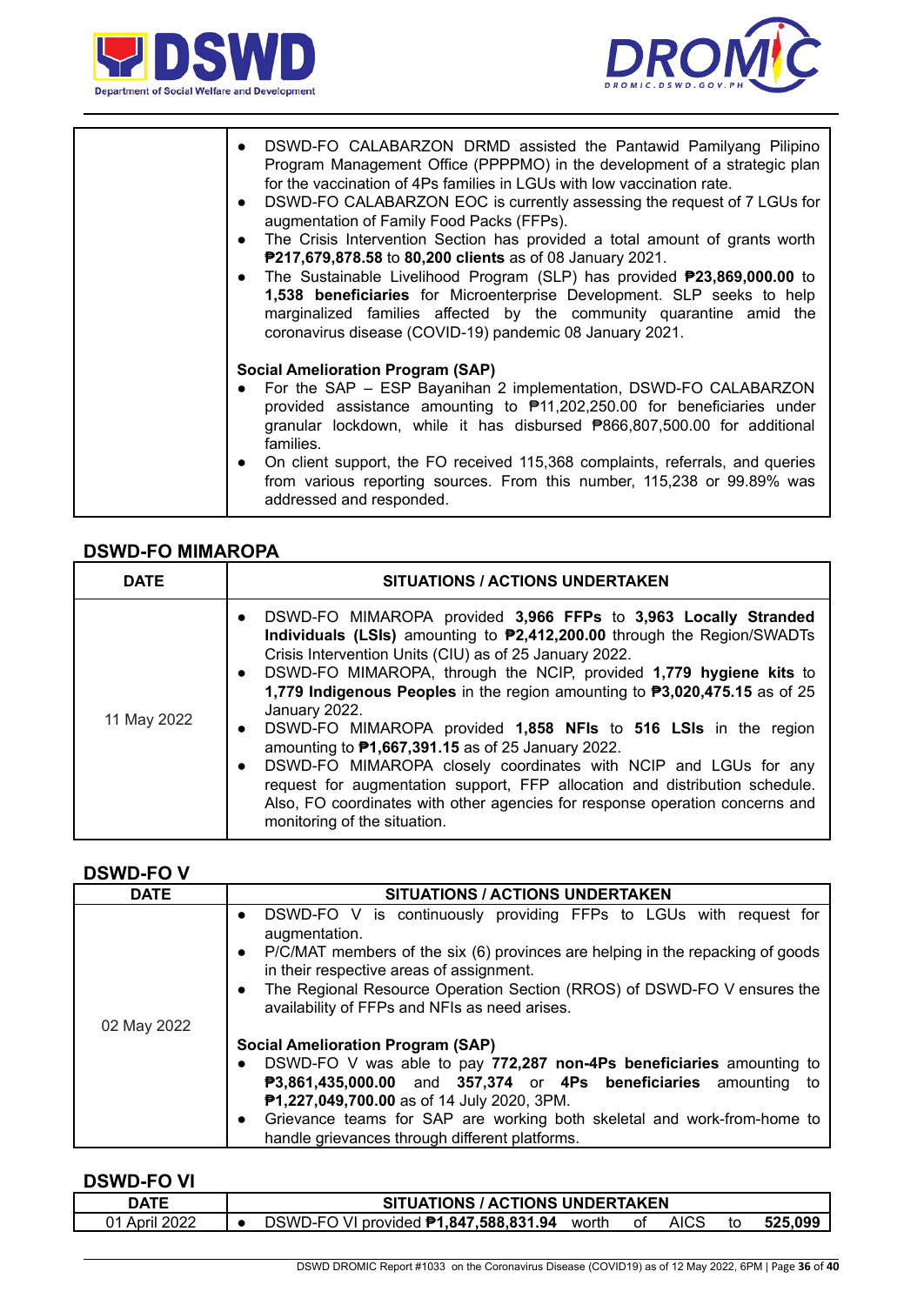



| <b>beneficiaries</b> intended for medical, burial, educational, and other financial<br>assistance from March 9, 2020 - December 24, 2021.<br>DSWD-FO VI was able to release 836 FFPs to Aklan province, 500 FFPs to<br>$\bullet$<br>Antique province, 200 FFPs to Negros Occiental from the period of January 6,<br>2022 to February 2, 2022.                                                      |
|----------------------------------------------------------------------------------------------------------------------------------------------------------------------------------------------------------------------------------------------------------------------------------------------------------------------------------------------------------------------------------------------------|
| <b>Social Amelioration Program (SAP)</b><br>• To date, a total of $P1,496,509,500.00$ was provided to 321,830 4Ps<br>beneficiaries and $P6,788,214,000.00$ was provided to 1,131,369 non-4Ps<br><b>beneficiaries</b> for the first tranche.                                                                                                                                                        |
| • DSWD-FO VI has served 103,608 4Ps beneficiaries amounting to<br>P481,777,200.00 and 437,403 non-4Ps beneficiaries amounting<br>to<br>P2,624,418,000.00 for the second tranche, and 190,738 left-out/waitlisted<br>beneficiaries amounting to $P1,144,428,000.00$ .<br>The Operation Center Hotline catered and resolved a total of 9,156 calls from 15<br>$\bullet$<br>April to 26 August, 2020. |

#### **DSWD-FO VII**

| <b>DATE</b>                                                                                                                                                                                                                                                                                                                                                                                                                                                                                                                                                                                                                                                                                                                                                                                                                                                                                                                                                                                                                                                                                                                                                                                                                                                                                                                                                                                                                               | SITUATIONS / ACTIONS UNDERTAKEN          |                                                                         |                                    |       |                              |  |  |
|-------------------------------------------------------------------------------------------------------------------------------------------------------------------------------------------------------------------------------------------------------------------------------------------------------------------------------------------------------------------------------------------------------------------------------------------------------------------------------------------------------------------------------------------------------------------------------------------------------------------------------------------------------------------------------------------------------------------------------------------------------------------------------------------------------------------------------------------------------------------------------------------------------------------------------------------------------------------------------------------------------------------------------------------------------------------------------------------------------------------------------------------------------------------------------------------------------------------------------------------------------------------------------------------------------------------------------------------------------------------------------------------------------------------------------------------|------------------------------------------|-------------------------------------------------------------------------|------------------------------------|-------|------------------------------|--|--|
| DSWD-FO VII continues to ship food packs to augment to DSWD-FO VI families<br>$\bullet$<br>affected by the lockdown. Since July, a total of 125,000 FFPs worth<br>P60,029,115.00 have already been sent and augmented.<br>DSWD-FO VII is continuously conducting payouts for the 2nd half in Cebu, Bohol<br>$\bullet$<br>and Negros Oriental. As of 16 December 2020, a total of 275,644 beneficiaries<br>received cash assistance amounting to <b>P863,180,000.00</b> from the Social<br><b>Pension Program.</b><br>DSWD-FO VII provided cash assistance to 28,412 indigent individuals<br>$\bullet$<br>including displaced drivers, LSIs and repatriated OFWs amounting to a total of<br>P46,100,000.00 as of 6 January 2021. Additional 1,597 individuals were<br>provided with assistance amounting to P3,700,000.00.<br>As of 6 January 2021, a total of 21,234 beneficiaries from 130 cities/towns in<br>$\bullet$<br>the Region received <b>P137,099,376.40</b> Seed Capital Fund (SCF) from the<br>Sustainable Livelihood Program (SLP).<br>As of 7 December 2020, a total of 6,420 beneficiaries were provided through<br>$\bullet$<br>the Livelihood Assistance Grant (LAG) 2 in Region VII.<br>As of 06 August 2020, 524 LSIs at various seaports in Bohol, Cebu and Negros<br>Oriental and 7,088 LSIs from Cebu airport were assisted. A total amount of<br>P93,140.00 cash aid was provided to the LSIs.<br>04 November 2021 |                                          |                                                                         |                                    |       |                              |  |  |
|                                                                                                                                                                                                                                                                                                                                                                                                                                                                                                                                                                                                                                                                                                                                                                                                                                                                                                                                                                                                                                                                                                                                                                                                                                                                                                                                                                                                                                           | <b>Social Amelioration Program (SAP)</b> | The Social Amelioration Program is over with the expiry of Bayanihan 1. |                                    |       |                              |  |  |
|                                                                                                                                                                                                                                                                                                                                                                                                                                                                                                                                                                                                                                                                                                                                                                                                                                                                                                                                                                                                                                                                                                                                                                                                                                                                                                                                                                                                                                           | SAP <sub>1</sub>                         |                                                                         |                                    |       |                              |  |  |
|                                                                                                                                                                                                                                                                                                                                                                                                                                                                                                                                                                                                                                                                                                                                                                                                                                                                                                                                                                                                                                                                                                                                                                                                                                                                                                                                                                                                                                           | <b>CATEGORY</b>                          | <b>TARGET</b>                                                           | <b>ACTUAL</b><br><b>BENES PAID</b> | %     | <b>AMOUNT</b>                |  |  |
|                                                                                                                                                                                                                                                                                                                                                                                                                                                                                                                                                                                                                                                                                                                                                                                                                                                                                                                                                                                                                                                                                                                                                                                                                                                                                                                                                                                                                                           | 4Ps                                      | 288,679                                                                 | 286,421                            | 99.21 | 1,331,857,650                |  |  |
|                                                                                                                                                                                                                                                                                                                                                                                                                                                                                                                                                                                                                                                                                                                                                                                                                                                                                                                                                                                                                                                                                                                                                                                                                                                                                                                                                                                                                                           | Cash card                                | 282,150                                                                 | 282,150                            | 100   | 1,311,997,500                |  |  |
|                                                                                                                                                                                                                                                                                                                                                                                                                                                                                                                                                                                                                                                                                                                                                                                                                                                                                                                                                                                                                                                                                                                                                                                                                                                                                                                                                                                                                                           | Non-Cash card                            | 6,529                                                                   | 4,271                              | 65.42 | 19,860,150                   |  |  |
|                                                                                                                                                                                                                                                                                                                                                                                                                                                                                                                                                                                                                                                                                                                                                                                                                                                                                                                                                                                                                                                                                                                                                                                                                                                                                                                                                                                                                                           | Non-4Ps                                  | 1,058,075                                                               | 1,025,662                          | 96.93 | 4,653,564,000                |  |  |
|                                                                                                                                                                                                                                                                                                                                                                                                                                                                                                                                                                                                                                                                                                                                                                                                                                                                                                                                                                                                                                                                                                                                                                                                                                                                                                                                                                                                                                           | <b>Bohol</b>                             | 181,710                                                                 | 177,431                            | 97.64 | 832,680,000                  |  |  |
|                                                                                                                                                                                                                                                                                                                                                                                                                                                                                                                                                                                                                                                                                                                                                                                                                                                                                                                                                                                                                                                                                                                                                                                                                                                                                                                                                                                                                                           | Cebu                                     | 598,218                                                                 | 584,382                            | 97.68 | 2,661,666,000                |  |  |
|                                                                                                                                                                                                                                                                                                                                                                                                                                                                                                                                                                                                                                                                                                                                                                                                                                                                                                                                                                                                                                                                                                                                                                                                                                                                                                                                                                                                                                           | Negros Oriental                          | 250,021                                                                 | 243,944                            | 97.56 | 1,054,632,000                |  |  |
|                                                                                                                                                                                                                                                                                                                                                                                                                                                                                                                                                                                                                                                                                                                                                                                                                                                                                                                                                                                                                                                                                                                                                                                                                                                                                                                                                                                                                                           | Siquijor<br><b>GRAND TOTAL</b>           | 28,126<br>1,346,754                                                     | 19,905<br>1,312,083                | 70.76 | 104,586,000<br>5,985,421,650 |  |  |
| 98.07<br>SAP <sub>2</sub>                                                                                                                                                                                                                                                                                                                                                                                                                                                                                                                                                                                                                                                                                                                                                                                                                                                                                                                                                                                                                                                                                                                                                                                                                                                                                                                                                                                                                 |                                          |                                                                         |                                    |       |                              |  |  |
| <b>ACTUAL</b><br><b>CATEGORY</b><br><b>CLEANLIST</b><br>%<br><b>AMOUNT</b><br><b>BENES PAID</b>                                                                                                                                                                                                                                                                                                                                                                                                                                                                                                                                                                                                                                                                                                                                                                                                                                                                                                                                                                                                                                                                                                                                                                                                                                                                                                                                           |                                          |                                                                         |                                    |       |                              |  |  |
|                                                                                                                                                                                                                                                                                                                                                                                                                                                                                                                                                                                                                                                                                                                                                                                                                                                                                                                                                                                                                                                                                                                                                                                                                                                                                                                                                                                                                                           | 4Ps (Cebu)                               | 149,542                                                                 | 149,431                            | 99.92 | 694,854,150                  |  |  |
|                                                                                                                                                                                                                                                                                                                                                                                                                                                                                                                                                                                                                                                                                                                                                                                                                                                                                                                                                                                                                                                                                                                                                                                                                                                                                                                                                                                                                                           | Non-4Ps                                  | 662,202                                                                 | 577,208                            | 87.16 | 3,830,496,000                |  |  |
|                                                                                                                                                                                                                                                                                                                                                                                                                                                                                                                                                                                                                                                                                                                                                                                                                                                                                                                                                                                                                                                                                                                                                                                                                                                                                                                                                                                                                                           | Waitlisted<br>(Non-ECQ)                  | 24,453                                                                  | 20,971                             | 85.76 | 251,652,000                  |  |  |
|                                                                                                                                                                                                                                                                                                                                                                                                                                                                                                                                                                                                                                                                                                                                                                                                                                                                                                                                                                                                                                                                                                                                                                                                                                                                                                                                                                                                                                           | Waitlisted                               | 110,214                                                                 | 98,852                             | 89.69 | 1,186,200,000                |  |  |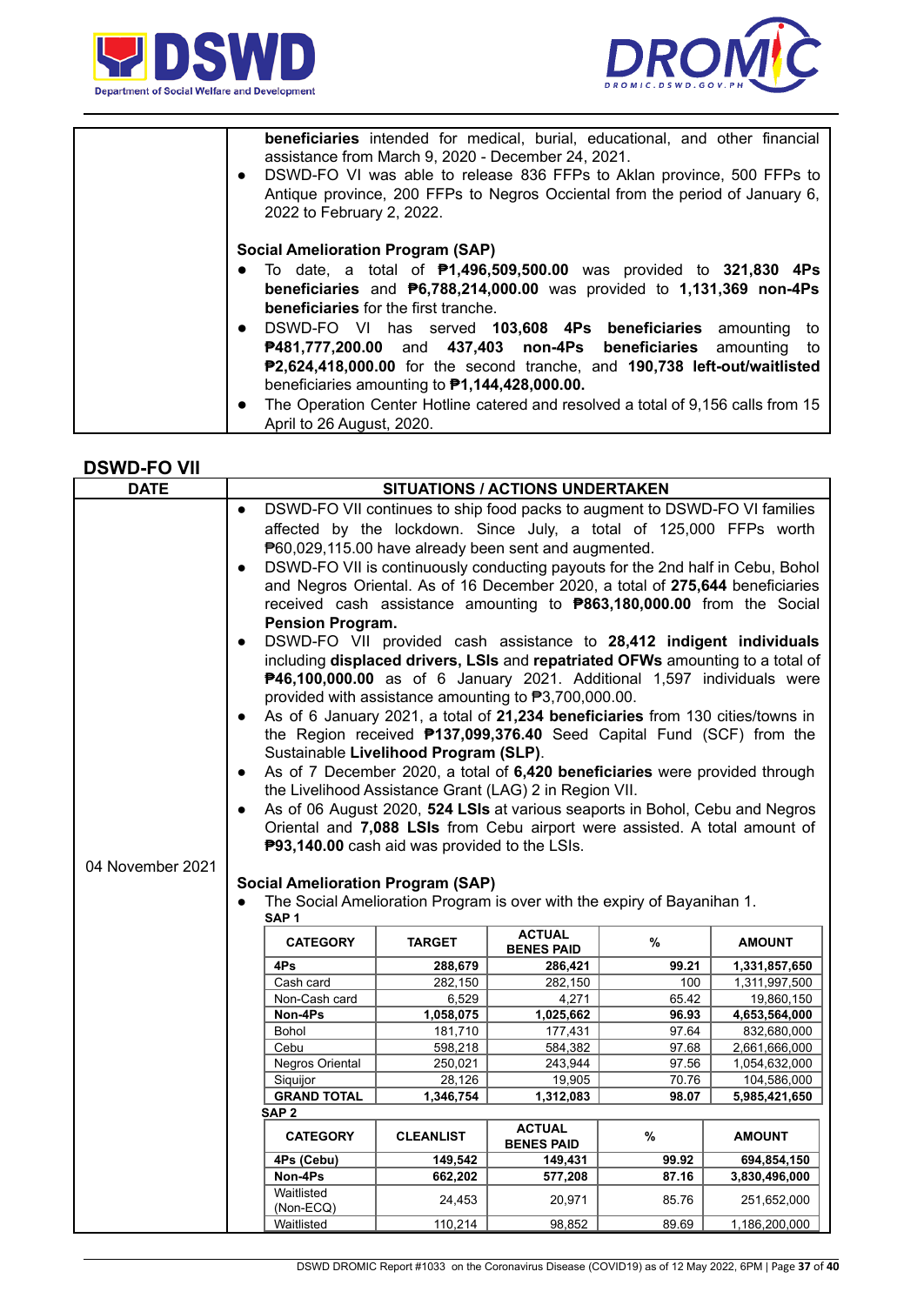



| (Cebu)             |         |         |       |               |
|--------------------|---------|---------|-------|---------------|
| ECQ (Cebu)         | 525,689 | 455.946 | 86.73 | 2,375,676,000 |
| LTFRB Drivers      | 1.846   | .439    | 77.95 | 16,968,000    |
| <b>GRAND TOTAL</b> | 897.474 | 726.639 | 93.54 | 4,525,350,150 |
|                    |         |         |       |               |

### **DSWD-FO VIII**

## **DSWD-FO IX**

| <b>DATE</b>     | SITUATIONS / ACTIONS UNDERTAKEN                                                                                                                                                                                                                                                                                                                                                                                                                                                                                                                                                                                                                                                                                                                                                                                                                                                                                                                                                                                                                                                   |
|-----------------|-----------------------------------------------------------------------------------------------------------------------------------------------------------------------------------------------------------------------------------------------------------------------------------------------------------------------------------------------------------------------------------------------------------------------------------------------------------------------------------------------------------------------------------------------------------------------------------------------------------------------------------------------------------------------------------------------------------------------------------------------------------------------------------------------------------------------------------------------------------------------------------------------------------------------------------------------------------------------------------------------------------------------------------------------------------------------------------|
| 03 January 2022 | DSWD-FO IX has continuously extended relief assistance to the families or<br>$\bullet$<br>individuals affected by the COVID-Pandemic 19.<br>DSWD-FO IX through its Disaster Response Management Division extended<br>$\bullet$<br>additional 313 family food packs to the affected families in Lakewood,<br>Zamboanga del Sur and Siay, Zamboanga Sibugay last 09-11 June 2021.<br>DSWD-FO IX provided FNFIs to 6,930 Locally Stranded Individuals (LSIs)<br>$\bullet$<br>amounting to <b>P7,622,160.00</b> .<br>DSWD-FO IX provided assistance to 1,059 ROFs amounting to P2,041,415.00.<br>$\bullet$<br>DSWD-FO IX, in coordination with NCIP distributed 2,283 hygiene kits<br>$\bullet$<br>amounting to $\mathbf{P4}$ , 107, 527.94 to the Indigenous Cultural Community/Indigenous<br>People (ICC/IPs).<br>DSWD-FO IX is in continuous coordination with other government agencies and<br>$\bullet$<br>concerned LGUs to ensure that proper health protocols are observed as well as<br>their safe arrival to their destination.<br><b>Social Amelioration Program (SAP)</b> |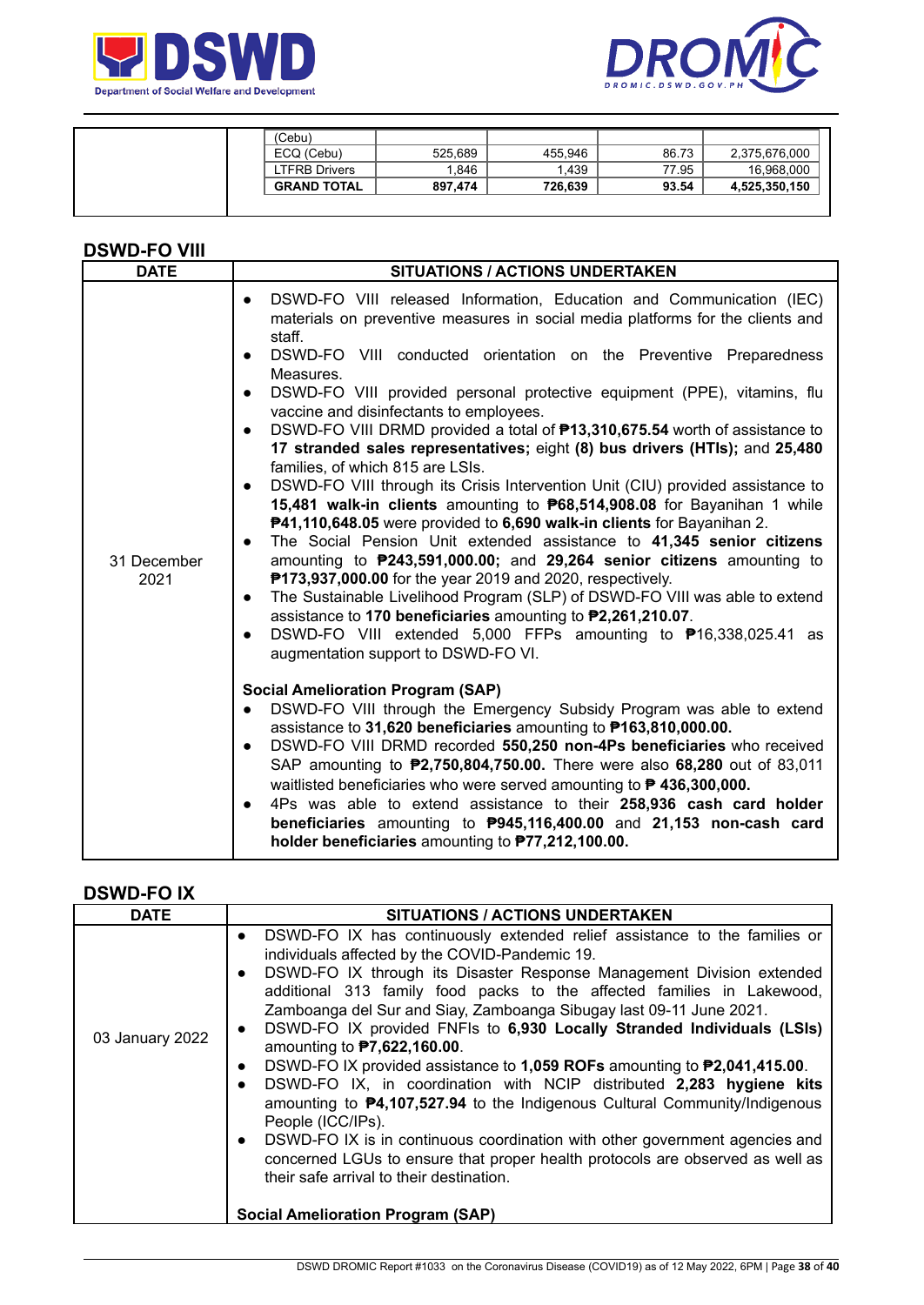



|  | 400.158 | <b>Beneficiaries</b>                                                         | received | <b>SAP</b> | assistance | amounting | to I |
|--|---------|------------------------------------------------------------------------------|----------|------------|------------|-----------|------|
|  |         | <b>P2,000,790,000.00</b> as of 05 June 2020, 4PM.                            |          |            |            |           |      |
|  |         | DSWD-FO IX assists in the gathering of data on SAP/ESP beneficiaries served. |          |            |            |           |      |

| n.<br>N<br>−<br>-<br>. . |  |
|--------------------------|--|
|--------------------------|--|

| <b>DATE</b> | <b>SITUATIONS / ACTIONS UNDERTAKEN</b>                                                                                                                                                                                                                                                                                                                                                                                                                                                                                                                                                               |
|-------------|------------------------------------------------------------------------------------------------------------------------------------------------------------------------------------------------------------------------------------------------------------------------------------------------------------------------------------------------------------------------------------------------------------------------------------------------------------------------------------------------------------------------------------------------------------------------------------------------------|
| 11 May 2022 | DSWD-FO X provided food items amounting to $P222,000.00$ to Marawi City as<br>$\bullet$<br>augmentation support. (As per validation from the Resource and Logistics<br>Management Unit, the FFPs augmented to Region VII and Caraga Region which<br>was previously reflected in the DSWD-FO X's reports are not related to<br>COVID-19 response).<br>Procurement of additional supplies for production of FFPs is ongoing.<br>$\bullet$<br>DSWD-FO X staff in coordination with OCD and DOH were augmented to help<br>$\bullet$<br>facilitate the LSIs in the designated isolation area in the city. |
|             | <b>Social Amelioration Program (SAP)</b><br>DSWD-FO X has served 133,887 waitlisted beneficiaries amounting to<br>$\bullet$<br>P803,322,000.00.<br>DSWD-FO X has served 53,138 beneficiaries for the Bayanihan 2 ESP<br>$\bullet$<br>Implementation amounting to <b>P318,057,500.00</b> as of 03 December 2021, 12NN.<br>Continuous coordination and monitoring with the LGUs regarding preparation for<br>$\bullet$<br>SAP waitlisted payout.                                                                                                                                                       |

## **DSWD-FO XI**

| <b>DATE</b>      |                                                                                                                                                                                                             |                                                                                                                                                                                                                                                                                                                                                                                                                                | <b>SITUATIONS / ACTIONS UNDERTAKEN</b> |                                                                                                                                                                                                                                                                                                                                                                                                                                                                                                                                                                                                                                                                                                                                                                                                                                                                                                                                                                                                                                           |
|------------------|-------------------------------------------------------------------------------------------------------------------------------------------------------------------------------------------------------------|--------------------------------------------------------------------------------------------------------------------------------------------------------------------------------------------------------------------------------------------------------------------------------------------------------------------------------------------------------------------------------------------------------------------------------|----------------------------------------|-------------------------------------------------------------------------------------------------------------------------------------------------------------------------------------------------------------------------------------------------------------------------------------------------------------------------------------------------------------------------------------------------------------------------------------------------------------------------------------------------------------------------------------------------------------------------------------------------------------------------------------------------------------------------------------------------------------------------------------------------------------------------------------------------------------------------------------------------------------------------------------------------------------------------------------------------------------------------------------------------------------------------------------------|
| 09 December 2021 | $\bullet$<br>$\bullet$<br>$\bullet$<br>$\bullet$<br>$\bullet$<br>$\bullet$<br>spread of COVID-19.<br>$\bullet$<br>$\bullet$<br>reports monitoring.<br><b>Social Amelioration Program (SAP)</b><br>$\bullet$ | the affected individuals and families due to COVID-19 pandemic.<br>the total amount extended is <b>P39,451,076.46</b> from September 1-20, 2021.<br>DSWD FO X in response to their request for resource augmentation.<br>declaration of ECQ in the region.<br>Gingoog, Misamis Oriental on 28 July 2021.<br>DSWD personnel who have exposure to individuals confirmed with COVID-19.<br>implementation as of January 28, 2021. |                                        | DSWD-FO XI through DRMD provided Family Food Packs and Non-food Items to<br>The Assistance to Individuals in Crisis Situation (AICS) has served 4,381 clients and<br>On 10 August 2021, an additional 2,000 FFPs worth P911,200.00 were delivered to<br>DSWD-FO XI delivered 10,000 FFPs amounting to <b>P4,556,000.00</b> as resource<br>augmentation to DSWD-FO X in City of Gingoog, Misamis Oriental on 19-21 July<br>2021 in response to the continuous effects of COVID-19 pandemic following the<br>Additional 5,000 FFPs amounting to <b>P2,278,000.00</b> were delivered to the City of<br>DSWD-FO XI provided family tents and modular tents to serve as an isolation facility<br>in response to the request of affected LGUs and partner agencies in curbing the<br>DSWD-FO XI utilized the upper portion of the warehouse as a quarantine facility for<br>DSWD-FO XI is in close coordination with the Office of Civil Defense (OCD) XI for<br>Physical accomplishment of the Social Amelioration Program 1st and 2nd tranche |
|                  | <b>REGION</b>                                                                                                                                                                                               | 1 <sup>st</sup> TRANCHE<br>(4Ps and Non<br>$4Ps$ )                                                                                                                                                                                                                                                                                                                                                                             | $2nd$ Tranche<br>(4Ps and Non<br>4Ps)  | Total # of beneficiaries<br><b>SERVED/PAID</b>                                                                                                                                                                                                                                                                                                                                                                                                                                                                                                                                                                                                                                                                                                                                                                                                                                                                                                                                                                                            |
|                  | <b>FO XI</b>                                                                                                                                                                                                | 948,369                                                                                                                                                                                                                                                                                                                                                                                                                        | 436,808                                | 1,385,177                                                                                                                                                                                                                                                                                                                                                                                                                                                                                                                                                                                                                                                                                                                                                                                                                                                                                                                                                                                                                                 |
|                  | Accomplishment for Bayanihan 2 implementation as of January 28, 2021                                                                                                                                        |                                                                                                                                                                                                                                                                                                                                                                                                                                |                                        |                                                                                                                                                                                                                                                                                                                                                                                                                                                                                                                                                                                                                                                                                                                                                                                                                                                                                                                                                                                                                                           |
|                  | <b>REGIO</b><br>N                                                                                                                                                                                           | <b>PAID/SERVED</b><br><b>BENEFICIARIES</b>                                                                                                                                                                                                                                                                                                                                                                                     | <b>Obligations</b><br><b>Incurred</b>  | <b>Disbursement</b>                                                                                                                                                                                                                                                                                                                                                                                                                                                                                                                                                                                                                                                                                                                                                                                                                                                                                                                                                                                                                       |